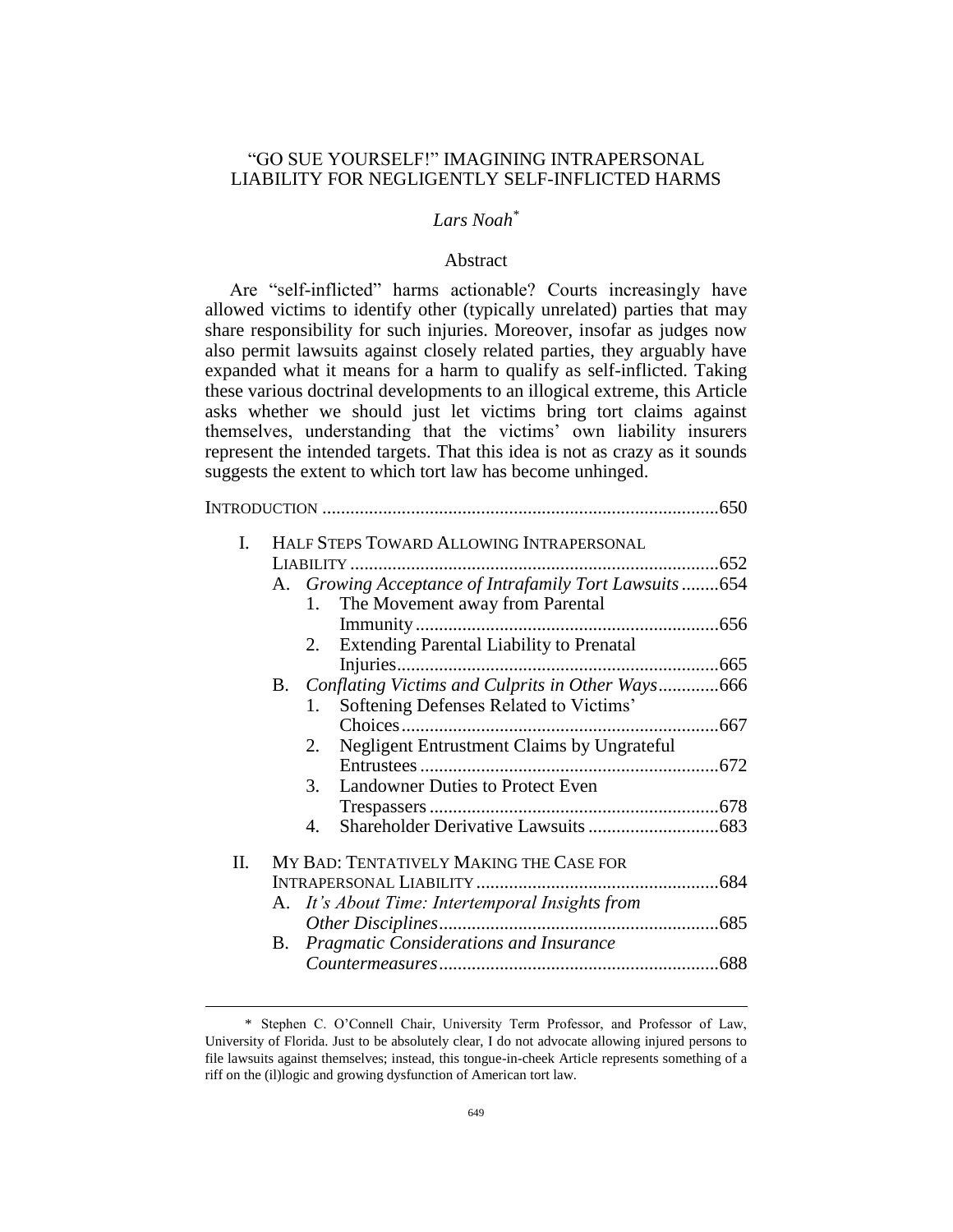| 650 | <b>FLORIDA LAW REVIEW</b> | <b>IVol. 70</b> |
|-----|---------------------------|-----------------|
|     |                           |                 |

| C. Does Compensation Alone Justify Expanding |  |  |
|----------------------------------------------|--|--|
|                                              |  |  |
|                                              |  |  |
|                                              |  |  |

*So take the photographs, and still frames in your mind Hang it on a shelf in good health and good time Tattoos of memories and dead skin on trial For what it's worth it was worth all the while.* —GREEN DAY, *Good Riddance (Time of Your Life)* (1997)

#### **INTRODUCTION**

In 2015, an intermediate appellate court in Utah held that a negligent driver could—acting as both the sole heir to and personal representative for her deceased husband who had suffered fatal injuries in the accident while a passenger in the vehicle—file a lawsuit against herself.<sup>1</sup> I first heard about *Bagley v. Bagley* from the nationally syndicated and decidedly off-beat weekly "News of the Weird" feature carried by my local newspaper.<sup>2</sup> Several months later, the "Obiter Dicta" column in the *ABA Journal* highlighted the decision.<sup>3</sup> The following year, the Utah Supreme Court affirmed.<sup>4</sup> Although this litigation drew its share of ridicule in the popular press,<sup>5</sup> it hardly defies explanation. In essence, the Utah courts decided that persons can wear more than one hat when participating in tort litigation.<sup>6</sup>

3. *See* Brian Sullivan, *Note to Self: You're Gonna Pay*, A.B.A. J., Oct. 2015, at 71 ("Who knew that targeting oneself in a legal action could be such a clever strategy? If this catches on, it could become a whole new category of litigation: a selfie.").

4. *See* Bagley v. Bagley, 387 P.3d 1000 (Utah 2016).

5. *See, e.g.*, Lamiat Sabin, *Woman Suing Herself for Negligence over Her Own Driving that Caused Death of Husband; Ms Bagley Has Taken Herself to Court to Act as Both Plaintiff and Defendant*, INDEPENDENT (U.K.) Online, Feb. 27, 2015 (calling it "a mind-boggling court case"), *available at* 2015 WLNR 6014490; *see also* Pamela Manson, *Should Utahn Be Allowed to Sue Herself over Accident That Killed Her Husband?*, SALT LAKE TRIB., Mar. 3, 2016.

6. *See Bagley*, 347 P.3d at 1007 ("Though the statutes require adverseness, that requirement is met here because of the distinct legal capacities inhabited by Ms. Bagley. A

<sup>1.</sup> *See* Bagley v. Bagley, 344 P.3d 655, 660 (Utah Ct. App. 2015) (reversing the trial court's dismissal of wrongful death and survival claims given the plain meaning of the pertinent statutes), *aff'd*, 387 P.3d 1000 (Utah 2016).

<sup>2.</sup> *See* Chuck Shepherd, *Lead Story—Newest Right*, NEWS OF THE WEIRD, Mar. 1, 2015, www.newsoftheweird.com/archive/nw150301.html; *see also* Pamela Manson, *Utah Woman Can Sue Herself over Fatal Car Accident, Ruling Says*, SALT LAKE TRIB., Feb. 18, 2015. A few months earlier, a vaguely similar sort of claim had attracted some attention. *See* James Walsh, *Worker Files Repair Claim for Hitting Own Car*, STAR TRIB. (Minn.), Oct. 10, 2014, at 4B; *see also* Chuck Shepherd, *Legal Technicalities*, NEWS OF THE WEIRD, Oct. 26, 2014, www.newsoftheweird.com/archive/nw141026.html (ridiculing this claim).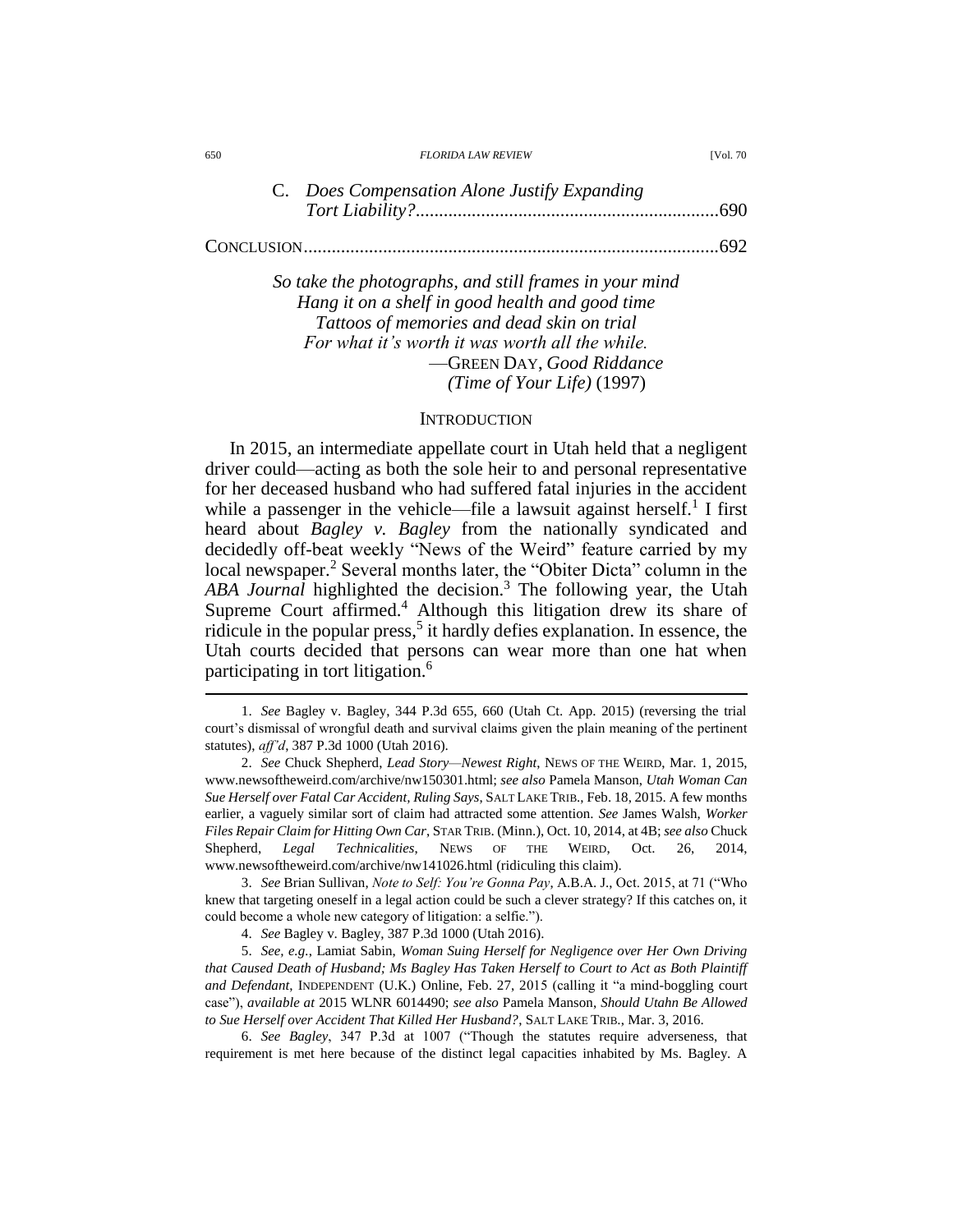In a broader sense, the *Bagley* decision also accurately portrays the movement of tort law in this country. Instead of doing so in various round-about ways, however, this Article asks (somewhat facetiously) whether courts should more candidly allow injured persons to file lawsuits against themselves. For instance, if Ms. Bagley properly had standing to represent her husband's estate (whether or not she was the primary beneficiary), then would anything prevent this nominal plaintiff from tacking on a loss of consortium claim in order to recover for her emotional harm? And, if courts would allow such a derivative claim to proceed, then why not a direct claim against herself for any physical injuries or emotional distress as a foreseeable bystander to her husband's tortious injury? And, if such a direct claim might have merit, then why not take her husband completely out of the picture and allow a claim for any physical injuries that she may have suffered during her accident (in other words, what happens if we strip away the procedural quirks that accompany the contrived rights of action created by state statutes in the event of wrongful death)? Lastly, insofar as such extensions would strike courts as increasingly absurd, might they enjoy more traction if a larger time interval separated the tortious conduct and the manifestation of an injury?

This Article attempts to demonstrate that a non-frivolous basis exists for affirmative answers to at least some of these questions. As Part I will elaborate, existing approaches to seemingly unconnected problems in tort law—ranging from the growing recognition of intrafamily negligence claims, and the judicial hesitancy to bar the recoveries of victims who acted irresponsibly or enforce waivers of liability, to allowing culpable entrustees and trespassers to visit responsibility for their injuries on to others—provide some support for the possibility of intrapersonal liability. Part II first ventures outside of tort law to consider intertemporal insights from other domains before circling back to address a variety of practical obstacles. To the extent that this Article manages to construct a plausible case for allowing lawsuits against oneself, it does so in hopes

different person acting as plaintiff and defendant is not necessary in this case."). After agreeing with the lower court's construction of the applicable statutes, *see id.* at 1005–08, the supreme court rejected the defendant's argument that this lead to an absurd result, *see id.* at 1008–11; *id.* at 1010 ("The legislature may well have reasoned that courts should allow an heir or personal representative to sue him or herself for the benefit of creditors or [other] heirs when no other party is willing to maintain suit."). The court also dismissed the contention that such a reading would offend public policy, *see id.* at 1012–14, concluding that these objections related to questions of what if anything the negligent plaintiff ultimately might recover, which would get aired on remand, rather than to her standing to litigate these claims in the first place, *see id.* at 1005, 1013– 14; *see also id.* at 1011 n.37 (finding little merit to concerns expressed in an amicus brief that allowing such a lawsuit would create a concurrent conflict of interest and other difficulties for defense counsel).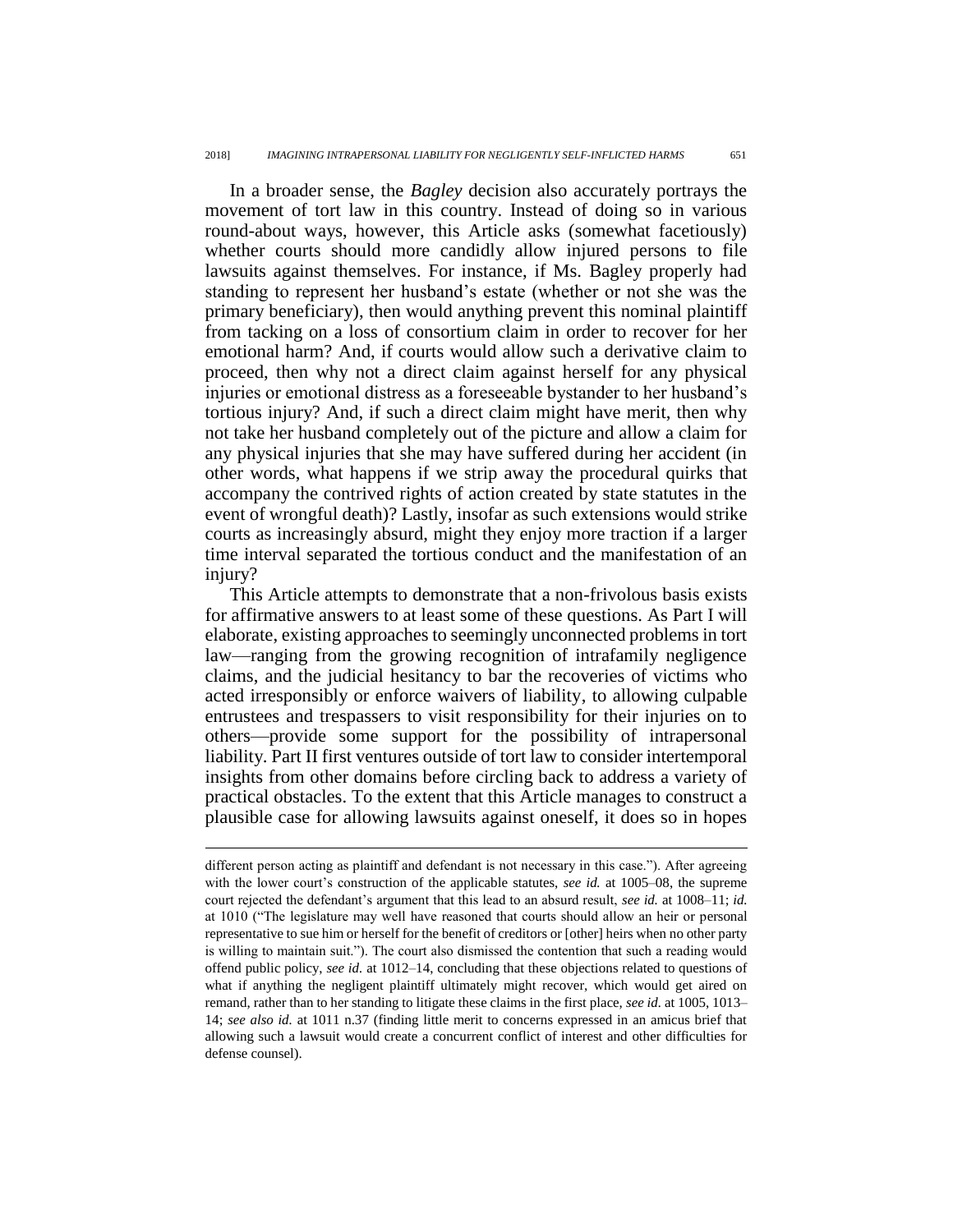#### 652 *FLORIDA LAW REVIEW* [Vol. 70

of challenging tort law's seemingly relentless preoccupation with ensuring compensation of persons who have suffered injuries at the expense of attention to more traditional goals of righting wrongs and discouraging misconduct.

## I. HALF STEPS TOWARD ALLOWING INTRAPERSONAL LIABILITY

Exactly forty years before *Bagley*, the Louisiana Supreme Court took an even more extreme step than had the Utah courts in a factually similar case before recognizing its misstep and reversing course on rehearing. In *Callais v. Allstate Insurance*  $Co^{7}$ *,* a car accident claimed the lives of Lloyd and Carol Ann Guidry. Mrs. Guidry's mother, Laura Callais, brought wrongful death claims on behalf of her granddaughter—the deceased couple's only child—Roxanne, just an infant at the time of the accident.<sup>8</sup> Louisiana allowed the filing of a direct action against the liability insurer for a policyholder's covered accident, so Ms. Callais had named Allstate as the sole defendant in the case.<sup>9</sup>

<span id="page-3-0"></span>No real dispute arose in connection with the wrongful death claim for Roxanne's mother Carol as she was a passenger in the vehicle and had in no way contributed to causing the accident. The lower courts, however, dismissed the claim for the death involving Roxanne's father Lloyd because he had occupied the driver's seat and the plaintiff conceded that his negligence represented the sole cause of this single-vehicle accident.<sup>10</sup> In a sense, it seems mildly astonishing that the plaintiff's lawyer even thought to try such a gambit, though presumably it would have offered a far greater recovery in the event that Mr. Guidry had represented the sole wage earner in this family.<sup>11</sup> Even more remarkably, after the plaintiff appealed the dismissal to the state's highest court, a majority of the justices initially sided with her position; the court read the broad language of Louisiana's wrongful death statute as not limited to deaths caused by someone else's tortious conduct.<sup>12</sup>

<span id="page-3-1"></span><sup>7.</sup> 334 So. 2d 692 (La. 1976) (on rehearing).

<sup>8.</sup> *See id.* at 693, 699.

<sup>9.</sup> *See id.* at 693–94; *see also id.* at 696 ("[W]here, as here, the survivor brings a direct action against the insurer, no procedural bar would apply.").

<sup>10.</sup> *See id.* at 694.

<sup>11.</sup> *Cf.* Callais v. Allstate Ins., 308 So. 2d 342, 345 (La. Ct. App. 1975) (rejecting the insurer's excessiveness objection to the \$30,000 award for the wrongful death of Roxanne's mother), *aff'd*, 334 So. 2d at 701.

<sup>12.</sup> *See Callais*, 334 So. 2d at 694–97. The majority initially took the position that a negligent decedent tortiously caused an injury to surviving beneficiaries entitled to assert a wrongful death claim. *See id.* at 694 ("[A]bsent any procedural bar, a child should be able to recover against his father's succession for any damages he incurs when his father deprives him of love, affection, support, and the like, by negligently killing himself.").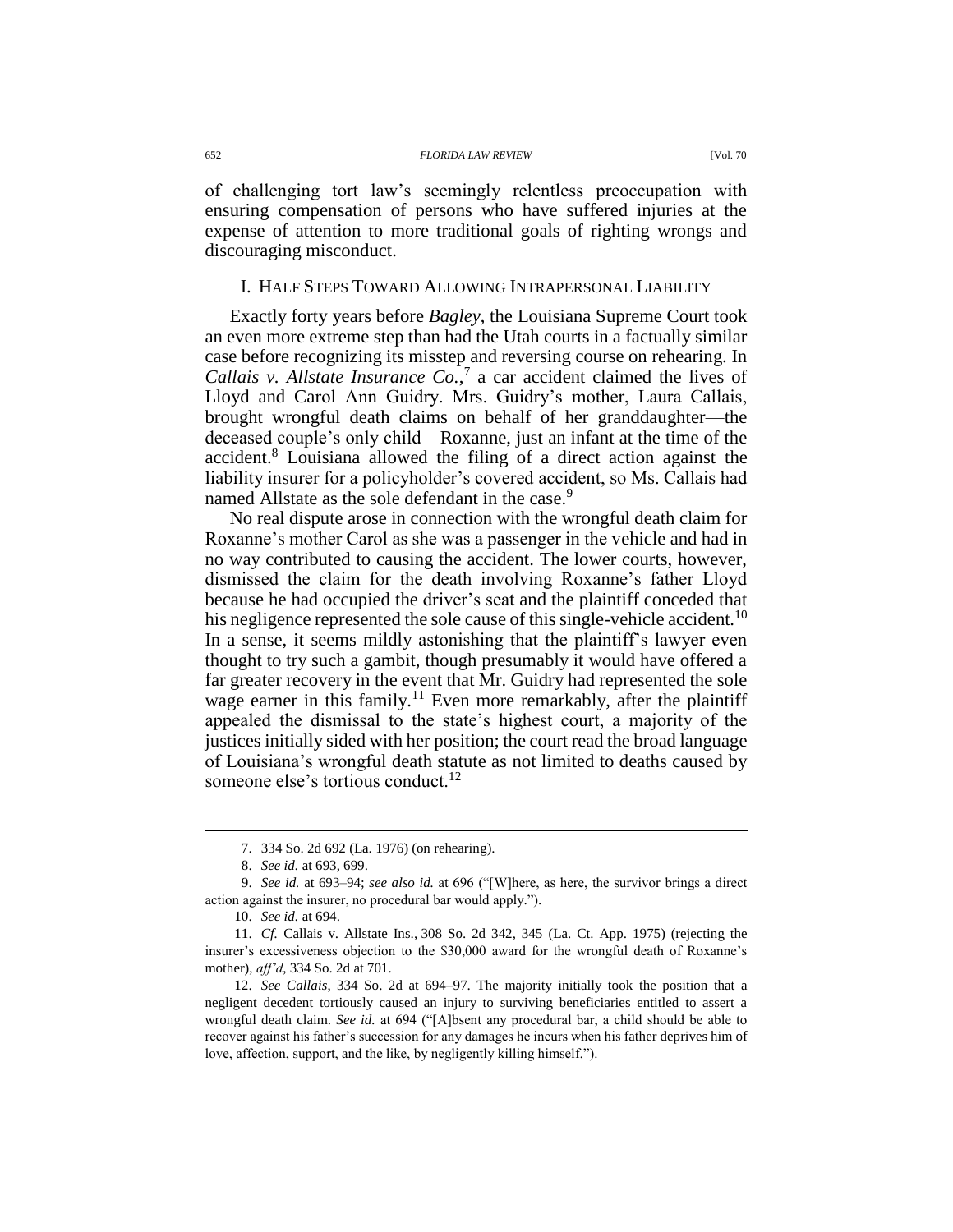Two members of the court dissented. In a brief opinion, Justice Marcus simply explained that the wrongful death statute "does not permit the beneficiaries designated therein to recover damages whenever a death occurs, but only when such a death is caused by the violation of a duty owed to the decedent by another, not one that is caused, in whole or in part, by the decedent's own intentional or negligent act."<sup>13</sup> Justice Summers offered a more pointed rebuttal to the majority's analysis: "In this case the child inherits the right to recover the damages to which her father was entitled prior to his death. Obviously, he had no right to recover from anyone, for he was the cause of his damage and injury. He could not recover from himself."<sup>14</sup> Justice Summers also highlighted the role of the insurer: "The effect is to convert an automobile liability policy into life insurance, insuring the life of the named insured against his own negligence and damage to himself in addition to insuring against claims of third persons."<sup>15</sup> After a rehearing, the majority acknowledged and corrected its evident mistake.<sup>16</sup>

 $\overline{a}$ 

15. *Id.* (prefacing this point by asking: "does the theory of this case apply only when there is an insurance company involved?"). Lastly, he noted that every other jurisdiction viewed contributory negligence by the decedent as extinguishing a wrongful death claim asserted by a faultless beneficiary, *see id.* at 698–99, though a court would only have to take up such an affirmative defense if another party had breached a duty of care running to the decedent.

16. *See id.* at 699 (majority opinion) (making reference to "convincing allegations that our original decision was erroneous and would produce unfavorable consequences"); *id.* at 700 ("On original hearing, we accepted [plaintiff's] argument. We now think we erred."); *see also id.* at 701 (holding that "a child may not recover damages for a parent's death when the death resulted solely from the deceased parent's lack of care for his own safety"). Only one member of the court who had joined the original majority opinion chose to register a dissent, though he did so without penning a separate opinion. *Id.* (noting that Justice Dixon dissented). The one commentator to give this decision close attention entirely misunderstood the holding after rehearing as denying the claim because of the decedent's contributory negligence. *See* H. Alston Johnson III, *Death on the* Callais *Coach: The Mystery of Louisiana Wrongful Death and Survival Actions*, 37 LA. L. REV. 1, 12, 42–45 (1976); *cf. id.* at 46 (discussing still older Louisiana cases that vaguely resemble the posture of *Bagley* from Utah). If he had been correct, then the court would have allowed a claim like Roxanne's (though reduced by half) after Louisiana replaced the contributory negligence defense with comparative fault. *See* Bell v. Jet Wheel Blast, Div. Erwin Indus., 462 So. 2d 166, 169–70 (La. 1985) (discussing a statute that took effect in 1980); *see also infra* notes [78](#page-19-0)[–81,](#page-19-1) [183](#page-40-0) and accompanying text (elaborating on the operation of this defense).

<sup>13.</sup> *Id.* at 697, 698 (Marcus, J., dissenting). Denying such a claim in cases where the decedent's tortious behavior represented only a partial cause of the death reflected the state's position at the time that any contributory negligence by a victim served as a complete defense to liability.

<sup>14.</sup> *Id.* at 698 (Summers, J., dissenting); *see also id.* ("Any right she has must be based upon the wrongful death of her father. For his death to be wrongful the action of someone else is necessary to constitute a delict, a wrong. The wrong must take place between persons juridically strangers to each other."); *id.* ("It is stretching logic and principles of statutory interpretation to say that by reason of his unintentional negligence which brought about his own death he gave his surviving child a cause of action for damages, for she was thereby deprived of his support.").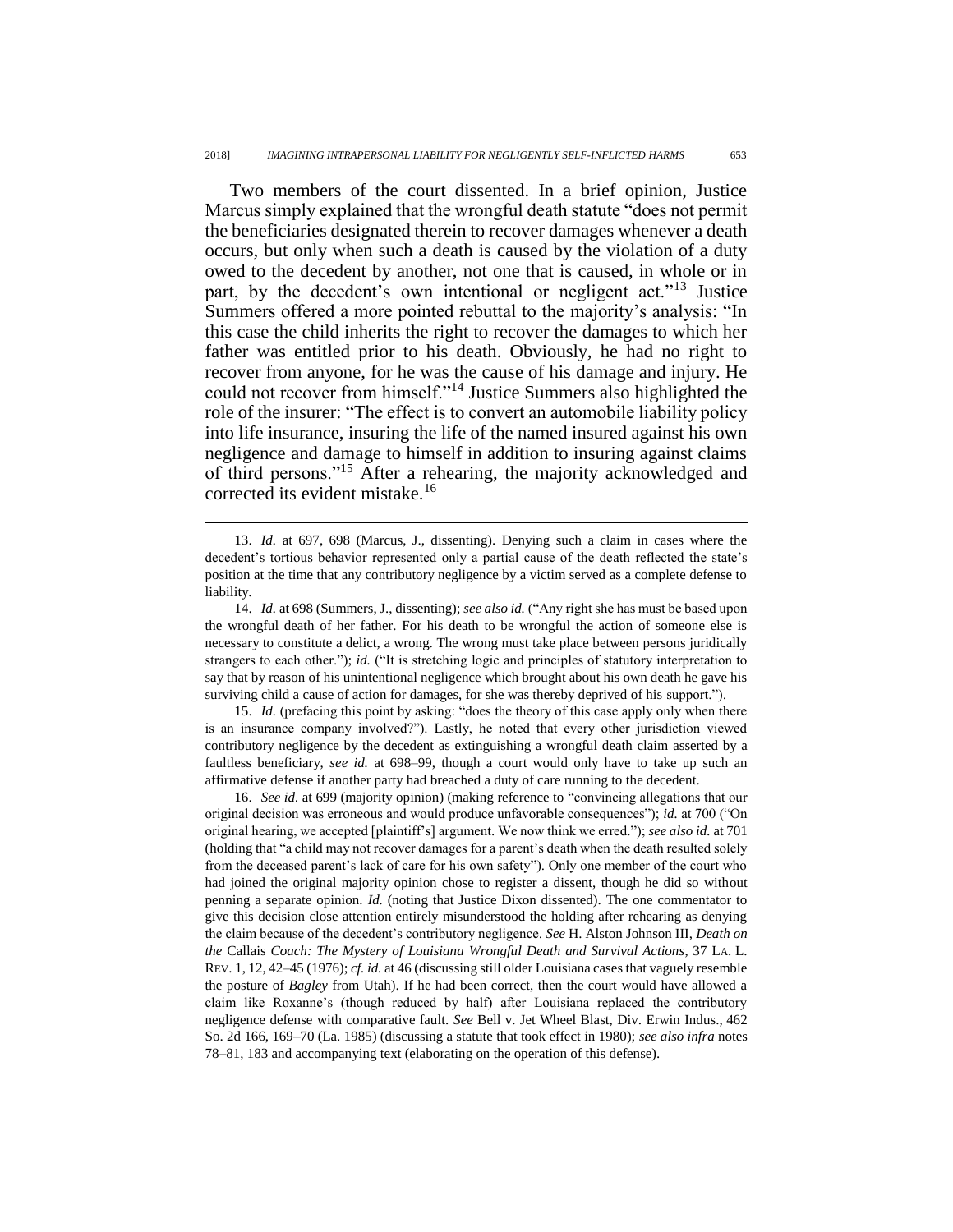#### 654 *FLORIDA LAW REVIEW* [Vol. 70

This Part first elaborates on the growing availability of tort claims between family members, particularly opportunities for children to sue their parents, which may come closest to sanctioning intrapersonal liability in those cases where courts have allowed claims against mothers for prenatal injuries. Then it considers disparate other doctrinal developments that also arguably move in the same direction: weakening affirmative defenses based on the conduct or choices of victims that previously had barred negligence claims against other responsible parties; expanding negligence entrustment claims to allow irresponsible entrustees to recover for their injuries; increasingly allowing trespassers to assert negligence claims against landowners; and authorizing shareholders to bring derivative claims on behalf of corporations for mismanagement by corporate officers.

### A. *Growing Acceptance of Intrafamily Tort Lawsuits*

Apart from its atypical procedural posture,<sup>17</sup> the *Bagley* case from Utah represented an otherwise unremarkable interspousal tort claim.<sup>18</sup> More than a century ago, such lawsuits routinely foundered: given the common law's view that marriage created unity between husband and wife,<sup>19</sup> allowing an interspousal claim would illogically permit a person

<sup>17.</sup> The only other court to confront precisely such a lawsuit dismissed it. *See* Tanski v. Tanski, 820 P.2d 1143, 1145 (Colo. App. 1991) (concluding that "the public policy of Colorado prohibits a plaintiff from recovering damages for a wrongful death he or she has negligently caused"); *see also* Aetna Cas. & Sur. Co. v. Curley, 585 A.2d 640, 644–45 (R.I. 1991) (answering questions certified by a federal court in a case where a jury had awarded \$250,000 after a man died in a fire caused by his adult daughter's negligent disposal of a cigarette in her home, explaining that it would offend public policy to allow his estate such a recovery because the defendant represented the sole heir); *id.* at 643 ("Curley was in all respects, absent name only, both defendant and plaintiff. She is the only person with any financial interest in the jury award. It was actually to her benefit to lose the wrongful death suit. Such a situation cannot be tolerated.").

<sup>18.</sup> *See* Bagley v. Bagley, 387 P.3d 1000 (Utah 2016) (making no remarks about the interspousal liability aspect of the case); *see also* Asplin v. Amica Mut. Ins., 394 A.2d 1353, 1355 (R.I. 1978) ("[T]he defense of interspousal immunity is no longer available in an action based on an interspousal tort where one or both spouses is dead."); Surratt v. Thompson, 183 S.E.2d 200, 202 (Va. 1971) (allowing an unrelated administrator of a deceased woman's estate to pursue a wrongful death claim against her husband for negligent driving); *supra* notes [9–](#page-3-0)[11](#page-3-1) and accompanying text (explaining that the Louisiana courts in *Callais* affirmed the plaintiff's judgment for wrongful death of the negligent driver's wife).

<sup>19.</sup> *See* Glanville L. Williams, *The Legal Unity of Husband and Wife*, 10 MOD. L. REV. 16, 16–17 (1947); Jacob Katz Cogan, Note, *The Look Within: Property, Capacity, and Suffrage in Nineteenth-Century America*, 107 YALE L.J. 473, 485–88 (1997); *see also* Hoeper v. Tax Comm'n, 284 U.S. 206, 219 (1931) (Holmes, J., dissenting) ("The [state tax] statutes are the outcome of a thousand years of history. They must be viewed against the background of the earlier rules that husband and wife are one . . . .").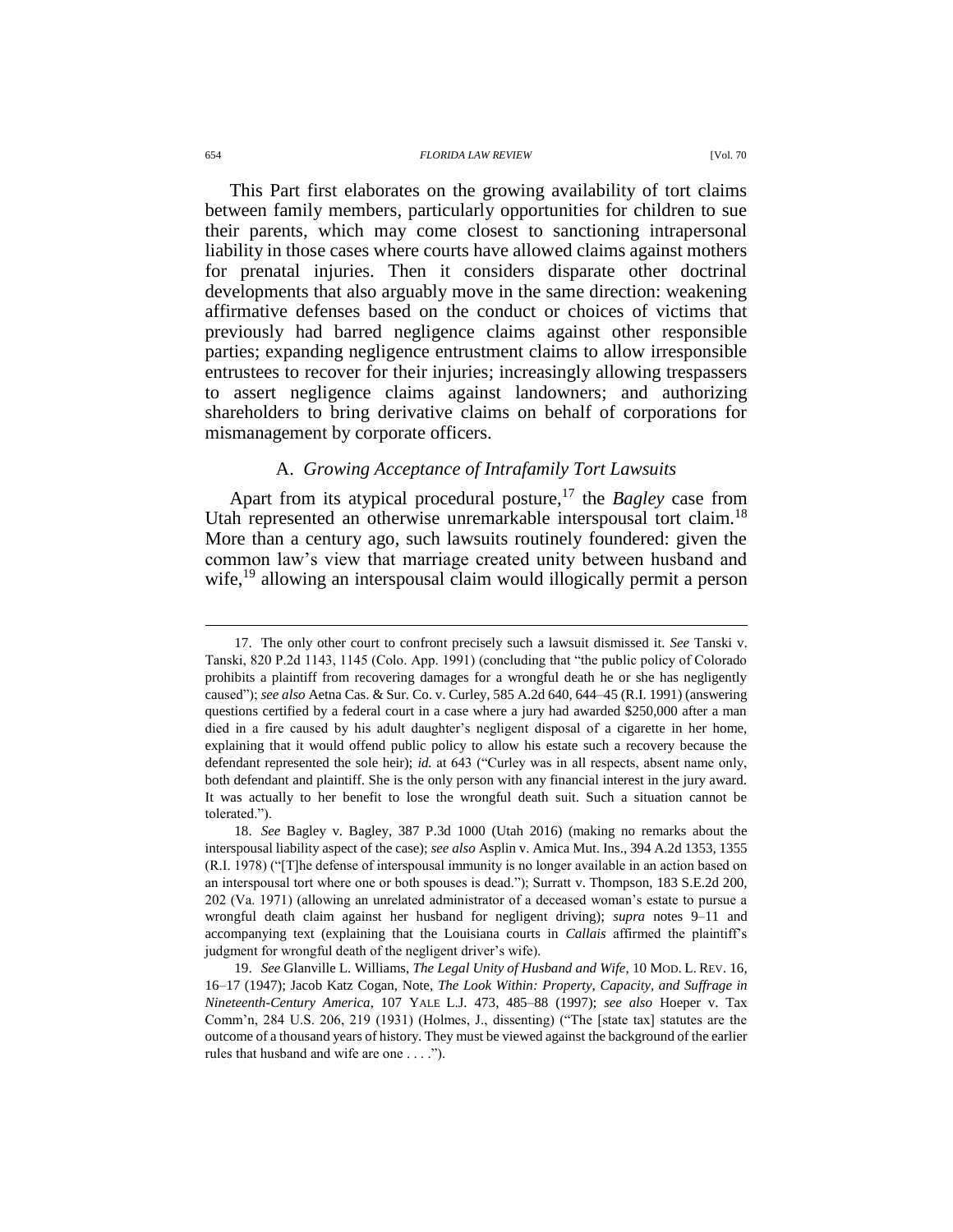$\overline{a}$ 

<span id="page-6-1"></span><span id="page-6-0"></span>to sue themselves.<sup>20</sup> Even after state legislatures gradually disavowed this position, $2<sup>1</sup>$  courts often invoked various policy arguments to justify the retention of interspousal immunity.<sup>22</sup> With time, these rationales lost much of their persuasive force as well, so that today most jurisdictions allow spouses to assert tort claims against each other in at least some circumstances.<sup>23</sup> No one, however, thought to question the seemingly self-evident proposition affiliated with the antiquated conception of spousal unity—namely, the logical impossibility of lodging a lawsuit against oneself. Nowadays, negligence claims brought by children against their parents come closer to countenancing intrapersonal liability.

21. *See* Tobias, *supra* note [20,](#page-6-0) at 373–83 (discussing the impact of various Married Women's Property Acts passed at the state level during the nineteenth century).

22. *See, e.g.*, Thompson v. Thompson, 218 U.S. 611, 616–19 (1910) (declining to construe congressional passage of a Married Women's Property Act for the District of Columbia as abrogating interspousal tort immunity); *see also* Byrd v. Byrd, 657 F.2d 615, 618, 621 (4th Cir. 1981) (canvassing the history of interspousal immunity in the course of declining to recognize any such limitation under federal admiralty law); Tobias, *supra* note [20,](#page-6-0) at 383–98, 419–22; Katz, *supra* note [20,](#page-6-0) at 1245–53 (explaining that growing concerns about insurance fraud troubled courts during the period between the world wars).

23. *See, e.g.*, Waite v. Waite, 618 So. 2d 1360, 1361 (Fla. 1993); *see also* Bozman v. Bozman, 830 A.2d 450, 466 (Md. 2003) (counting 46 states as having "abrogated the doctrine, either fully or partially"); RESTATEMENT (THIRD) OF TORTS: LIAB. FOR PHYSICAL AND EMOTIONAL HARM § 40 cmt. o (AM. LAW INST. 2012); Benjamin Shmueli, *Tort Litigation Between Spouses:*  Let's Meet Somewhere in the Middle, 15 HARV. NEGOT. L. REV. 195, 214–17 (2010) (explaining that the doctrinal landscape in this country remains uneven); Tobias, *supra* note [20,](#page-6-0) at 435–78 (evaluating at length the competing policy arguments and forecasting the eventual demise of all remnants of this immunity).

<sup>20.</sup> *See* Broadbent v. Broadbent, 907 P.2d 43, 45 (Ariz. 1995) ("[A]t common law the courts merged the identity of husband and wife; therefore, spousal immunity prohibited any action by a wife against her husband because to do so would have been to sue herself."); Ritter v. Ritter, 31 Pa. 396, 398 (1858) (calling this unity "one of the favourite maxims of the common law," and adding that "of course it excludes the possibility of a civil suit between them"); Davis v. Davis, 657 S.W.2d 753, 753 (Tenn. 1983) ("The formalistic legal foundations that originally lent support to the doctrine of interspousal immunity have long ago crumbled away. . . . [I]ts early existence can be traced to a concept that only imposed legal disability on the wife; that concept is unity."); *see also* C.G. Haglund, *Tort Actions Between Husband and Wife*, 27 GEO. L.J. 697, 704 (1939) (referencing the "fiction of unity" and the "impossibility of the same person being both plaintiff and defendant in the same suit"); William E. McCurdy, *Torts Between Persons in Domestic Relation*, 43 HARV. L. REV. 1030, 1033 (1930) (noting "the procedural difficulty that the husband would be both plaintiff and defendant"); Carl Tobias, *Interspousal Tort Immunity in America*, 23 GA. L. REV. 359, 363–72 (1989) (elaborating on this early history); *id.* at 385–86 (noting the persistence of this notion: "[I]t is difficult today to appreciate the almost mystical authority that the merger notion exerted over jurists during this [pre-WWI] period. Unity was a 'metaphor of enormous power' and resilience that exercised 'linguistic hegemony.'"); Elizabeth Katz, Note, *How Automobile Accidents Stalled the Development of Interspousal Liability*, 94 VA. L. REV. 1213, 1220 (2008) ("Because husband and wife were considered one person under the law, it was nonsensical for a wife to sue her husband as doing so would be equivalent to suing herself.").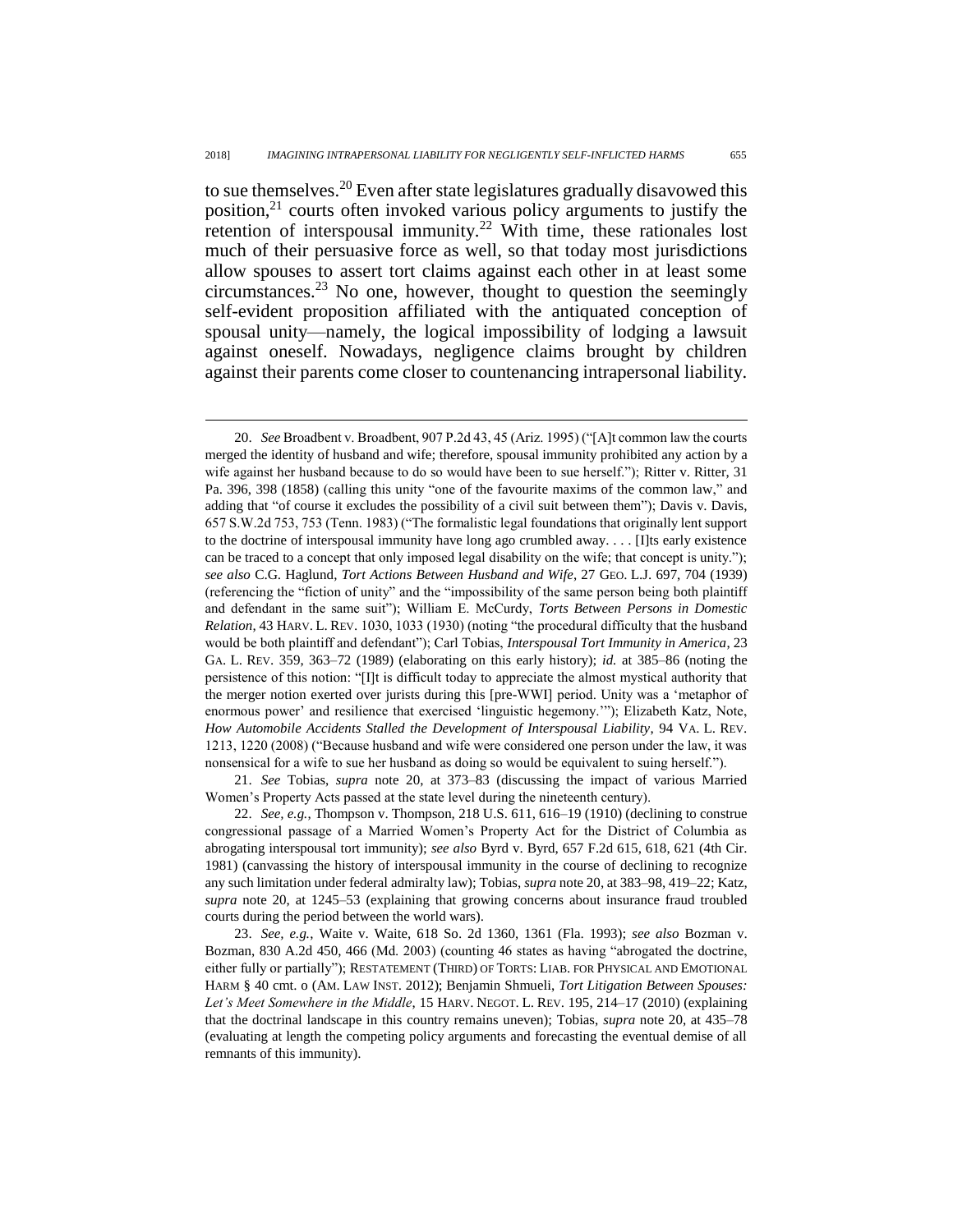#### 656 *FLORIDA LAW REVIEW* [Vol. 70

### 1. The Movement away from Parental Immunity

Although lawsuits by children against their parents never foundered on the fiction of a unity (and the logical impossibility of suing oneself), they presented some of the same policy concerns, including fears that the parental defendant often might come to enjoy the spoils of litigation nominally brought by their children.<sup>24</sup> Parental immunity enjoyed widespread recognition until the  $1960s<sup>25</sup>$  To the extent that courts presented with such tort claims increasingly have decided to abrogate this limitation on liability, $26$  they may effectively allow lawsuits lodged against oneself.

<span id="page-7-0"></span>A 1995 decision of the Arizona Supreme Court is emblematic of this tendency. In *Broadbent v. Broadbent*, <sup>27</sup> a mother had run inside the family's home in order to answer the telephone, leaving her two-and-ahalf-year-old son Christopher beside their pool.<sup>28</sup> The unattended toddler nearly drowned, suffering serious brain damage from the sustained lack of oxygen and lost all motor skills.<sup>29</sup> Christopher's father Phillip brought a negligence claim on behalf of the child against his wife Laura, but everyone understood that they thereby hoped to tap into the couple's liability insurance policy.<sup>30</sup>

The trial judge rejected the lawsuit on grounds of parental immunity, but the state's highest court reversed and remanded. After discussing the birth of complete immunity late in the nineteenth century (and only in the United States), the court explained that it would abandon newer precedent that had limited claims to those cases where a parent's act or omission breached a duty owed broadly to any member of the community as opposed to a duty that ran solely to their child. $31$  The opinion identified

<sup>24.</sup> *See, e.g.*, Roller v. Roller, 79 P. 788, 789 (Wash. 1905), *overruled by* Borst v. Borst, 251 P.2d 149 (Wash. 1952); *see also* William E. McCurdy, *Torts Between Parent and Child*, 5 VILL. L. REV. 521 (1961).

<sup>25.</sup> *See* RESTATEMENT (SECOND) OF TORTS § 895G cmt. a (AM. LAW INST. 1979).

<sup>26.</sup> *See, e.g.*, Bentley v. Bentley, 172 S.W.3d 375, 378 (Ky. 2005); Butterworth v. Butterworth, 154 S.W.3d 79, 81 (Tenn. 2005); *see also* Martin J. Rooney & Colleen M. Rooney, *Parental Tort Immunity: Spare the Liability, Spoil the Parent*, 25 NEW ENG. L. REV. 1161, 1164– 74 (1991) (surveying the landscape).

<sup>27.</sup> 907 P.2d 43 (Ariz. 1995).

<sup>28.</sup> *Id.* at 44.

<sup>29.</sup> *Id.*

<sup>30.</sup> Because their homeowner's insurance policy had excluded coverage of intrafamily suits, any judgment for the plaintiff would get paid by the Broadbents' umbrella liability policy issued by Northbrook Indemnity. *See id.* (explaining that this justified granting the insurer's motion to intervene on appeal as the real party in interest).

<sup>31.</sup> *See id.* at 45–48; *id.* at 49–50 (overruling Sandoval v. Sandoval, 623 P.2d 800 (Ariz. 1981)). In contrast, and in common with several other jurisdictions, New York abides by such a distinction, which means that it effectively retains partial immunity for parents. *See* Holodook v. Spencer, 324 N.E.2d 338, 346 (N.Y. 1974).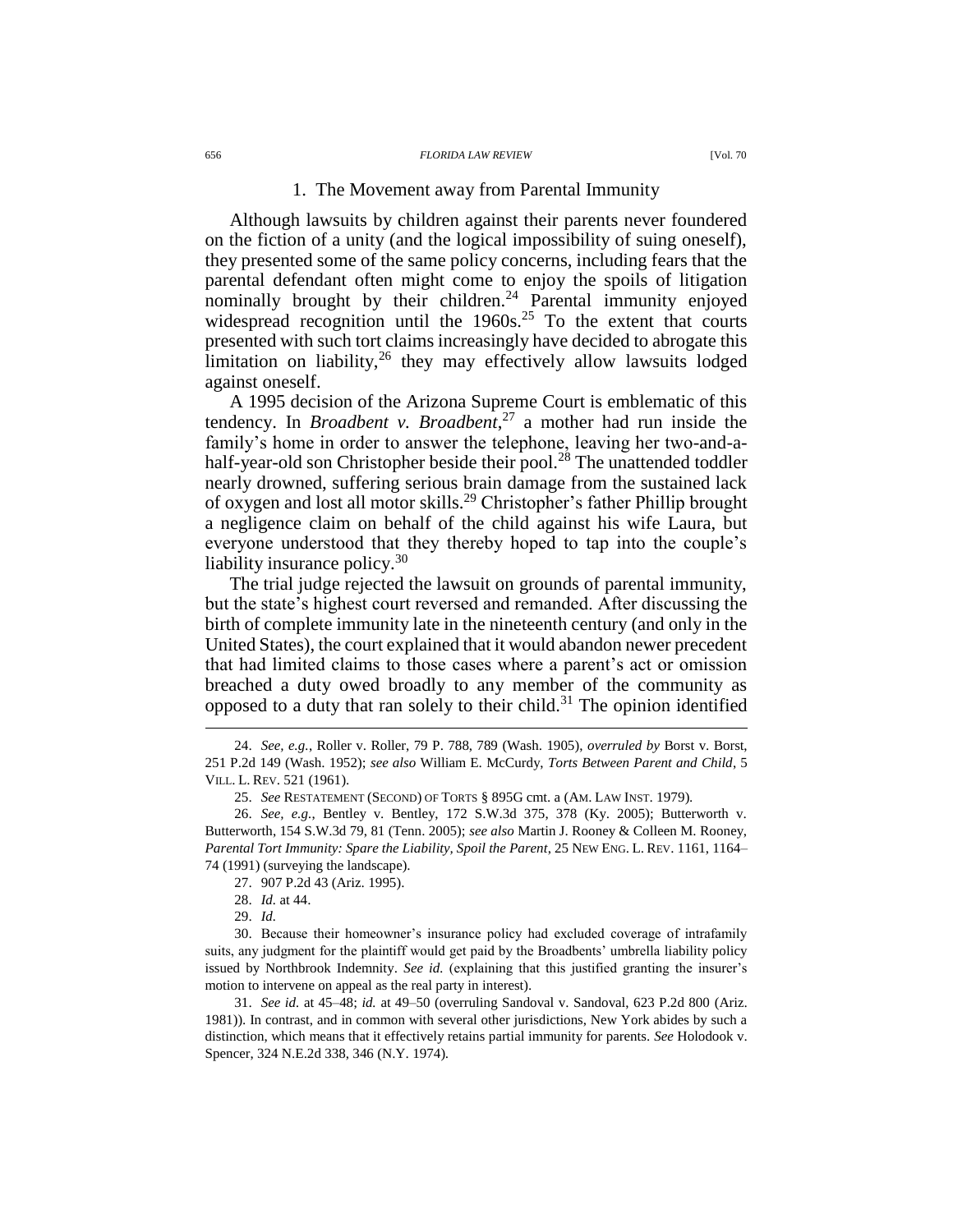<span id="page-8-1"></span>and rejected a series of arguments thought to favor retaining complete or partial immunity,  $32$  though it did so in a way that reflected a preoccupation with the particular facts in the case before it rather than assessing the broader policy ramifications in a categorical fashion.<sup>33</sup>

First, the *Broadbent* court doubted that allowing such claims would threaten to disrupt family tranquility.<sup>34</sup> In particular, it found such a concern fanciful because the nominal defendant typically would have had some say in the choice to initiate such a lawsuit.<sup>35</sup> Insofar as it represents a waivable defense,  $36$  however, courts already could have entertained such cases without having to abrogate the immunity. More importantly, this assumption reflects a decidedly nostalgic view of the family, and it starts to break down when considering non-traditional arrangements.<sup>37</sup> In cases of divorce, for instance, one parent might use the threat of a

<span id="page-8-0"></span> $\overline{a}$ 

34. *See Broadbent*, 907 P.2d at 48 ("The injury to the child, more than the lawsuit, disrupts the family tranquility. In fact, if the child is not compensated for the tortious injury, then peace in the family is even less likely.").

35. *See id.* ("This fear of upsetting the family tranquility also seems unrealistic when we consider how such a lawsuit is initiated. The parent most often makes the decision to sue himself, and the parent is in effect prepared to say that he was negligent."); *see also* Cates v. Cates, 619 N.E.2d 715, 727 (Ill. 1993) ("It is now generally recognized that the existence of liability insurance eliminates the actual adversity of parent and child in negligence actions."); *id.* at 730 ("[W]here insurance coverage does not exist, there is little motivation to sue.").

36. *See* Shoemake v. Fogel, Ltd., 826 S.W.2d 933, 937 (Tex. 1992). Of course, because a liability insurer typically represents the real party in interest, such a defense would not get waived except through inadvertence. *Cf.* Sorensen v. Sorensen, 339 N.E.2d 907, 915 (Mass. 1975) ("The parent is usually represented by counsel provided by the insurance company. Such counsel is ever alert to protect the interests of the insurance company . . . .").

37. In theory, moreover, a relative or friend might petition to serve as a guardian in order to bring claims on behalf of a child against the parents' wishes. *See* Eric T. Lanham, *Suing Parents in Tort for Child Abuse: A New Role for the Court Appointed Guardian Ad Litem?*, 61 UMKC L. REV. 101, 116–17 (1992). *See generally* FED. R. CIV. P. 17(c). Alternatively, a disgruntled teenager might find his or her own lawyer for purposes of bringing a parental malpractice claim, or a young adult could do so for a long-ago injury thanks to the tolling of statutes of limitation during minority. Questions about picking appropriate parties can arise in public litigation as well. *See* Lars Noah, *When Constitutional Tailoring Demands the Impossible: Unrealistic Scrutiny of Agencies?*, 85 GEO. WASH. L. REV. 1462, 1478–81 (2017).

<sup>32.</sup> *See Broadbent*, 907 P.2d at 48 (summarizing); *see also* Elizabeth G. Porter, *Tort Liability in the Age of the Helicopter Parent*, 64 ALA. L. REV. 533, 573–83 (2013) (same, in the course of urging abrogation of immunity).

<sup>33.</sup> *Cf.* Cabral v. Ralphs Grocery Store, 248 P.3d 1170, 1175 (Cal. 2011) ("[T]he court's task in determining duty 'is not to decide whether a *particular* plaintiff's injury was reasonably foreseeable in light of a *particular* defendant's conduct, but rather to evaluate more generally whether the category of negligent conduct at issue is sufficiently likely to result in the kind of harm experienced that liability may appropriately be imposed . . . ."" (quoting Ballard v. Uribe, 715 P.2d 624, 628 n.6 (Cal. 1986))); B.R. *ex rel*. Jeffs v. West, 275 P.3d 228, 234–36 (Utah 2012) (same); W. Jonathan Cardi & Michael D. Green, *Duty Wars*, 81 S. CAL. L. REV. 671, 723 & n.278, 725 (2008).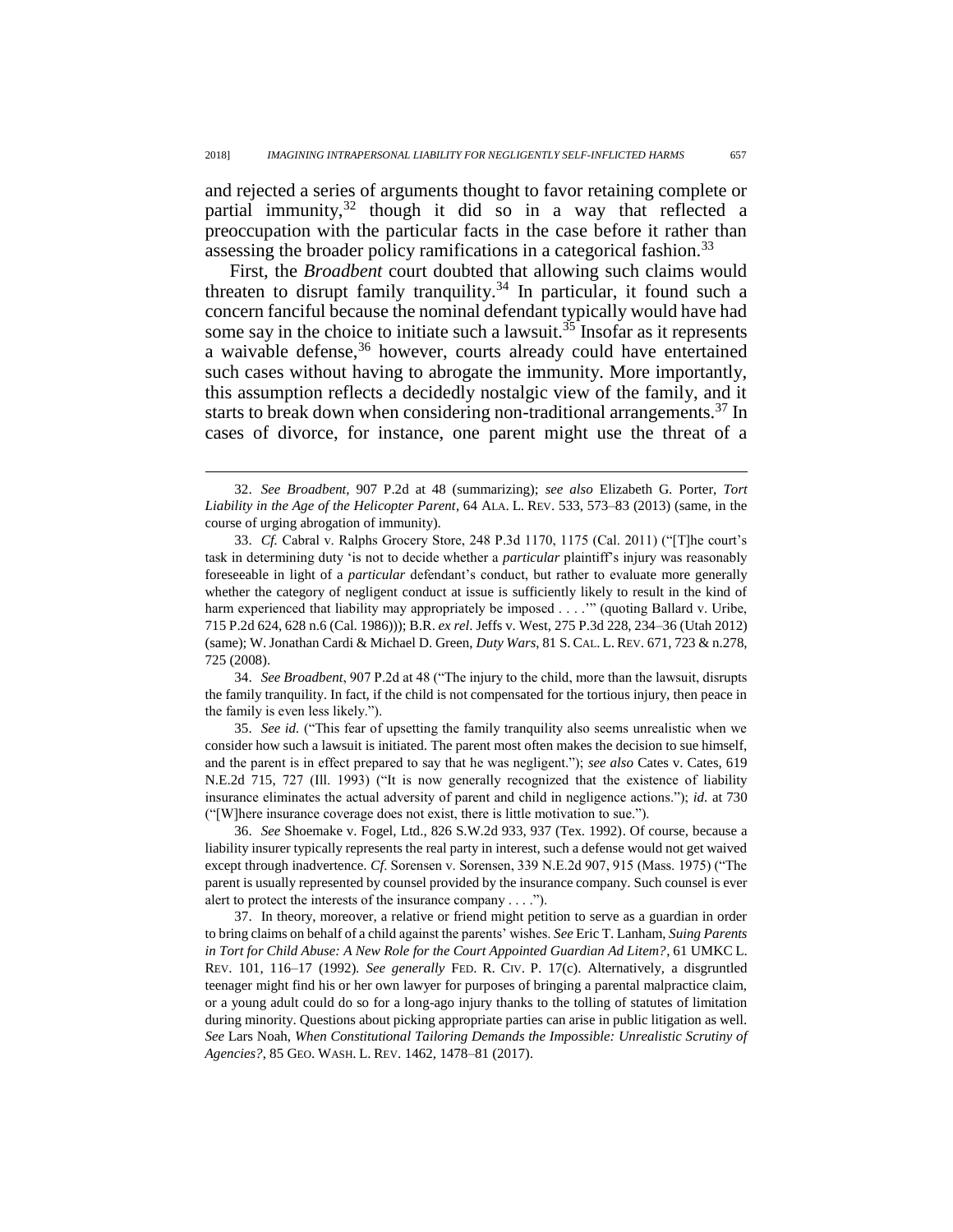negligence claim against the other parent in an attempt to wrest away custody rights.<sup>38</sup> In other situations, perhaps involving second marriages, one spouse may have accumulated (and sought to protect) substantial premarital assets and resist a lawsuit that attempts to access (and might drain) these segregated funds.

<span id="page-9-0"></span>Parents might unwittingly get drawn into litigation in another way. The filing of a lawsuit on behalf of a child against a third-party tortfeasor may prompt that defendant to try impleading the parent for contribution.<sup>39</sup> Of course, the retention of immunity in such cases would not only allow a tortious parent partially responsible for a child's injury to escape sharing the financial burden, putting aside the possibility that they had liability insurance to pick up the tab, but it also indirectly rewards that parent financially for their wrongdoing at the expense of the third-party tortfeasor.<sup>40</sup> In any event, insofar as the Arizona Supreme Court favorably emphasized both parents' participation in the decision to lodge a negligence claim on behalf of their injured child, it understood this category of intrafamily claims as amounting to allowable lawsuits against one's self broadly conceived.

<span id="page-9-1"></span><sup>38.</sup> *See* Herzfeld v. Herzfeld, 781 So. 2d 1070, 1081 (Fla. 2001) (Wells, C.J., dissenting) ("I am concerned that this decision will be used to foster litigation involving children in stances [sic] in which the real battle is between the two parents."); Anderson v. Stream, 295 N.W.2d 595, 602–03 (Minn. 1980) (Rogosheske, J., dissenting); *see also Cates*, 619 N.E.2d at 728 (dismissing this fear); Irene Hansen Saba, *Parental Immunity from Liability in Tort: Evolution of a Doctrine in Tennessee*, 36 U. MEM. L. REV. 829, 852 n.120 (2006) (noting "the possibility of an action brought on behalf of a minor by a custodial parent against a non-custodial parent (or vice versa)"); *id.* at 899 (highlighting the fact that the three most recent decisions of the Tennessee Supreme Court "involved a complainant bringing an action on behalf of their child against the child's other parent, from whom the complaining parent was divorced," and adding that the vague standards used in these cases "run the risk of becoming a feud between former spouses as to whether the act was one of parental discretion"); *cf.* John Wisely, *Vaccines Go on Trial Again in Oakland County as Parents Fight in Divorce Court*, DETROIT FREE PRESS, Oct. 13, 2017, at A17.

<sup>39.</sup> *See, e.g.*, Crotta v. Home Depot, Inc., 732 A.2d 767, 770–74 (Conn. 1999) (holding that parental immunity barred impleader); *Shoemake*, 826 S.W.2d at 936–38 (holding that the owners of an apartment building could not seek contribution from the mother of a child who drowned in their pool); *see also* Holodook v. Spencer, 324 N.E.2d 338, 344 (N.Y. 1974) (limiting parental duty in part out of fear that the prospect of an impleader might discourage the parent in pursuing a meritorious claim on behalf of his child against a stranger).

<sup>40.</sup> *See* Gail D. Hollister, *Parent-Child Immunity: A Doctrine in Search of Justification*, 50 FORDHAM L. REV. 489, 522 (1982) ("[T]he requirement that the third party [barred from seeking contribution] pay the total damages means that the compensatory funds directly enrich the family treasury of the wrongdoing parent, a result which violates the prohibition against a tortfeasor benefitting from his wrong."). This assumes, of course, that the claim would not otherwise have failed on proximate cause grounds. *See* O'Clair v. Dumelle, 735 F. Supp. 1344, 1351 (N.D. Ill. 1990) (rejecting a claim against a homeowner brought on behalf of a child who had drowned because the mother's failure to supervise was deemed to be so unforeseeable that it amounted to the superseding cause of the death), *aff'd mem.*, 919 F.2d 143 (7th Cir. 1990).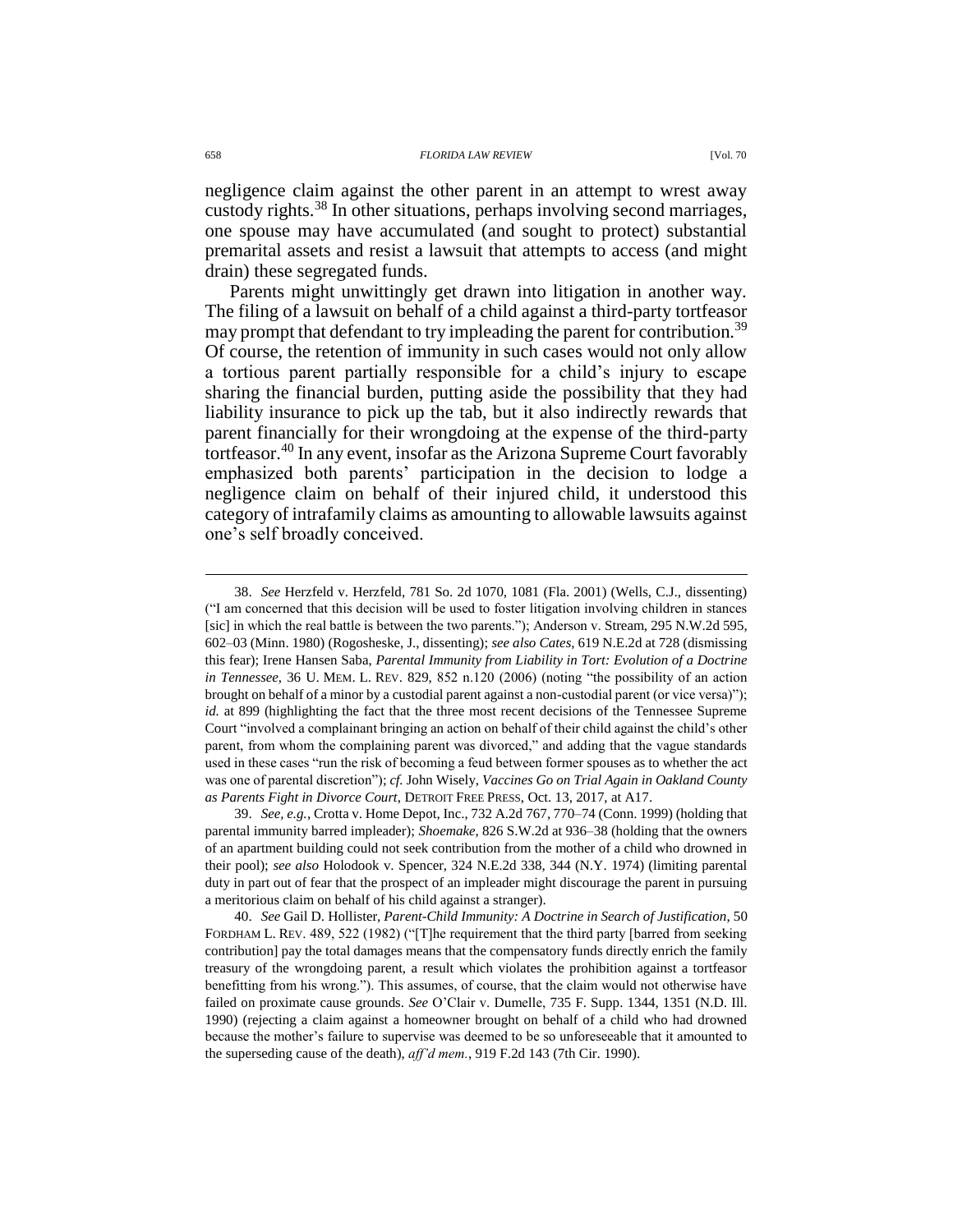$\overline{a}$ 

Second, the *Broadbent* court discounted the risk of insurance fraud, noting that this sort of thing can happen in any number of cases and that other mechanisms exist to guard against collusion.<sup>41</sup> The adversarial process represents the primary mechanism for ferreting out such fraud, however, and the skewed incentives to concede negligence in intrafamily cases (at least in those sorts of families envisioned by the court) would make it a good deal harder to ensure genuine adversariness.<sup>42</sup> Indeed, if one imagines a different sort of non-nuclear family, then a single parent with sole custody (and acting on behalf of their injured child) might end up filing a lawsuit naming themselves as the defendant. $43$  No matter who initiates the litigation in the child's name, and putting aside contractual obligations to cooperate with one's liability insurer,<sup>44</sup> the nominal

42. *See* Siruta v. Siruta, 348 P.3d 549, 555 (Kan. 2015) ("[T]he parties' positions on whether negligence should be found was 'not entirely adversarial,' as Duskin and Missy remained married, and Missy went so far as to say that she did not want the jury to determine no fault [by her for the wrongful death of her child]."); Hastings v. Hastings, 163 A.2d 147, 150 (N.J. 1960) ("The decision for the child to sue will be determined within the family circle and obviously the proposed defendant is going to participate in making it, quite an unorthodox situation under our basic concept of adversary litigation, to say the least."), *overruled by* France v. A.P.A. Transp. Corp., 267 A.2d 490, 494 (N.J. 1970). If they had not consented to getting sued, *see supra* notes [37](#page-8-0)[–39](#page-9-0) and accompanying text, the parent presumably would have every reason to put up a real fight.

43. *See, e.g.*, Glaskox v. Glaskox, 614 So. 2d 906, 908, 912 (Miss. 1992) (allowing a claim where daughter, "by and through her mother . . . , filed a complaint in which she alleged that her mother's negligent operation of a car" caused harm). Similarly, if the tortfeasor dies after injuring his or her child, and the surviving spouse acts as the representative for the decedent's estate, then the now single parent may find him- or herself on both sides of the litigation. *See, e.g.*, Karam v. Allstate Ins., 436 N.E.2d 1014, 1015, 1019 (Ohio 1982) (retaining parental immunity given the risk of collusion in a lawsuit having such a posture), *overruled by* Dorsey v. State Farm Mut. Auto. Ins., 457 N.E.2d 1169, 1171 (Ohio 1984).

44. *See* Nocktonick v. Nocktonick, 611 P.2d 135, 142 (Kan. 1980); *see also* Bagley v. Bagley, 387 P.3d 1000, 1007 (Utah 2016) ("[A] failure to cooperate with her insurer in mounting

<sup>41.</sup> *See Broadbent*, 907 P.2d at 48 ("The system can ferret out fraudulent and collusive behavior in suits brought by children against their parents just as the system detects such behavior in other contexts."). Although Laura Broadbent had conceded negligence, her trial counsel (supplied, of course, by their liability insurer) did move for summary judgment on grounds of parental immunity. *See id.* at 44. Strangely, the supreme court later concluded that the previously uncontested question of breach would still require resolution on remand. *See id.* at 50 ("In this case, the trier of fact may find that the mother . . . did not act as a reasonable and prudent parent would have in this situation. The finder of fact must determine whether leaving a two-and-a-halfyear-old child unattended next to a swimming pool is reasonable or prudent."). Other jurisdictions take the concern about insurance fraud more seriously. *See, e.g.*, Renko v. McLean, 697 A.2d 468, 475 (Md. 1997), *superseded by statute*, MD. CODE ANN., CTS. & JUD. PROC. § 5-806 (2001), *as recognized in* Allstate Ins. v. Kim, 829 A.2d 611, 615 (Md. 2003); *see also* Verdier v. Verdier, 219 S.W.3d 143, 145 (Ark. 2005) ("Broadening the [automobile insurance] exception to the parental-immunity doctrine to cases where a parent is covered by liability insurance through an existing homeowner's policy leads to a dangerous slippery slope."); Squeglia v. Squeglia, 661 A.2d 1007, 1112 (Conn. 1995).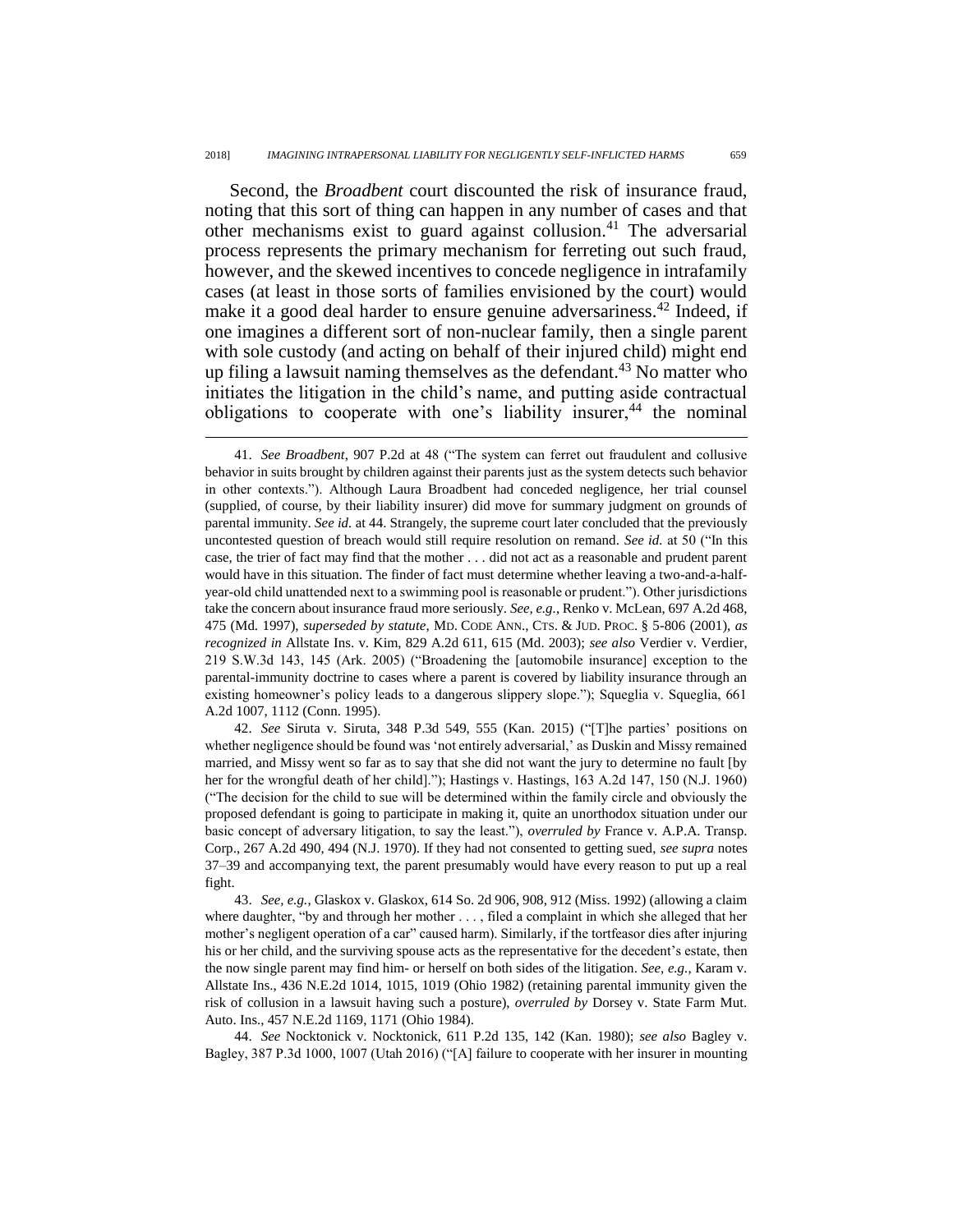defendant in these cases cannot, of course, testify too favorably for the victim without risking self-incrimination for child endangerment and perhaps inviting prosecution.<sup>45</sup>

Third, the *Broadbent* court rejected fears that allowing claims against parents would dissipate family resources (skimming support from any siblings) because such lawsuits were unlikely absent insurance and asset dissipation was more likely to occur if no one compensated for the injury.<sup>46</sup> Again, however, in the case of divorce, such a lawsuit may shift assets from one household (and siblings or half-siblings) to another; even without divorce, liability insurance coverage may not exist.<sup>47</sup> Moreover. the court seemed to view insurance as an essentially free pot of money, failing to appreciate that someone—namely, other policyholders ultimately would have to foot the bill through increased premiums.<sup>48</sup> It also disregarded the fact that first-party insurance typically offers more efficient loss spreading insofar as these forms of coverage avoid the steep transaction costs associated with fixing liability through tort litigation.<sup>49</sup>

a defense would breach the insurance agreement and absolve her insurer of any obligation to pay insurance money as damages in this suit."); Nicholas J. Giles, Comment, *Rethinking the Cooperation Clause in Standard Liability Insurance Contracts*, 161 U. PA. L. REV. 585 (2013).

45. *Cf.* State v. Massey, 715 N.E.2d 235, 238–39 (Ohio Ct. App. 1998) (rejecting a child neglect prosecution where a toddler nearly drowned after her mother briefly left her unattended in a bathtub). *See generally* David Pimentel, *Criminal Child Neglect and the "Free Range Kid": Is Overprotective Parenting the New Standard of Care?*, 2012 UTAH L. REV. 947, 967–99.

46. *See Broadbent*, 907 P.2d at 48 ("If a child has been seriously injured and needs expensive medical care, then a successful lawsuit against the parent and subsequent recovery from the insurance company could ease the financial burden on the family."); *cf.* Shmueli, *supra* note [23,](#page-6-1) at 231–32 (regarding interspousal negligence claims designed to access money from a liability insurer as among the most clearly acceptable); Tobias, *supra* note [20,](#page-6-0) at 471 ("[J]udges who subscribe to the compensation rationale [for abrogating interspousal immunity] on the basis of the prevalence of insurance give credence to the fraud contention.").

47. Some courts finessed this concern by allowing the claims only up to any coverage limits. *See, e.g.*, Ard v. Ard, 414 So. 2d 1066, 1067 (Fla. 1982); *see also* Herzfeld v. Herzfeld, 781 So. 2d 1070, 1077–79 (Fla. 2001) (declining to apply this limitation in a case of sexual abuse); Allstate Ins. v. Kim, 829 A.2d 611, 615–16 (Md. 2003) (applying legislation that made immunity inapplicable in automobile cases only up to the minimum insurance-coverage limits).

48. *Cf.* Horace Mann Ins. v. Fore, 785 F. Supp. 947, 956 (M.D. Ala. 1992) ("Any other result [than applying the coverage exclusion for intentional torts] subsidizes the episodes of child sexual abuse of which its victims complain, at the ultimate expense of other insureds to whom the added costs of indemnifying child molesters will be passed."); Carolyn L. Mueller, Comment, *Ohio Homeowners Beware: Your Homeowner's Insurance Premium May Be Subsidizing Child Sexual Abuse*, 20 U. DAYTON L. REV. 341, 378 (1994) ("The cost of homeowner's insurance would increase if companies are required to defend and indemnify child sexual abusers."). *See generally* Tom Baker, *Liability Insurance as Tort Regulation: Six Ways that Liability Insurance Shapes Tort Law in Action*, 12 CONN. INS. L.J. 1 (2005).

49. *See* Kent D. Syverud, *On the Demand for Liability Insurance*, 72 TEX. L. REV. 1629, 1653 (1994) ("[I]nsureds would be better off if everyone took the money spent to overinsure liability and invested it in first-party health, life, or disability insurance."); *see also* Deborah R.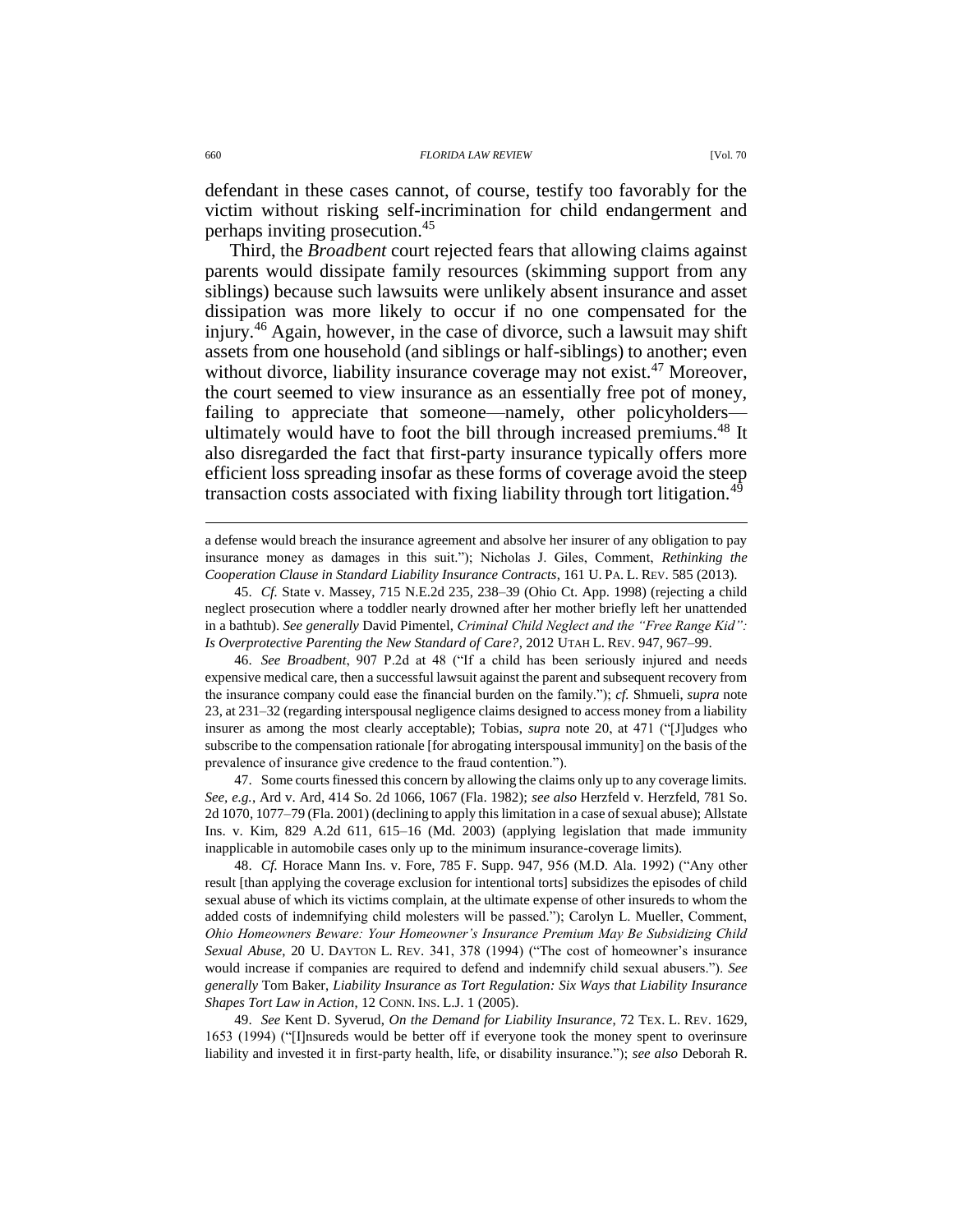Fourth, the *Broadbent* court dismissed objections that parental defendants would enjoy a windfall as beneficiaries of their children's estates, thinking that this "remote" chance should not provide a basis for rejecting legitimate claims for compensation and that it represented a matter better handled by modifications in the rules of intestate succession.<sup>50</sup> Nonetheless, this would represent the only real context where tortfeasors might enjoy the insurance proceeds of their wrongful conduct, and the court never suggested that—in the event a victim died from his or her injuries immediately (which almost happened in this tragic case) or at some other point before trial—it would have barred a survival or wrongful death action based on allegations of parental negligence. $51$ 

Fifth, while it conceded that this represented the strongest rationale for retaining immunity, the *Broadbent* court did not believe that allowing such claims would interfere with the exercise of parental discretion.<sup>52</sup> The court already allowed intentional tort claims and criminal prosecution in extreme cases of parents disciplining their children, and it feared the difficulty of distinguishing cases that involved the exercise of such

 $\overline{a}$ 

52. *See Broadbent*, 907 P.2d at 49 ("Parents do not possess unfettered discretion in raising their children.").

Hensler, *Trends in Tort Litigation: Findings from the Institute for Civil Justice's Research*, 48 OHIO ST. L.J. 479, 492 (1987) (finding that plaintiffs receive approximately 50% of the monies expended in tort litigation). Then again, first-party insurers would not cover pain and suffering, emotional distress, or other intangible losses allowed in wrongful death claims, but those types of harms also would in no sense otherwise threaten to drain a family's savings.

<sup>50.</sup> *See Broadbent*, 907 P.2d at 48–49.

<sup>51.</sup> When contributory negligence operated as a complete defense, wrongful death lawsuits against third parties typically failed if the tortious conduct of plaintiff-beneficiaries played a role in causing the injury. *See* Hall v. United States, 381 F. Supp. 224, 226–27 (D.S.C. 1974); *see also* DeLozier v. Smith, 524 P.2d 970, 973–74 (Ariz. Ct. App. 1974) (doing so where surviving spouse was deemed partly at fault in wife's death); *cf.* Haft v. Lone Palm Hotel, 478 P.2d 465, 474 n.15 (Cal. 1970) ("When the negligent spouse dies in the accident and thus will in no way benefit from any recovery received with respect to the child's injuries, however, no logical basis can support the application of the 'imputed contributory negligence' rule to a wrongful death action maintained by the surviving non-negligent spouse . . . ."). Retaining parental immunity could, however, magnify this problem in certain cases. *See* Hollister, *supra* note [40,](#page-9-1) at 522 ("The ultimate injustice occurs when a negligently supervised child is killed by a third party [barred from impleading the immune parent for contribution]. In that case, a wrongful death recovery would go directly to the parents whose carelessness contributed to the child's death."). Other courts that have abrogated parental immunity in whole or in part allow survival or wrongful death actions. *See, e.g.*, Hartman *ex rel.* Hartman v. Hartman, 821 S.W.2d 852, 858 (Mo. 1991); Carver v. Carver, 314 S.E.2d 739, 742, 746 (N.C. 1984) (though only allowing damages suffered by the non-negligent parent because of the child's death); *see also infra* notes [62–](#page-15-0)67 and accompanying text (discussing a recent decision from Kansas); *cf.* Newman v. Cole, 872 So. 2d 138, 145–46 (Ala. 2003) (per curiam) (declining to abrogate immunity except when an intentional tort causes death).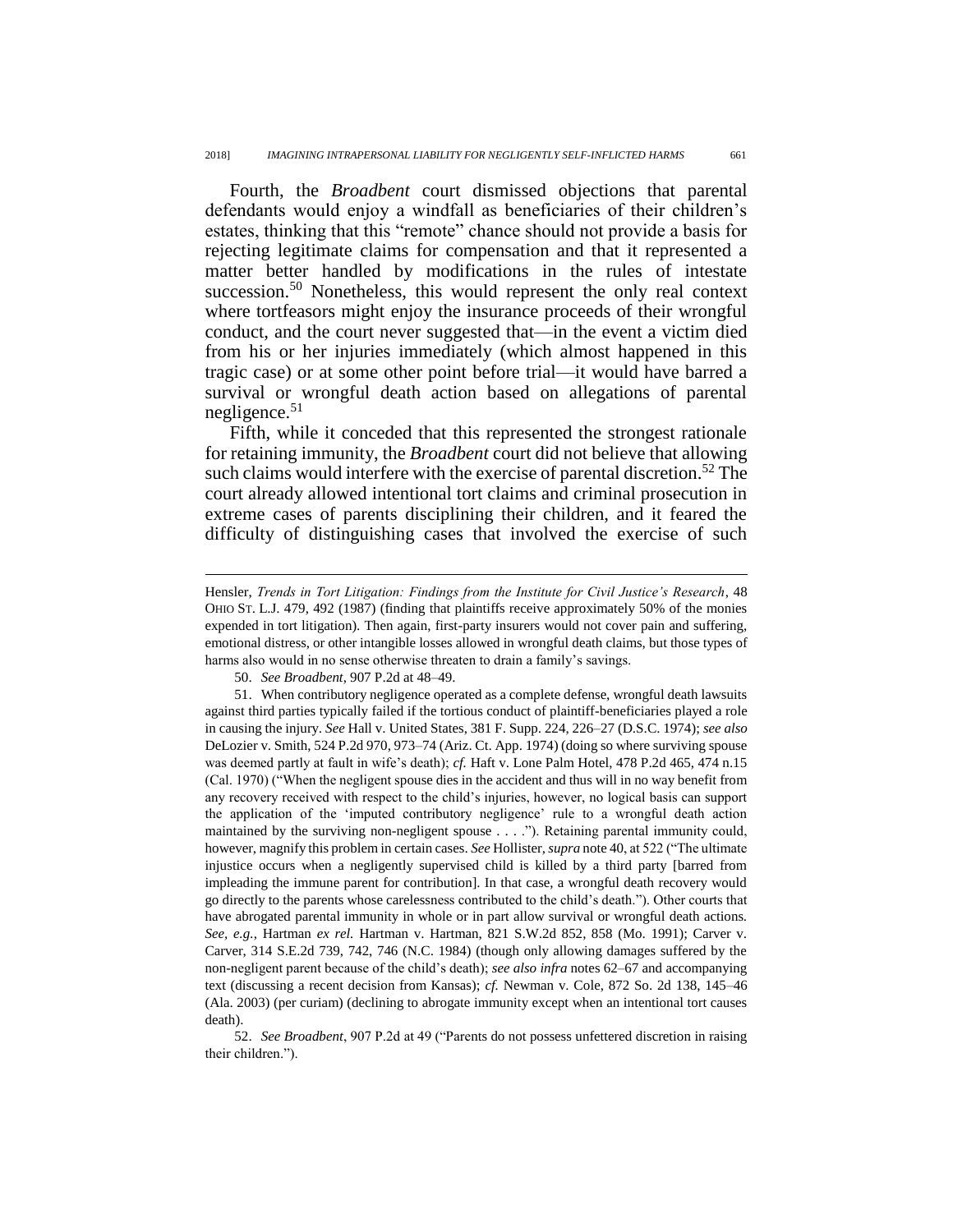#### 662 *FLORIDA LAW REVIEW* [Vol. 70

discretion.<sup>53</sup> The court concluded that parents owed their children a general duty of care to act as a reasonable parent would under the circumstances, though it hastened to add that trial judges should continue to feel free to dismiss plainly frivolous claims.<sup>54</sup> In contrast, recognizing, as have other courts, the often wide-ranging and fiercely debated approaches to parenting in this country,<sup>55</sup> a concurring opinion favored a more forgiving standard applicable to the exercise of parental discretion that would impose liability only when a choice was "palpably unreasonable."<sup>56</sup>

<span id="page-13-0"></span>Apart from disparaging the arguments commonly raised against recognizing this duty, the *Broadbent* court never offered anything apart from compensation in favor of doing  $\text{so.}^{57}$  Presumably adequate

<sup>53.</sup> *See id.* at 49–50. Although not mentioned by the court, another retort along the same lines would point out that negligent supervision claims against parents generally remain available when a child injures a third party notwithstanding the fact that it also invites courts to scrutinize the exercise of parental discretion. *See, e.g.*, Nolechek v. Gesuale, 385 N.E.2d 1268, 1272–74 (N.Y. 1978); *see also* RESTATEMENT (THIRD) OF TORTS: LIAB. FOR PHYSICAL AND EMOTIONAL HARM § 41(b)(1) & cmt. d (AM. LAW INST. 2012); Valerie D. Barton, Comment, *Reconciling the Burden: Parental Liability for the Tortious Acts of Minors*, 51 EMORY L.J. 877 (2002). *But cf.* Buono v. Scalia, 843 A.2d 1120, 1126–28 (N.J. 2004) (declining to impose such a duty); Porter, *supra* note [32,](#page-8-1) at 558–64 (explaining that such claims routinely fail because courts conclude that parents lacked either knowledge of a child's dangerous propensities or the opportunity to exercise control).

<sup>54.</sup> *See Broadbent*, 907 P.2d at 50 ("Children are certainly accident prone, . . . and trial courts should feel free to dismiss frivolous cases on the ground that the parent has acted as a reasonable and prudent parent in a similar situation would."). This caveat suggests that the court harbored some misgivings about its decision.

<sup>55.</sup> *See, e.g.*, Holodook v. Spencer, 324 N.E.2d 338, 346 (N.Y. 1974) ("Considering the different economic, educational, cultural, ethnic and religious backgrounds which must prevail, . . . parents have always had the right to determine how much independence, supervision and control a child should have, and to best judge the character and extent of development of their child." (quoting lower court's opinion)); *see also* Gaia Bernstein & Zvi Triger, *Over-Parenting*, 44 U.C. DAVIS L. REV. 1221, 1266–69 (2011) (elaborating on cultural and ethnic differences). On occasion, the "parenting wars" flare up and attract media attention. *See, e.g.*, Jane E. Brody, *Giving Children Roots, and Wings*, N.Y. TIMES, Jan. 20, 2015, at D7; Donna St. George & Brigid Schulte, *No Shortage of Opinions on "Free-Range" Parents*, WASH. POST, Apr. 16, 2015, at B1; Clemens Wergin, Op-ed., *The Case for Free-Range Parenting*, N.Y. TIMES, Mar. 20, 2015, at A29; *see also* Donna St. George, *Neglect Cases Encroach on Parental Role, Report Says*, WASH. POST, Aug. 7, 2015, at B1.

<sup>56.</sup> *See Broadbent*, 907 P.2d at 51 (Feldman, C.J., concurring) ("Thus, the parent who decides to enroll a two-year-old child in swimming lessons at a neighborhood pool operates within the [somewhat more insulated] realm of parent-child decision-making.").

<sup>57.</sup> For an earlier commentator recognizing (and praising) the almost exclusively compensatory focus of older decisions allowing tort lawsuits between family members, see Gerald G. Ashdown, *Intrafamily Immunity, Pure Compensation, and the Family Exclusion Clause*, 60 IOWA L. REV. 239, 248–53, 259–60 (1974).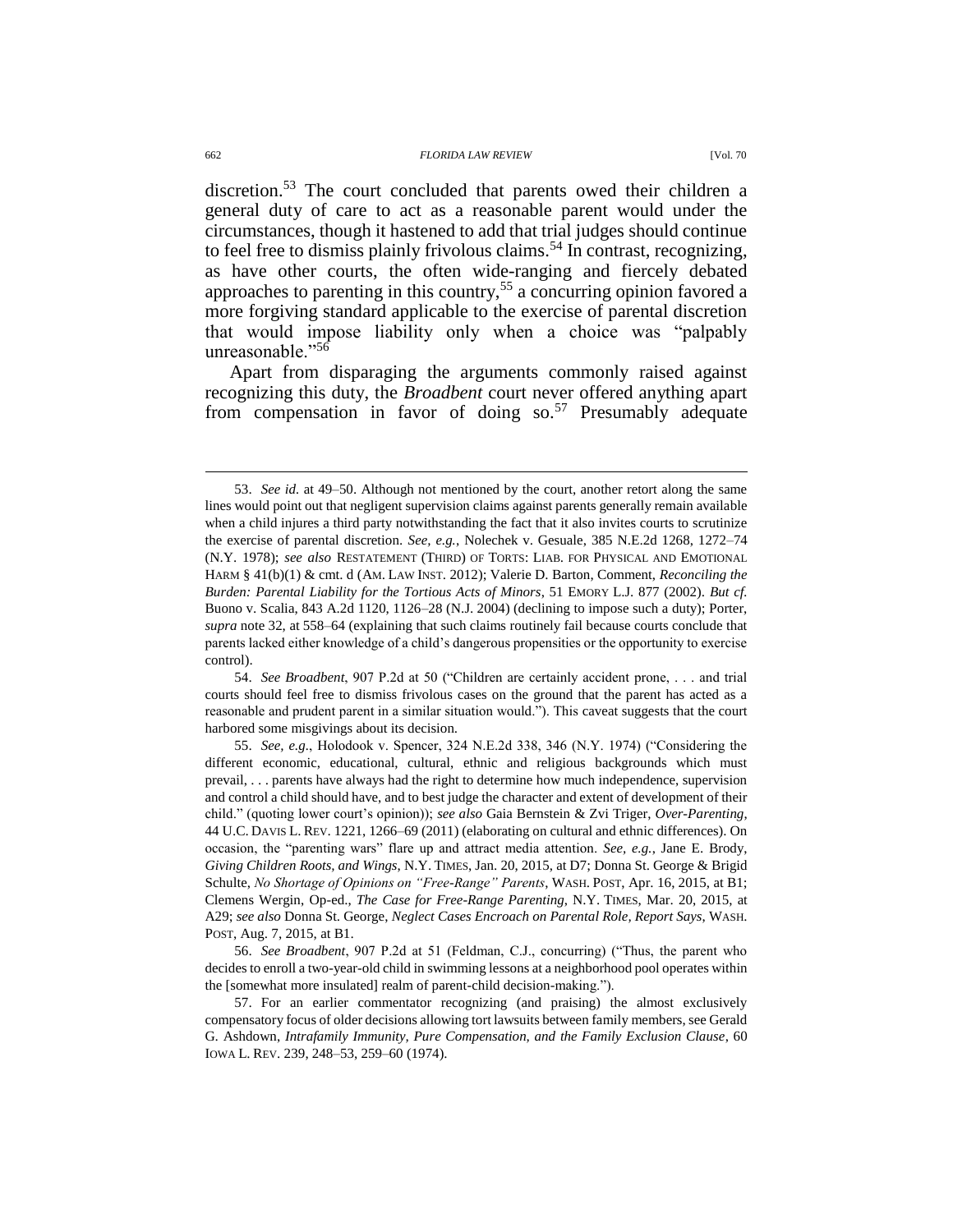incentives for taking care already exist,<sup>58</sup> which helps respond to the court's concern about a seemingly paradoxical distinction in the duties owed to your own child and to someone else's child.<sup>59</sup> Along similar lines, the insurable-interest doctrine allows a person to take out a life insurance policy on her own child but not on someone else's child. $60$ Indeed, the lack of any need to encourage loss avoidance in this context may suggest still another argument against recognizing such a duty: doing so could create a perverse incentive to harm one's kids. News stories occasionally describe parents who pretend that their children suffer from a serious disease, in some instances even subjecting them to deprivations in an effort to facilitate the ruse, all in an effort to get charitable contributions.<sup>61</sup> The prospect of a sizeable award from the parent's

<span id="page-14-0"></span> $\overline{a}$ 

59. *See Broadbent*, 907 P.2d at 50 ("We fail to see why parents should not be held liable for negligence in failing to supervise their own children near the pool, when their liability would be clear had the children not been their own."). To be sure, rampant child abuse and neglect demonstrate that some parents fail miserably in their role as caretakers, *see, e.g.*, Karen Kaplan, *Child Abuse, by the Numbers; A Study Finds 1 in 8 U.S. Kids Will Become a Victim of Serious Mistreatment*, L.A. TIMES, June 9, 2014, at A12, but it seems entirely unlikely that adding the prospect of tort liability will incentivize these parents to try harder.

60. *See* Conn. Mut. Life Ins. v. Schaefer, 94 U.S. 457, 460 (1876) ("A man cannot take out insurance on the life of a total stranger, nor on that of one who is not so connected with him as to make the continuance of the life a matter of some real interest to him."); Peter Nash Swisher, *Wagering on the Lives of Strangers: The Insurable Interest Requirement in the Life Insurance Secondary Market*, 50 TORT TRIAL & INS. PRAC. L.J. 703, 710 (2015) (explaining that "today by case law, statutory law, or both—an insurable interest at the inception of a life insurance contract appears to be required in every state"); *id.* at 715 ("[T]his 'love and affection' insurable interest [recognized between spouses] applies with equal force to a parent and child relationship."); *see also* Jacob Loshina, Note, *Insurance Law's Hapless Busybody: A Case Against the Insurable Interest Requirement*, 117 YALE L.J. 474 (2007) (critiquing the doctrine). In one tragic drowning case, the decedent's mother brought a wrongful death claim against the child's step-father whom she later divorced. *See* Zellmer v. Zellmer, 188 P.3d 497, 498 (Wash. 2008). The defendant in that tort case ultimately got convicted of murder. *See* Jennifer Sullivan, *Stepfather Guilty in Drowning: 3-Year-Old Died While Mother Away*, SEATTLE TIMES, Apr. 29, 2010, at B3 (reporting that he had drowned his step-daughter shortly after taking out a life insurance policy on her); *see also* Editorial, *Too Many Children Are Killed for Insurance*, WASH. POST, May 15, 2017, at A16 (referencing this incident among others).

61. *See, e.g.*, Fernanda Santos, *Abuse Charge Filed Against Father Who Claimed His Son Had Cystic Fibrosis*, N.Y. TIMES, Sept. 22, 2006, at B5; *Mom Faked Son's Illness*, TORONTO SUN, Dec. 22, 2017, at A26; *Ohio Mother Allegedly Faked Son's Cancer*, BOS. GLOBE, Sept. 13, 2013, at A2. *See generally* Maxine Eichner, *Bad Medicine: Parents, the State, and the Charge of "Medical Child Abuse*,*"* 50 UC DAVIS L. REV. 205 (2016).

<sup>58.</sup> *Cf.* Beaudette v. Frana, 173 N.W.2d 416, 419 (Minn. 1969) (offering as "[t]he favored rationale for abrogating any one of the family immunities . . . the social gain of providing tangible financial protection for those whom an insured wrongdoer ordinarily has the most natural motive to protect"); Jennifer Tiller, Recent Development, *Easing Lead Paint Laws: A Step in the Wrong Direction*, 18 HARV. ENVTL. L. REV. 265, 275 (1994) ("No valid deterrence rationale exists for allowing these [parental contribution] claims because parents already have an incentive to prevent their children from being poisoned by lead.").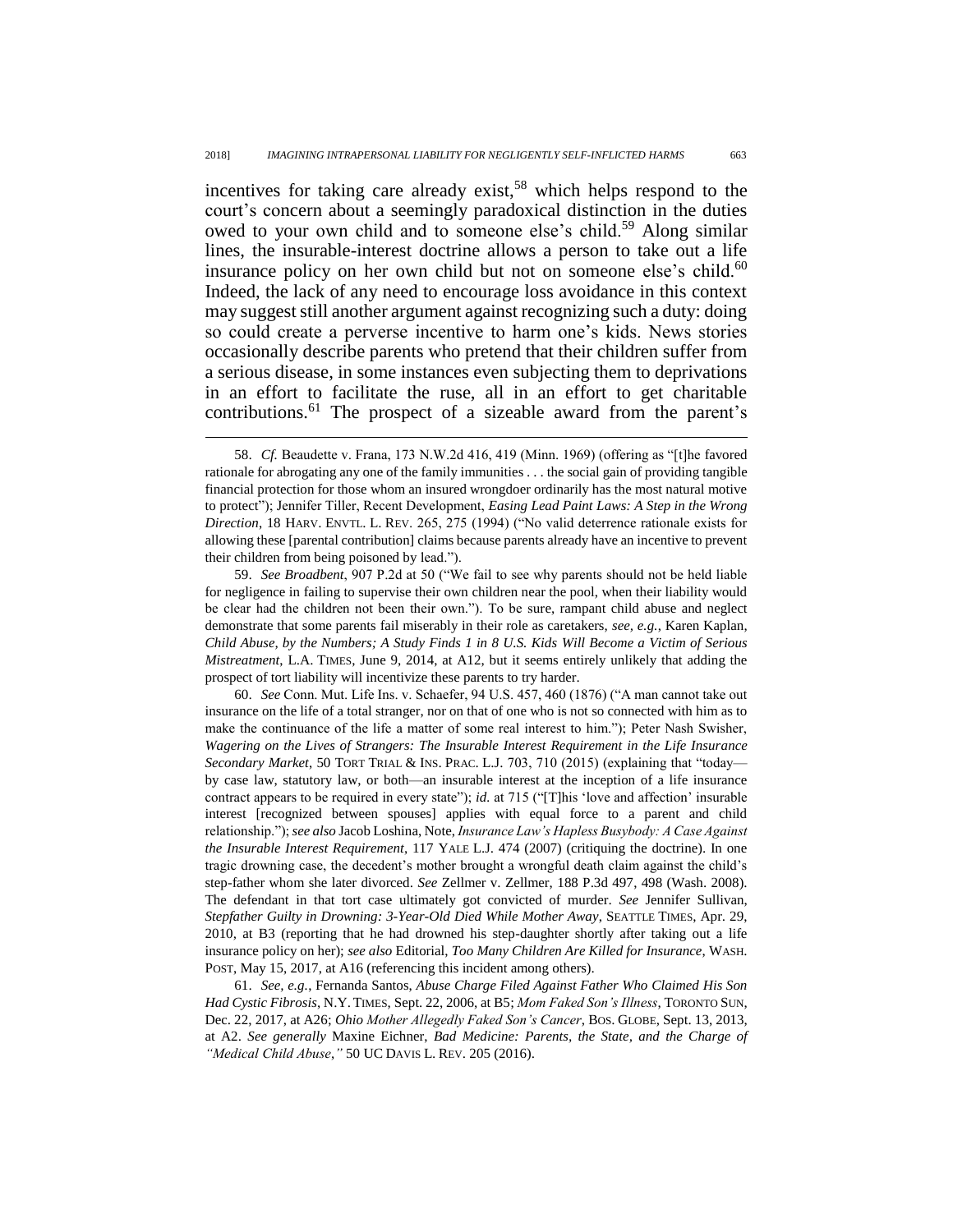liability insurer may prove to be just too tempting for some. In short, the opinion in *Broadbent* offers a snapshot of what can happen when courts become excessively preoccupied with ensuring compensation for undoubted victims.

<span id="page-15-0"></span>Twenty years after *Broadbent*, the Supreme Court of Kansas confronted an even starker intrafamily claim. In *Siruta v. Siruta*, <sup>62</sup> the father of a child who died in a single-vehicle rollover accident brought a wrongful death claim against his wife for negligently falling asleep behind the wheel during a family road trip.<sup>63</sup> In a cross-appeal from the trial judge's denial of the defendant's motion for summary judgment, counsel supplied by their liability insurer argued that, because Mrs. Siruta qualified as an heir to her son's estate, allowing the tort action would impermissibly make her both a plaintiff and the defendant.<sup>64</sup> Although it recognized the peculiar posture of the case,<sup>65</sup> the court explained that the mother would not necessarily recover anything as an heir.<sup>66</sup> Technically, and in contrast to the Utah case *Bagley*, she did not appear before the court in a dual capacity, $67$  but that lost sight of the fact that these stillmarried parents presumably shared an economic unity so that the nominal defendant effectively would get to share in the proceeds received by the father.<sup>68</sup>

 $\overline{a}$ 

65. *See id.* at 555 (noting that the defendant's testimony at trial reflected a lack of adversariness); *id.* at 554 ("Here a bereaved father sues his wife, the bereaved mother; the two parties are the sole heirs at law of a decedent child; and, to add one more wrinkle, both parties are potential tortfeasors."). The court reversed the judgment that the trial judge had entered for the defendant, based on a finding by the jury of 50% negligence by the plaintiff for falling asleep while occupying the front passenger seat, because this provided no basis for invoking the comparative-fault defense. *See id.* at 563–65.

66. *See id.* at 556–57 (explaining that, after an estate secures wrongful death damages, the judge in a separate apportionment proceeding among the heirs could tailor an award based on the defendant's actions in causing her loss); *id.* at 557 ("Accordingly, we do not believe that [the defendant] would necessarily receive, merely because of her status as an heir at law, any portion of the damages she was ordered to pay as a defendant."); *see also id.* at 570 (rejecting the defendant's efforts to invoke parental and spousal immunities); *cf.* Commercial Union Ins. v. Pelchat, 727 A.2d 676, 681–82 (R.I. 1999) (allowing the decedent's elderly parents to recover the proceeds from a wrongful death lawsuit because her negligent husband could not do so).

67. *See Siruta*, 348 P.3d at 556 ("[W]e decline to view [the mother] as a 'plaintiff' in the instant action such that she would necessarily recover damages from herself as the defendant. We do not address what would have happened had [she] sought to join [her husband]'s action outright as a party plaintiff  $\dots$ .").

68. *See* Chamness v. Fairtrace, 511 N.E.2d 839, 841 (Ill. App. Ct. 1987) ("To allow this cause of action to proceed [for the stillbirth of their child] in spite of the defendant-beneficiary's negligence on the basis that the husband-father, as an innocent beneficiary, should be allowed to

<sup>62.</sup> 348 P.3d 549 (Kan. 2015).

<sup>63.</sup> *See id.* at 554–55, 559.

<sup>64.</sup> *See id.* at 556.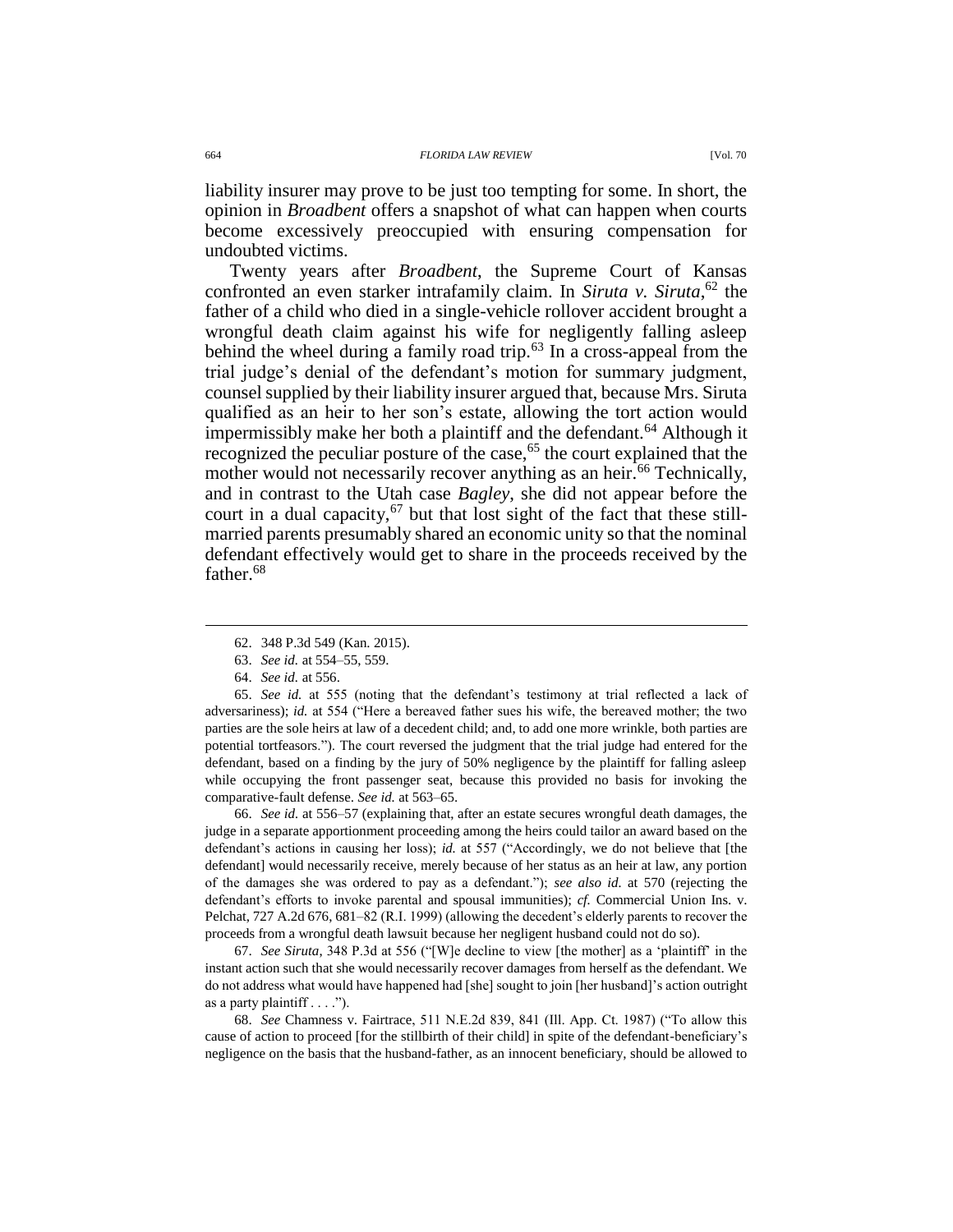### 2. Extending Parental Liability to Prenatal Injuries

When parental negligence lawsuits allege prenatal injuries, the victim and maternal tortfeasor shared a connection at the time of the wrongdoing entirely unlike the fictional unity once thought to make spouses largely indistinguishable from one another. In the nineteenth century, when resolving tort claims brought against strangers for causing *in utero* injuries, courts held that the biological unity during pregnancy barred any separate claim for a later-born child. $69$  In the middle of the twentieth century, courts began allowing such claims, though at first limited to viable fetuses because they could have existed apart from the mother from that juncture.<sup>70</sup> Nonetheless, when contemporary lawsuits for *in utero* injuries instead name the mother as the defendant, a few courts have rejected these claims in part by reference to the biological unity of the parties,<sup>71</sup> while other courts have allowed such claims and do not appear

<span id="page-16-0"></span> $\overline{a}$ 

69. *See* Allaire v. St. Luke's Hosp., 56 N.E. 638, 640 (Ill. 1900) (per curiam) ("[A] child before birth is, in fact, a part of the mother, and is only severed from her at birth . . . . If the action can be maintained, it necessarily follows that an infant may maintain an action against its own mother for injuries occasioned by the negligence of the mother while pregnant with it."), *overruled by* Amann v. Faidy, 114 N.E.2d 412, 417–18 (Ill. 1953); Dietrich v. Northampton, 138 Mass. 14, 16–17 (1884) (Holmes, J.) (declining to allow a wrongful death claim, noting that "the unborn child was a part of the mother at the time of the injury"), *overruled by* Torigian v. Watertown News Co., 225 N.E.2d 926, 927 (Mass. 1967); *see also* Lars Noah, *A Postmodernist Take on the Human Embryo Research Debate*, 36 CONN. L. REV. 1133, 1136–38 & n.20 (2004) (noting the common law's earlier focus on "quickening" as well as the still-accepted view that an unborn child does not qualify as a "person" for purposes of constitutional law); *id.* at 1139 (asking in jest whether an embryo has "the same moral status as an inflamed appendix").

70. *See, e.g.*, Bonbrest v. Kotz, 65 F. Supp. 138, 140 (D.D.C. 1946) (rejecting the view that a viable fetus was nothing more than a part of its mother). Subsequently, several courts allowed claims for tortious injuries to a fetus even before it reached viability so long as it was later born alive. *See, e.g.*, Smith v. Brennan, 157 A.2d 497, 504–05 (N.J. 1960); Delgado v. Yandell, 468 S.W.2d 475, 478 (Tex. 1971); Kalafut v. Gruver, 389 S.E.2d 681, 683–85 (Va. 1990).

71. *See, e.g.*, Stallman v. Youngquist, 531 N.E.2d 355, 360 (Ill. 1988) ("Logic does not demand that a pregnant woman be treated in a court of law as a stranger to her developing fetus. . . . The relationship between a pregnant woman and her fetus is unlike the relationship between any other plaintiff and defendant."); Remy v. MacDonald, 801 N.E.2d 260, 263–67 (Mass. 2004); *id.* at 267 ("We conclude that there are inherent and important differences between a fetus, in utero, and a child already born, that permits a bright line to be drawn around the zone of potential tort liability of one who is still biologically joined to an injured plaintiff."); Chenault v. Huie, 989 S.W.2d 474, 475–76 (Tex. Ct. App. 1999) (emphasizing "[t]he unique symbiotic relationship between a mother and her unborn child" in the course of declining to impose a "duty on a person biologically joined to the injured party"); *id.* at 476 ("Although the law wisely no longer treats a fetus as *only* a part of the mother, the law would ignore the equally important physical realities of pregnancy if it treated the fetus as an individual entirely separate from his mother."); *id.* at 476–78 (elaborating). In cases of *in vitro* fertilization (IVF), however, injurious parental choices could occur before the implantation of an embryo results in any biological unity

recover for pecuniary loss, even though defendant is barred from such recovery, ignores the reality that any recovery will inure to defendant through the husband-wife relationship.").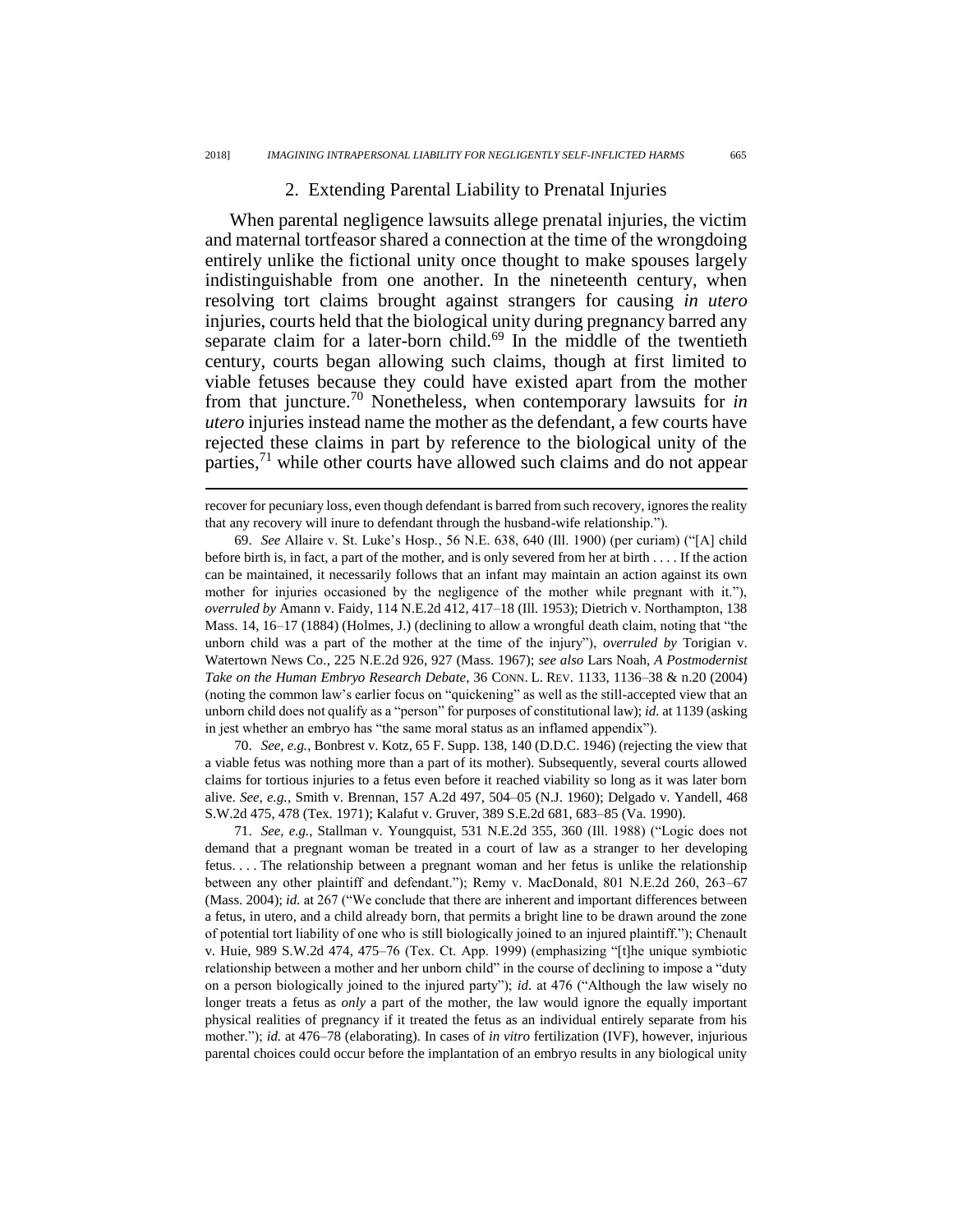to worry about this unusual feature.<sup>72</sup>

Of course, the harm experienced in these prenatal-injury cases typically does not manifest itself until after birth severs the biological unity that previously had bound mother and her unborn child, and that also represents the point where the primary victim would enjoy standing to assert a claim.<sup>73</sup> The old spousal immunity, however, had attached at the time of the tortious act, even if a subsequent divorce would later have given the ex-wife standing to sue.<sup>74</sup> Thus, insofar as some courts allow tort claims against mothers for prenatal injuries to their children, they effectively have recognized in the victim an intertemporal distinction between the time of exposure and the time of a lawsuit.

## B. *Conflating Victims and Culprits in Other Ways*

Although the judiciary's growing acceptance of negligence claims by children against their parents comes close to allowing intrapersonal liability, other doctrinal developments further buttress the idea that

72. *See, e.g.*, Nat'l Cas. Co. v. N. Tr. Bank of Fla., N.A., 807 So. 2d 86, 87 (Fla. Dist. Ct. App. 2001) (holding that a child could sue her mother for driving negligently while pregnant up to the limits of her automobile liability insurance coverage); Bonte v. Bonte, 616 A.2d 464, 466 (N.H. 1992) (plurality) (jaywalking while pregnant); Tesar v. Anderson, 789 N.W.2d 351, 361– 63 (Wis. Ct. App. 2010) (driving negligently while pregnant).

73. *See* RESTATEMENT (SECOND) OF TORTS § 869 & cmt. a (AM. LAW INST. 1965). In the event of a wrongful death action after a stillbirth, most courts continue to insist that the fetus have reached the stage of viability at the time of tortious injury. *See* Jill D. Washburn Helbling, Note, *To Recover or Not to Recover: A State by State Survey of Fetal Wrongful Death Law*, 99 W. VA. L.REV. 363, 366 (1996) (noting that a few states allow such recoveries even for a nonviable fetus); Douglas E. Rushton, Comment, *The Tortious Loss of a Nonviable Fetus: A Miscarriage Leads to a Miscarriage of Justice*, 61 S.C. L. REV. 915, 920–23 (2010) (same); *cf.* Smith v. Borello, 804 A.2d 1151, 1158–63 (Md. 2002) (allowing the formerly pregnant woman to assert a claim for the emotional distress triggered by the tortious loss of what amounts to one of her "body parts").

74. *See* McKelvey v. McKelvey, 77 S.W. 664, 665 (Tenn. 1903) (recognizing parental immunity, and citing by way of analogy a pair of decisions from other jurisdictions for the proposition that "a wife could not, even after being divorced from her husband, maintain an action against him for an assault committed upon her during coverture"), *overruled by* Broadwell v. Holmes, 871 S.W.2d 471, 477 (Tenn. 1994); *cf.* Furey v. Furey, 71 S.E.2d 191, 192 (Va. 1952) (following "the rule of the common law that all liability for antenuptial torts is extinguished by marriage"), *overruled by* Surratt v. Thompson, 183 S.E.2d 200, 202 (Va. 1971). *But cf.* Windauer v. O'Connor, 477 P.2d 561, 562–65 (Ariz. Ct. App. 1970) (allowing a claim by ex-wife against former husband for shooting her while still married).

with the mother. *See* Kirsten Rabe Smolensky, *Creating Children with Disabilities: Parental Tort Liability for Preimplantation Genetic Interventions*, 60 HASTINGS L.J. 299, 326 (2008) ("[P]reimplantation decisions are being made in a space that exists, by definition, outside of the woman's body."); *cf*. Lars Noah, *Assisted Reproductive Technologies and the Pitfalls of Unregulated Biomedical Innovation*, 55 FLA. L. REV. 603, 633–46 & n.174 (2003) (discussing the prospect for tort claims against fertility specialists, and explaining that efforts to implead the parents likely would not limit medical malpractice recoveries).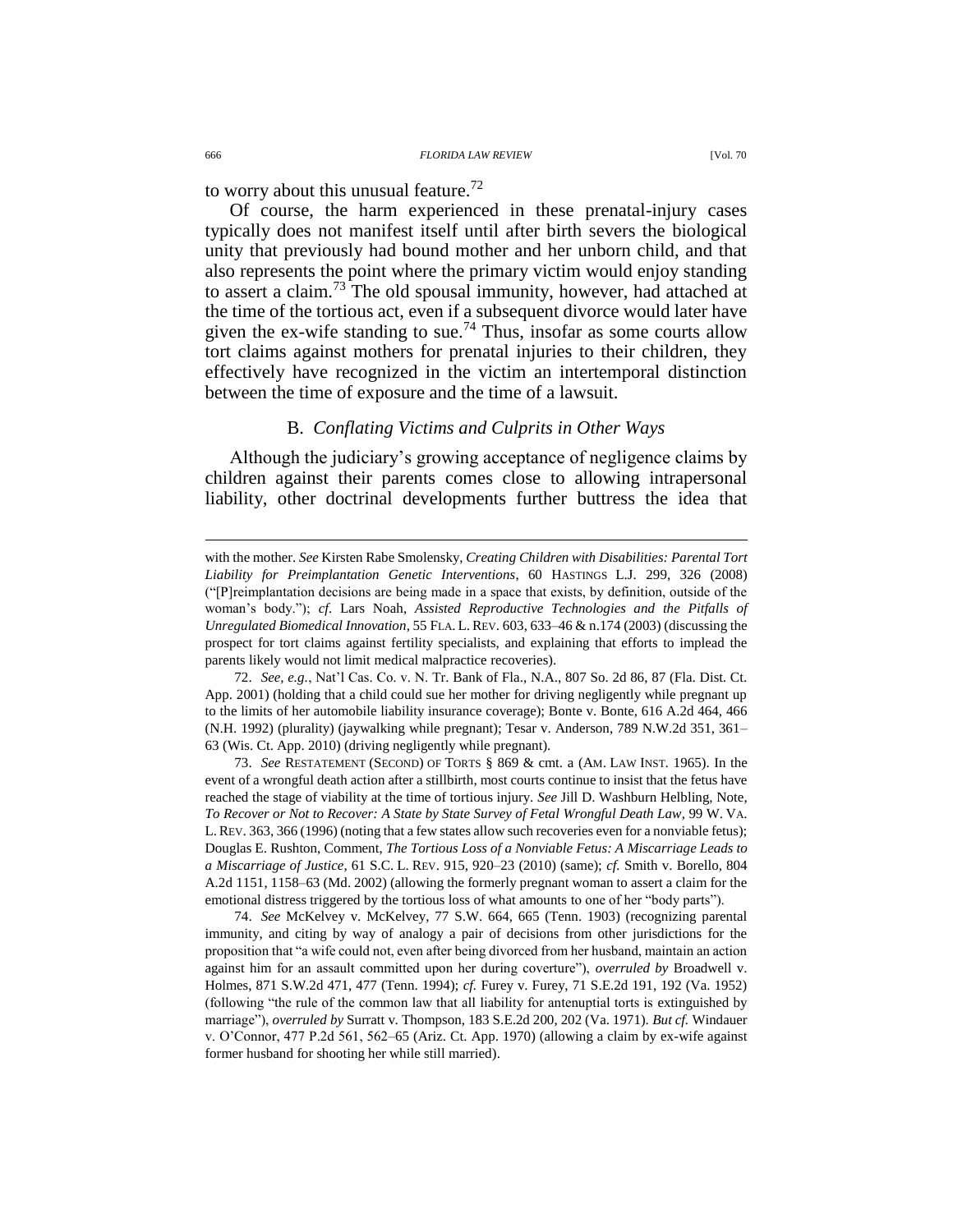someone could sue themselves in tort. Affirmative defenses of contributory negligence and express assumption of risk no longer erect insurmountable obstacles for blameworthy or consenting victims. After contributory negligence as a complete defense largely became a relic of history, negligent entrustment claims increasingly offer potential recourse for irresponsible entrustees as well as innocent third parties, and trespassers might enjoy expanded opportunities to assail landowners for breaching duties of care owed even to uninvited entrants. Finally, shareholder derivative lawsuits arguably countenance a form of intrapersonal liability for corporate entities.

## <span id="page-18-0"></span>1. Softening Defenses Related to Victims' Choices

Breaching a duty of care running to oneself generally gets recognized as an aspect of the comparative negligence defense,<sup>75</sup> though occasionally these come into play when a bystander suffers an injury while attempting to effectuate a rescue.<sup>76</sup> In either of those situations, however, the actual or potential victims get punished rather than rewarded for their tortious behavior.<sup>77</sup> As the old (generally complete) contributory negligence

<sup>75.</sup> *See* RESTATEMENT (SECOND) OF TORTS § 463 (1965); Ellen M. Bublick, *Comparative Fault to the Limits*, 56 VAND. L. REV. 977, 984–88, 1029–34 (2003); Kenneth W. Simons, *The Puzzling Doctrine of Contributory Negligence*, 16 CARDOZO L. REV. 1693, 1747 (1995).

<sup>76.</sup> *See, e.g.*, Talbert v. Talbert, 199 N.Y.S.2d 212, 214–16 (Sup. Ct. 1960) (adult son injured while preventing his father's suicide attempt); *see also* Sears v. Morrison, 90 Cal. Rptr. 2d 528, 532–34 (Ct. App. 1999) (surveying the case law); *id.* at 530 (explaining that "the majority of jurisdictions extend the rescue doctrine to first-party cases"). In a few bizarre recent cases, primary wrongdoers have filed negligent infliction of emotional distress counterclaims by alleging irresponsible behavior by the primary victim caused an accident that left the tortfeasor upset about what had happened. *See* Jane Gerster, *Lawsuit Against Dead Teen "Cruel"; More than \$1 Million Being Sought by Driver Who Struck and Killed Teen Riding His Bike*, TORONTO STAR, Apr. 26, 2014, at GT2; Tracy McLaughlin, *New Twist in "Twisted" Case; Lawyer: Driver Suing Family over Fatal Crash Was Texting*, TORONTO SUN, Jan. 9, 2017, at A7 ("Despite public outrage across the nation, Simon has refused to drop her lawsuit, claiming \$1.3 million for her own emotional pain and suffering."); Mitch Smith, *Chicago Officer, Citing Emotional Trauma, Sues Estate of Teenager He Fatally Shot*, N.Y. TIMES, Feb. 8, 2016, at A10 (reporting that the attorney who filed a \$10 million counterclaim to a wrongful death lawsuit "acknowledged that it was rare for a police officer to sue the estate of a person he killed" but alleged that the decedent's threatening behavior had caused his client severe distress); *see also* Simons, *supra* not[e 75,](#page-18-0) at 1734 (mentioning without elaboration that "sometimes the plaintiff causes the defendant emotional harm by implicating her in the injury").

<sup>77.</sup> *Cf.* Bublick, *supra* note [75,](#page-18-0) at 1037 n.334 ("[A] provision [in an earlier draft of the *Third Restatement of Torts*] seems to permit a plaintiff who negligently causes physical harm to herself to sue herself. Although a plaintiff would not ordinarily be expected to sue herself for negligence, such a possibility could come to fruition if the plaintiff had insurance that might cover such suits . . . ."). It appears from the surrounding context that this commentator sought only to make the semantic point that recognizing an obligation of self-care never technically operated as a "duty" in tort because no one could have sued the plaintiff for breaching such an obligation, which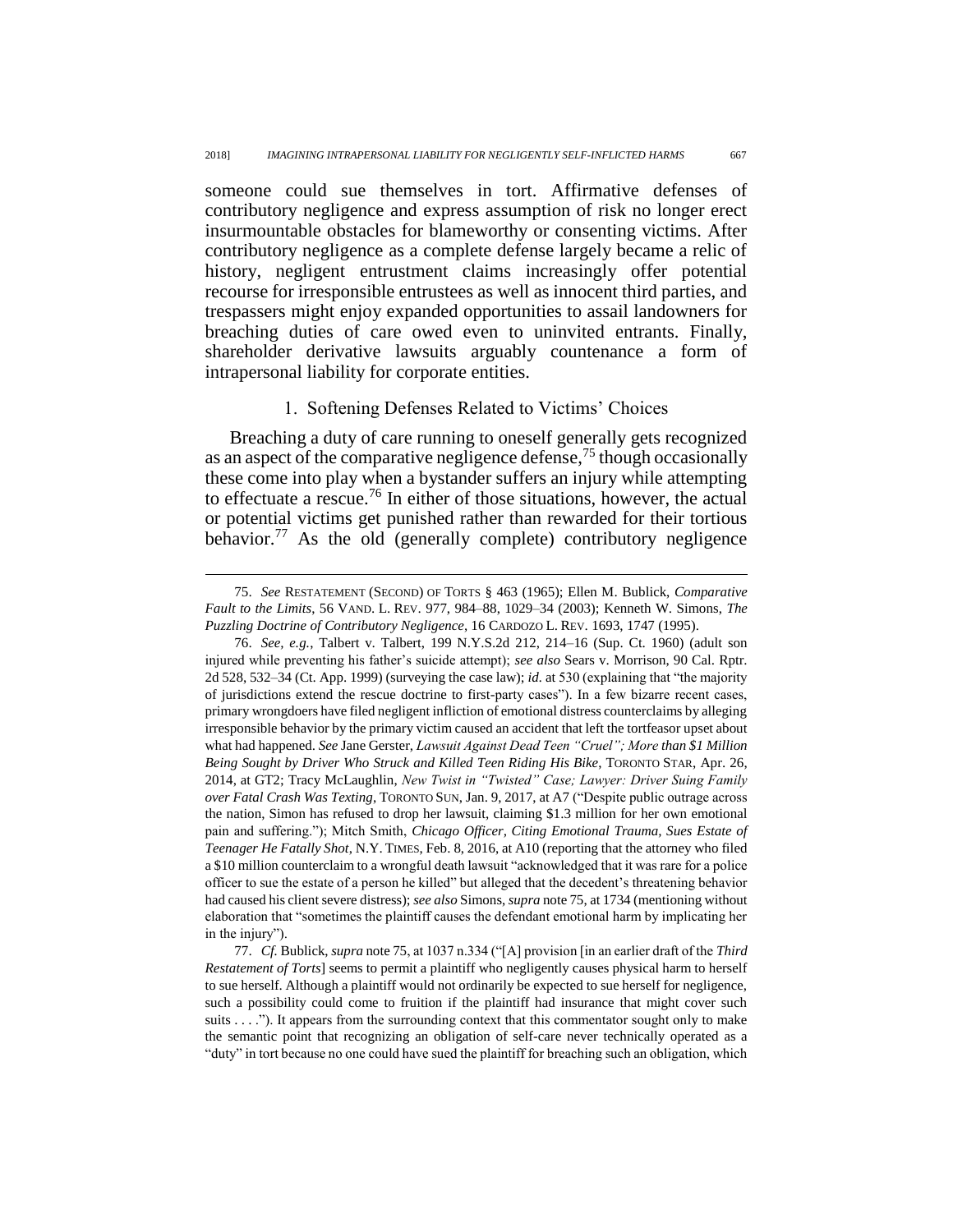defense has given way to the (generally only partial) comparative negligence defense, courts have visited less of a punishment on blameworthy victims. Nonetheless, this doctrinal modification does not reward irresponsible victims; instead, at best they get to recover from the primary wrongdoer only the latter's share of responsibility for the injury.

<span id="page-19-2"></span><span id="page-19-0"></span>The extent to which a victim's irresponsible conduct may limit recovery varies across the country.<sup>78</sup> At the extremes, five jurisdictions continue to treat any contributory negligence as a complete defense,  $79$ while a dozen states have shifted to a "pure" or fully proportional form of the comparative negligence defense.<sup>80</sup> Most jurisdictions, however, use a "modified" version of comparative negligence that also allows for a proportional recovery but operates as a complete defense if the victim's assigned share exceeds a threshold relative to the share assigned to the named defendant(s): typically, the former can be "no greater than" the latter, but, in a dozen or so states, the former must be "less than" the latter.<sup>81</sup> All told, then, approximately two-thirds of jurisdictions in the United States would allow plaintiffs to recover half of their damages in cases where victims and tortfeasors get assigned equal shares of responsibility.

78. *See generally* VICTOR E. SCHWARTZ, COMPARATIVE NEGLIGENCE (5th ed. 2010).

79. *See, e.g.*, Coleman v. Soccer Ass'n of Columbia, 69 A.3d 1149, 1156–58 (Md. 2013); *id.* at 1158, 1169 (Harrell, J., dissenting) (counting Alabama, North Carolina, Virginia, and the District of Columbia as the only other holdouts). Courts in such jurisdictions may, however, use various ameliorative doctrines (e.g., last clear chance) that allow claims by irresponsible victims to proceed. *See* David W. Robertson, *Love and Fury: Recent Radical Revisions to the Law of Comparative Fault*, 59 LA. L. REV. 175, 188–89 (1998); *see also* Lars Noah, *Civil Jury Nullification*, 86 IOWA L. REV. 1601, 1612–18, 1641–42 (2001) (discussing the judicial willingness to let juries ignore their instructions).

80. *See, e.g.*, Wassell v. Adams, 865 F.2d 849, 852–56 (7th Cir. 1989) (upholding damage award reduced by 97% to reflect comparative negligence under Illinois law); Sutton v. Piasecki Trucking, Inc., 451 N.E.2d 481, 482 (N.Y. 1983) (99% reduction); *see also* RESTATEMENT (THIRD) OF TORTS: APPORTIONMENT OF LIAB. § 7 & cmt. a (AM. LAW INST. 2000) (favoring this version of the defense). Courts in such jurisdictions may, however, bar claims by irresponsible victims on other grounds. *See, e.g.*, Exxon Co., U.S.A. v. Sofec, Inc., 517 U.S. 830, 837–39 (1996) (treating the extraordinary negligence of the plaintiff's agent in an admiralty case as a superseding cause instead of grounds for a partial comparative negligence defense); *see also* Paul T. Hayden, Butterfield *Rides Again: Plaintiff's Negligence as Superseding or Sole Proximate Cause in Systems of Pure Comparative Responsibility*, 33 LOY.L.A. L.REV. 887, 944–46 (2000) (defending such decisions).

<span id="page-19-1"></span>means that recognizing categorical limits on such an obligation technically would not count as a "no duty" rule. *See id.* ("In one circumstance the plaintiff might truly be said to have no duty. . . . A rule that would prevent a plaintiff from suing herself for her own negligently created risks to self would be, in earnest, a plaintiff no-duty rule."); *see also* Simons, *supra* note [75,](#page-18-0) at 1738 n.109 ("[T]he plaintiff's 'duty to rescue himself, for the benefit of the defendant' means the same [forfeiture of some right of recovery], since plaintiff is hardly in the position to sue himself.").

<sup>81.</sup> *See Coleman*, 69 A.3d at 1176 nn.20–21 (Harrell, J., dissenting).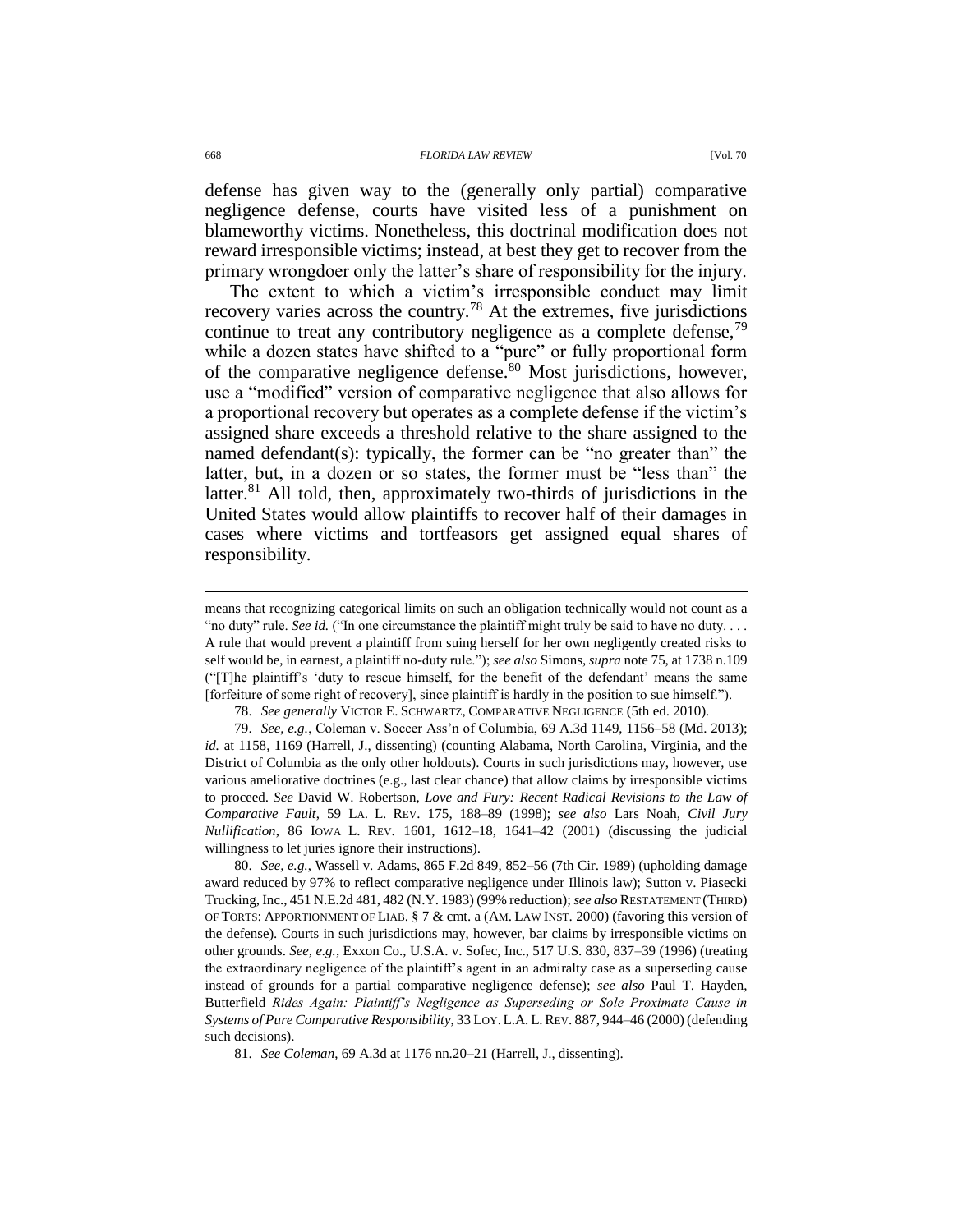<span id="page-20-0"></span>Whatever the form of this defense, principles of proximate causation may entirely vitiate the consequences of a victim's contributory misconduct. In medical malpractice cases, courts routinely disregard what brought the victim to see the physician, including plainly irresponsible behaviors, because all patients deserve non-negligent care.<sup>82</sup> Of course, if we assume that the bad outcome arose after nonnegligent care, then the malpractice defendant has lost a powerful mechanism for otherwise escaping frivolous litigation, which thereby tends to reward the irresponsible victim upon settlement even if a jury or reviewing court ultimately would have seen the injustice of awarding damages. Separately, in medical malpractice as well as other types of tort cases, post-injury but pre-trial suicide attempts may get charged to the original tortfeasor.<sup>83</sup>

Express assumption of risk represents another affirmative defense that has become somewhat harder to invoke. When enforced, exculpatory agreements operate to release defendants from their liability for negligence.<sup>84</sup> Such waivers amount to consent by potential victims that allows defendants to conduct themselves in ways that otherwise might qualify as tortious. Insofar as judges increasingly permit injured parties to disregard such hold-harmless agreements, they have decided to give force to subsequent expressions of regret about earlier choices by

<sup>82.</sup> *See, e.g.*, Harvey v. Mid-Coast Hosp., 36 F. Supp. 2d 32, 38 (D. Me. 1999) (barring the defendant from asserting a contributory negligence defense against a claim alleging substandard care of an attempted suicide victim); Rowe v. Sisters of Pallotine Missionary Soc'y, 560 S.E.2d 491, 497 (W. Va. 2001); *see also* Lars Noah, *An Inventory of Mathematical Blunders in Applying the Loss-of-a-Chance Doctrine*, 24 REV. LITIG. 369, 390–91 (2005) ("Courts allow recovery for medical malpractice that occurs during treatment of an injury—whether that injury was entirely accidental, caused by another party's negligence, or self-inflicted—without asking what occasioned the patient's visit to the health care professional.").

<sup>83.</sup> *See, e.g.*, Kivland v. Columbia Orthopaedic Grp., LLP, 331 S.W.3d 299, 306–10 (Mo. 2011) (reversing summary judgment granted to an allegedly negligent surgeon on a wrongful death claim where a patient committed suicide more than one year after a back operation left him in unbearable pain); *see also* Maloney v. Badman, 938 A.2d 883, 886–91 (N.H. 2007) (explaining that, subject to only a pair of narrow exceptions, courts usually treat suicide as a superseding cause, and affirming summary judgment granted to a family physician notwithstanding his allegedly negligent prescribing of narcotic analgesics and sedatives to a patient with Crohn's disease who later used the drugs to take her own life). When a suicide attempt succeeds and does not get treated as breaking the chain of causation in a wrongful death action, the estate rather than the original victim would enjoy the enhanced damages award. *Cf.* Bagley v. Bagley, 387 P.3d 1000, 1006–07 & n.15 (Utah 2016) (interpreting the state's wrongful death and survival statutes as not allowing the heirs to recover when the decedent's actions represented the sole cause of death).

<sup>84.</sup> *See* RESTATEMENT (THIRD) OF TORTS: APPORTIONMENT OF LIAB. § 2 (AM. LAW INST. 2000).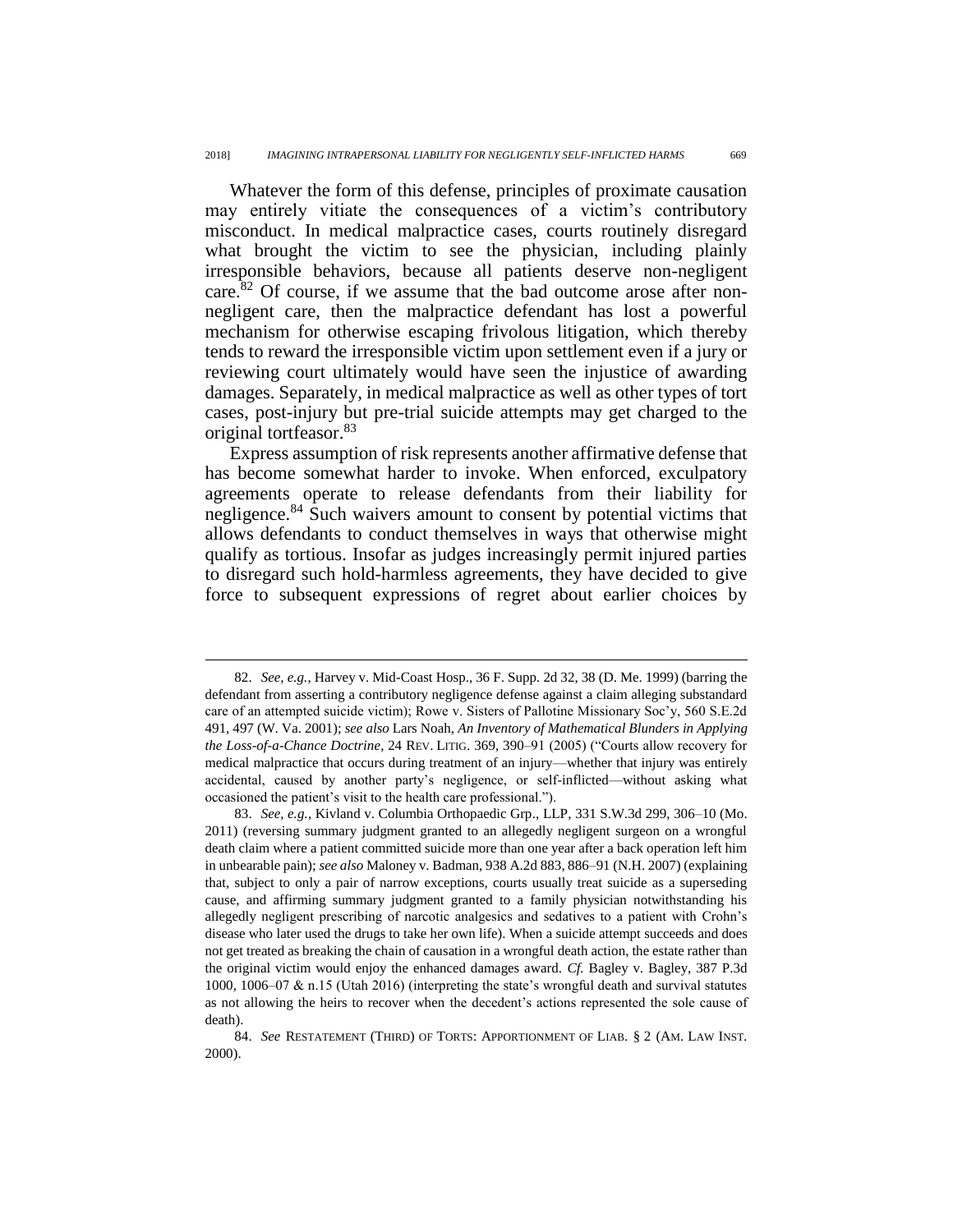potential victims to take their chances.<sup>85</sup> Courts may refuse to enforce waivers of liability for any number of reasons, and a few jurisdictions view essentially all such agreements as offensive to public policy.<sup>86</sup>

For example, in *Hanks v. Powder Ridge Restaurant Corp.*, <sup>87</sup> a closely divided Connecticut Supreme Court refused to enforce a waiver of liability secured by the operators of a snowtubing facility.<sup>88</sup> An adult patron suffered a serious injury when his foot got stuck between his snowtube and the bank of a run, and the plaintiff asserted a number of negligent acts and omissions by the defendants.<sup>89</sup> After conceding that the exculpatory agreement signed by the plaintiff lacked any ambiguity,  $90$ the majority held that it offended public policy.<sup>91</sup> It did so in part because of a repeated concern that relieving facilities of an obligation to take precautions would disappoint the reasonable expectations of patrons,  $92$ which seems at least mildly perplexing in light of its earlier conclusion that the waiver suffered from no ambiguity.

86. *See, e.g.*, Dalury v. S–K–I, Ltd., 670 A.2d 795, 797–800 (Vt. 1995); Hiett v. Lake Barcroft Cmty. Ass'n, 418 S.E.2d 894, 896–97 (Va. 1992); *see also* Applbaum v. Golden Acres Farm & Ranch, 333 F. Supp. 2d 31, 36–37 (N.D.N.Y. 2004) (applying a state statute that voided releases secured by recreational facilities); Coughlin v. T.M.H. Int'l Attractions, Inc., 895 F. Supp. 159, 161–62 (W.D. Ky. 1995) (explaining that Kentucky courts rarely enforce releases); *cf*. Provoncha v. Vt. Motocross Ass'n, 974 A.2d 1261, 1265–67 (Vt. 2009) (distinguishing *Dalury* in the course of enforcing a waiver for participation in a motocross race).

- 87. 885 A.2d 734 (Conn. 2005). The court split 4–3 on the public policy analysis.
- 88. *See id.* at 748 (reversing summary judgment granted to the defendants).
- 89. *See id.* at 736.

90. *See id.* at 739–41; *id.* at 740 ("[T]he agreement refers to the negligence of the defendants three times and uses capital letters to emphasize the term 'negligence.'"). Indeed, the plaintiff's deposition testimony revealed that he (as well as his twelve-year-old son) fully understood the import of what he had signed. *See id.* at 741 n.6.

91. *See id.* at 741–48; *id.* at 745 n.9 (offering a concise summary of its seven reasons for doing so).

92. *See id.* at 744 ("Given the virtually unrestricted access of the public to Powder Ridge, a reasonable person would presume that the defendants were offering a recreational activity that the whole family could enjoy safely."); *id.* ("[T]he plaintiff voluntarily relinquished control to the defendants with the reasonable expectation of an exciting, but reasonably safe, snowtubing experience."); *id.* at 746 n.10 ("[I]t was reasonable for the plaintiff to presume that the defendants, who are in the business of supplying snowtubing services, provide the safest snowtubing alternative.").

<sup>85.</sup> *Cf.* Kenneth W. Simons, *Assumption of Risk and Consent in the Law of Torts: A Theory of Full Preference*, 67 B.U. L. REV. 213, 236–37 (1987) ("It *is* possible, consistent with this theory, to acknowledge plaintiff's regret and measure his preference by his current desires. However, the purposes of tort liability . . . militate in favor of the foresight measure."); *id.* at 278– 79 & n.237 (wondering whether such a hindsight approach to judging the victim's risk preferences would have a place in connection with claims founded on strict liability).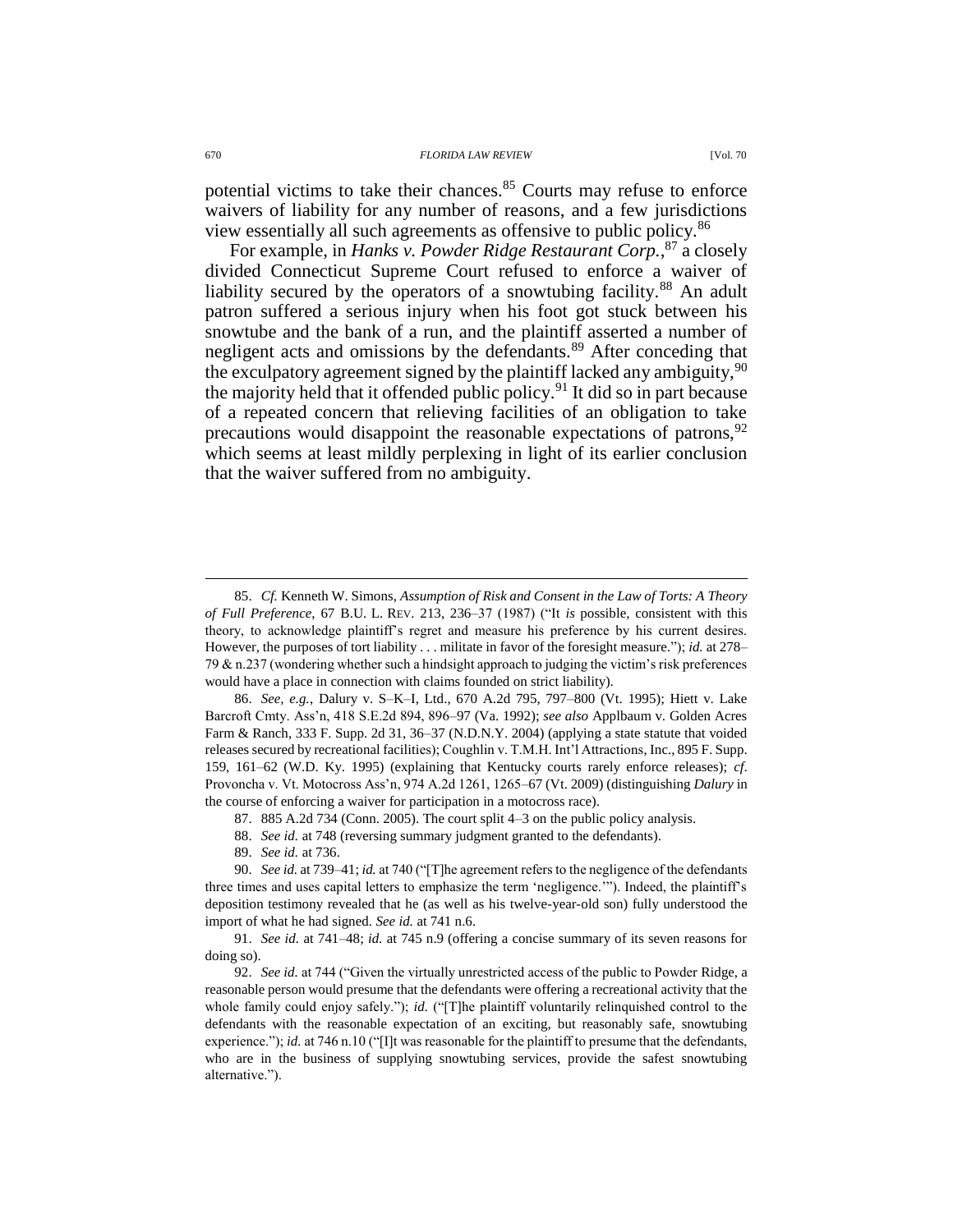The majority in *Hanks* recognized that its decision represented a distinctly minority position in this country.<sup>93</sup> Nonetheless, it emphasized that the facility served the general public, that patrons relied on the choices of those operating the facility, and that the waiver amounted to a contract of adhesion because patrons enjoyed no opportunity to bargain over these terms.<sup>94</sup> Even though the majority explained that it sought to promote both the compensatory and deterrent purposes of tort law, <sup>95</sup> it seemed to emphasize the former when it expressed the fear that a contrary holding would force health insurers and public assistance programs to pick up the tab for injuries, which ultimately would mean spreading costs to insured populations and taxpayers as opposed to the operators and patrons of these facilities.<sup>96</sup>

The dissent in *Hanks* began by emphasizing the freedom of parties to enter into contracts.<sup>97</sup> Moreover, because purely recreational activities differ from essential public services such as medical treatment and child care, the dissent noted that customers opposed to signing a waiver could simply decline to participate.<sup>98</sup> It also questioned the majority's view that, like hospital patients, participants turn themselves over to those operating or sponsoring a recreational activity.<sup>99</sup> The dissent added that "the vast" majority" of jurisdictions have upheld waivers of liability in comparable settings.<sup>100</sup> Even so, courts in those states may decline to enforce

 $\overline{a}$ 

97. *See Hanks*, 885 A.2d at 748 (Norcott, J., dissenting). In effect, it would honor private ordering that departed from the default duties of tort law.

98. *See id.* at 751; *id.* at 754 ("Private, nonessential industries, while often very popular, wield no indomitable influence over the public. The average person is capable of reading a release agreement and deciding not to snowtube because of the risks that he or she is asked to assume.").

99. *See id.* at 751–52; *see also id.* at 752 ("In fact, the attraction of snowtubing and other recreational activities often is the lack of control associated with participating.").

100. *See id.* at 752–53 (cataloging these decisions); *id.* at 754 (describing the majority's public policy analysis as "the distinct minority view"); *see also* McGrath v. SNH Dev., Inc., 969 A.2d 392, 396–99 (N.H. 2009) (enforcing a release secured by a ski resort against a snowboarder's negligence claim).

<sup>93.</sup> *See id.* at 747 ("We acknowledge that most states uphold adhesion contracts releasing recreational operators from prospective liability for personal injuries caused by their own negligent conduct.").

<sup>94.</sup> *See id.* at 744–47.

<sup>95.</sup> *See id.* at 742.

<sup>96.</sup> *See id.* at 745 n.8. In effect, it preferred to force persons wanting to enjoy snowtubing to purchase special insurance even if it duplicated first-party coverage that they already carried. *Cf. id.* at 745 ("[I]t is illogical to permit snowtubers, and the public generally, to bear the costs of risks that they have no ability or right to control."). For an even more extreme expression of this position, seemingly oblivious to the ready availability of first-party insurance, see Dalury v. S– K–I, Ltd., 670 A.2d 795, 799 (Vt. 1995) ("[Defendants] alone can insure against risks and effectively spread the cost of insurance among their thousands of customers. Skiers, on the other hand, . . . cannot insure against the ski area's negligence.").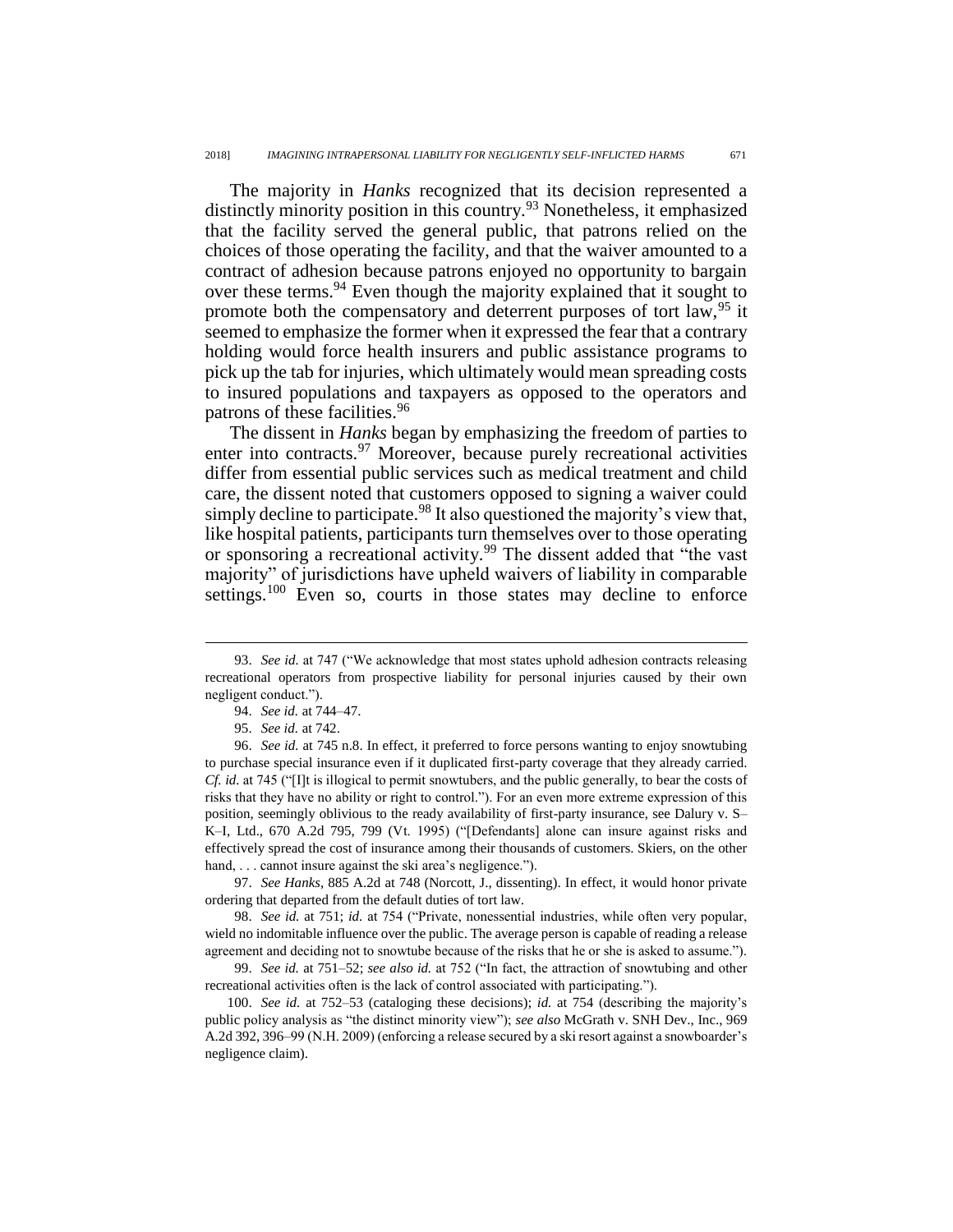#### 672 *FLORIDA LAW REVIEW* [Vol. 70

exculpatory agreements for any number of other reasons,<sup>101</sup> and outside of recreational contexts they may do so on public policy grounds as well.<sup>102</sup>

## 2. Negligent Entrustment Claims by Ungrateful Entrustees

Theories of "negligent entrustment" have gravitated toward protecting primary wrongdoers from their own unreasonable behavior. At their base, such tort claims involve an owner transferring control over a dangerous instrumentality to someone whom they know lacks the competence to use it safely.<sup>103</sup> For instance, a parent might face liability for loaning a car to their unemancipated child if they knew that the child did not have the skill to operate the vehicle safely.<sup>104</sup> This recurring fact pattern hardly exhausts the range of plausible claims: an entrustee may be a grown child, a more distant relative, or entirely unrelated to the entrustor,  $105$  and other products may qualify as dangerous instrumentalities.<sup>106</sup> Typically, a third party suffered an injury and then could assert a tort claim against both the

102. *See, e.g.*, Noah, *supra* not[e 71,](#page-16-0) at 643 n.165 ("Courts generally refuse to enforce waivers of liability in the health care context.").

103. *See, e.g.*, Stallings v. Werner Enter., Inc., 598 F. Supp. 2d 1203, 1207 (D. Kan. 2009); Weaver v. Stewart, 151 A.3d 70, 75 (N.H. 2016); *see also* Douglass v. Hartford Ins., 602 F.2d 934, 936 (10th Cir. 1979) (noting that such claims are "recognized in virtually every state"); RESTATEMENT (SECOND) OF TORTS §§ 308, 390 (AM. LAW INST. 1965).

104. *See, e.g.*, Pierce v. Standow, 329 P.2d 44 (Cal. Ct. App. 1958); Hasegawa v. Day, 684 P.2d 936, 939 (Colo. App. 1983); McCart v. Muir, 641 P.2d 384, 387–88 (Kan. 1982); *see also* Zugel v. Miller, 688 P.2d 310, 312–13 (Nev. 1984) (motorcycle); Honea v. Bradford, 251 S.E.2d 720, 722–23 (N.C. Ct. App. 1979) (motor bike).

105. *See, e.g.*, Edwards v. Valentine, 926 So. 2d 315, 321 (Ala. 2005) (adult brother-in-law); Tart v. Martin, 540 S.E.2d 332, 333 (N.C. 2000) (18-year-old son); Sheffer v. Carolina Forge Co., L.L.C., 306 P.3d 544, 548–50 (Okla. 2013) (employees); Vince v. Wilson, 561 A.2d 103, 106 (Vt. 1989) (grandnephew).

106. *See, e.g.*, White v. Inbound Aviation, 82 Cal. Rptr. 2d. 71, 77–78 (Ct. App. 1999) (small aircraft rented to an inexperienced pilot); Kitchen v. K-Mart Corp., 697 So. 2d 1200, 1208 (Fla. 1997) (rifle sold to a visibly intoxicated customer); Long v. Turk, 962 P.2d 1093, 1098–100 (Kan. 1998) (powerful handgun allegedly given to 17-year-old son); Moning v. Alfono, 254 N.W.2d 759, 767–70 (Mich. 1977) (slingshot sold to child); West v. E. Tenn. Pioneer Oil Co., 172 S.W.3d 545, 556 (Tenn. 2005) (gasoline sold to a visibly intoxicated driver).

<sup>101.</sup> *See* Robert H. Heidt, *The Avid Sportsman and the Scope for Self-Protection: When Exculpatory Clauses Should Be Enforced*, 38 U. RICH. L. REV. 381, 390–92 (2004); *id.* at 383 ("Currently too many courts refuse to enforce these exculpatory agreements, also known as releases."); Patricia C. Kussmann, Annotation, *Validity, Construction, and Effect of Agreement Exempting Operator of Fitness or Health Club or Gym from Liability for Personal Injury or Death of Patron*, 61 A.L.R.6th 147, §§ 6, 9–10, 13, 15, 17 (2011 & Supp. 2017); Randy J. Sutton, Annotation, *Validity, Construction, and Effect of Agreement Exempting Operator of Amusement Facility from Liability for Personal Injury or Death of Patron*, 54 A.L.R.5th 513, §§ 4–5[a], 6[b]– 8 (1997 & Supp. 2017).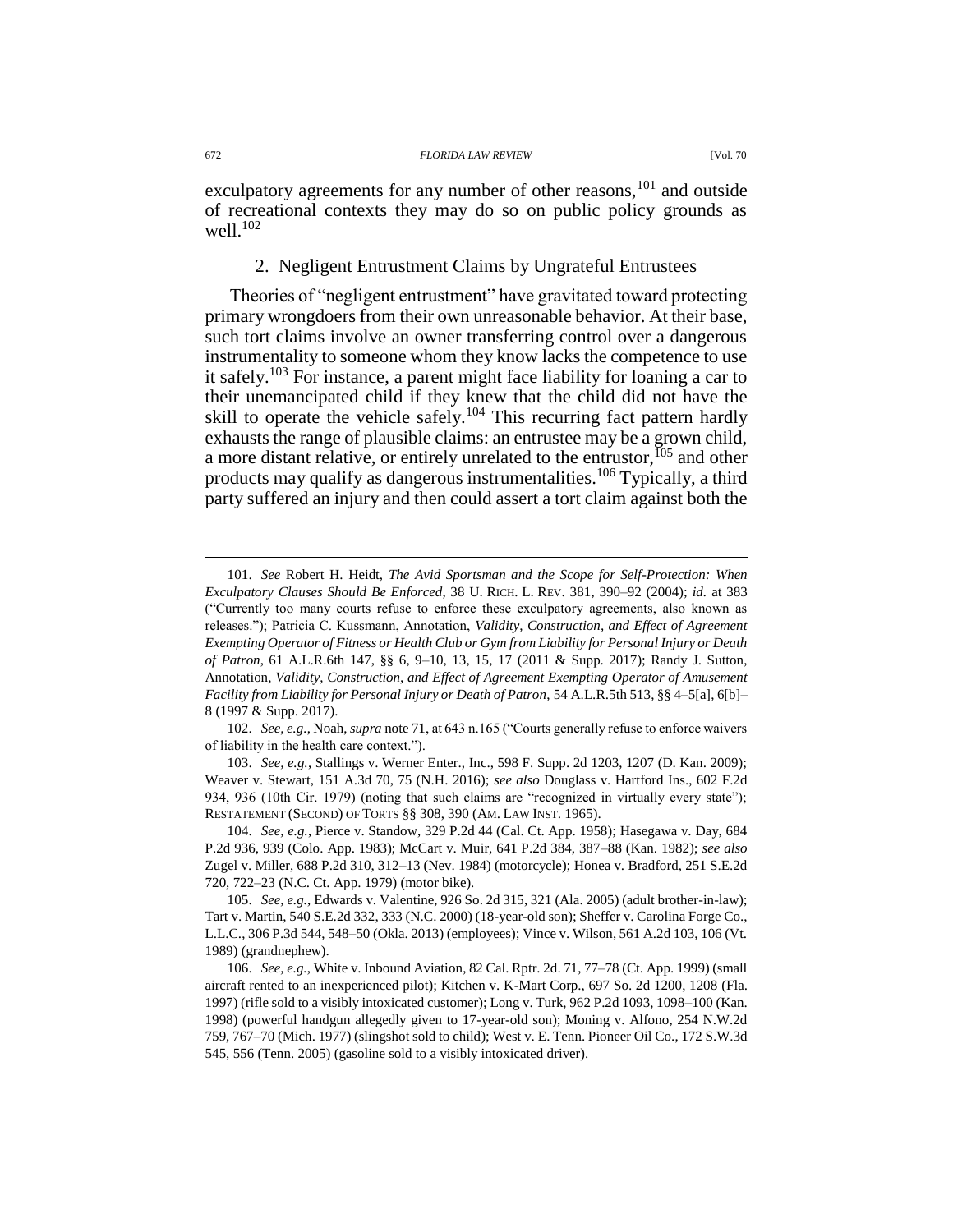primary (though often judgment-proof) wrongdoer and the owner of the dangerous instrumentality for entrusting it to the primary wrongdoer.

A handful of courts also have entertained so-called "first-party" negligent entrustment claims: an injured entrustee seeks damages from the entrustor.<sup>107</sup> The entrustee, of course, typically acted negligently, and the traditional contributory negligence defense would defeat any recovery.<sup>108</sup> With the advent of comparative fault as a partial defense,  $109$ such lawsuits became plausible. Jurisdictions following modified comparative negligence rules might continue to balk on the view that the tortious victim shouldered at least as much of the blame as the owner of the dangerous instrumentality.<sup>110</sup> Nonetheless, in at least some cases, a reasonable jury might assign less blame to the victim,  $111$  and even that would not matter in a jurisdiction following the pure form of the defense. $^{112}$ 

 $\overline{a}$ 

108. *See, e.g.*, Perez v. G&W Chevrolet, Inc., 79 Cal. Rptr. 287, 289–90 (Ct. App. 1969); Meachum v. Faw, 436 S.E.2d 141, 144–45 (N.C. Ct. App. 1993). Only very young or profoundly impaired entrustees might have avoided the defense, *see* Frain v. State Farm Ins., 421 So. 2d 1169, 1173–74 (La. Ct. App. 1982) (involving a car entrusted to an institutionalized mental patient), but minors engaging in adult activities such as operating a motor vehicle typically would get no special dispensation, *see* Keller v. Kiedinger, 389 So. 2d 129, 131–33 (Ala. 1980).

109. *See supra* notes [78–](#page-19-0)[81](#page-19-1) and accompanying text (discussing this development and the various forms of the defense).

110. *See, e.g.*, Lydia v. Horton, 583 S.E.2d 750, 752 (S.C. 2003) ("We cannot imagine how one could be more than fifty percent negligent in loaning his car to an intoxicated adult who subsequently injured himself."); Herland v. Izatt, 345 P.3d 661, 665 (Utah 2015) ("[T]hose who are inebriated and seek to sue another for injuries brought on by their own actions may find it difficult to ultimately prevail in a negligence action, for to do so they must establish under Utah's comparative negligence framework that the negligence of the gun owner was greater than their own.").

111. *See, e.g.*, Axelson v. Williamson, 324 N.W.2d 241, 245 (Minn. 1982); *see also* Lyons v. Nasby, 770 P.2d 1250, 1259–60 (Colo. 1989) (holding that a reasonable jury could apportion less responsibility to an inebriated adult who died while driving than to the tavern that had continued to serve him alcohol even after he became visibly intoxicated), *superseded by statute*, COLO. REV. STAT. § 12–47–801 (2014), *as recognized in* LLC v. Groh, 347 P.3d 606, 614 (Colo. 2015).

112. *See, e.g.*, Blake v. Moore, 208 Cal. Rptr. 703, 708 (Ct. App. 1984); Gorday v. Faris, 523 So. 2d 1215, 1219 (Fla. Dist. Ct. App. 1988); King v Petefish, 541 N.E.2d 847, 852–53 (Ill.

<sup>107.</sup> *See, e.g.*, Herland v. Izatt, 345 P.3d 661, 671–72 (Utah 2015) (noting a division among the courts that have considered the issue, and deciding to recognize such claims, though adding that the modified comparative negligence defense will often serve to defeat liability); *see also* Allstate Ins. v. Reliance Ins., 380 N.Y.S.2d 923, 930–32 (App. Div. 1976) (holding that a minor could assert a negligent entrustment claim against her mother notwithstanding the state's rejection of a duty of parental supervision); *cf.* Rozewski v. Rozewski, 46 N.Y.S.2d 743, 745 (Sup. Ct. 1944) (allowing a widower to assert such a claim against his brother even though the plaintiff's negligent driving represented the primary cause of his wife's death). *See generally* Ward Miller, Annotation, *Negligent Entrustment: Bailor's Liability to Bailee Injured Through His Own Negligence or Incompetence*, 12 A.L.R.4th 1062 (1982 & Supp. 2017).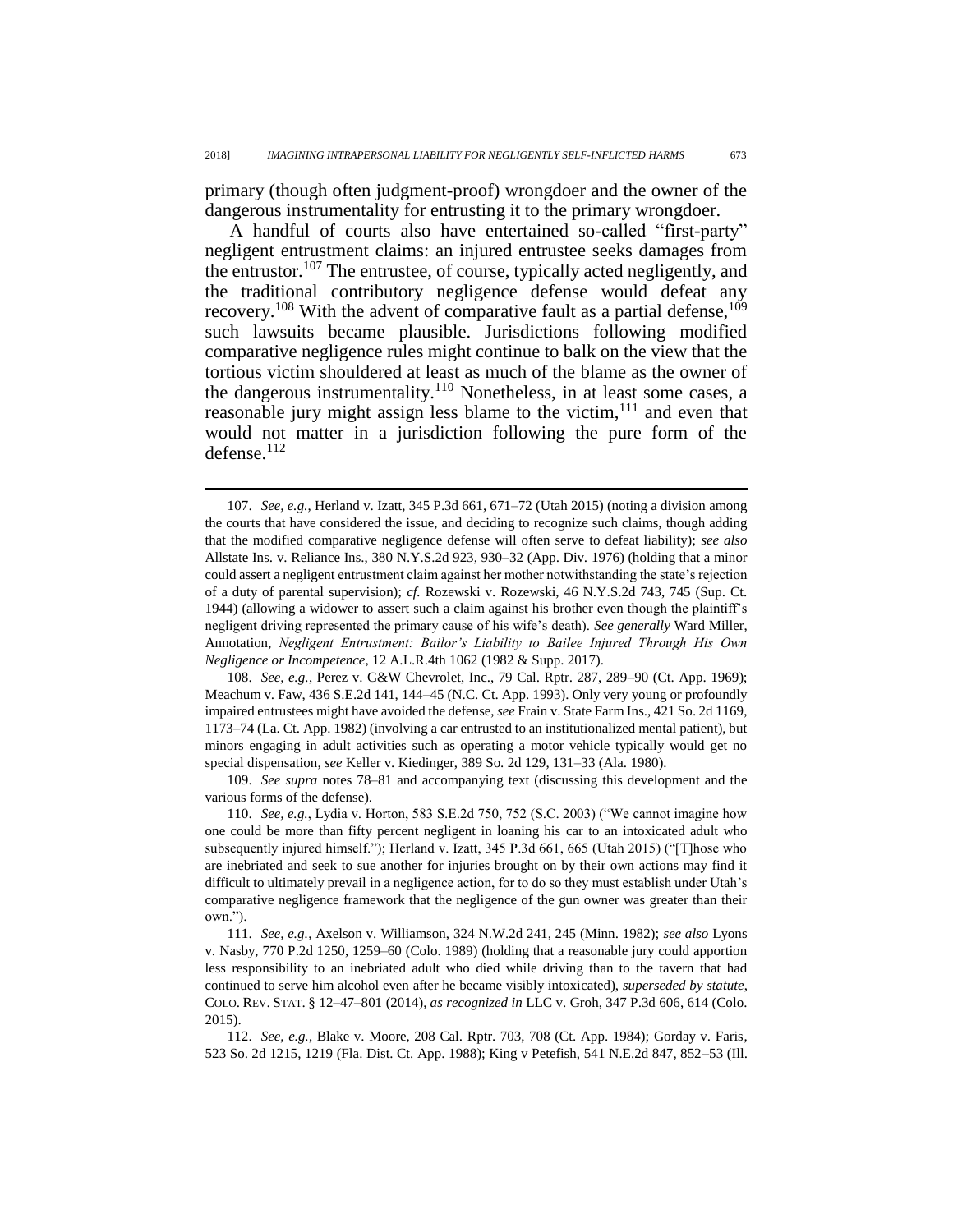For instance, in 2012 an intermediate appellate court in Missouri decided that a trial judge should not have dismissed a first-party negligent entrustment claim.<sup>113</sup> According to the allegations in this wrongful death action, the four named defendants had allowed an adult employee to drive their company van even though they knew of his serious drinking problems.<sup>114</sup> Scott Hays took the van, stopped at a bar where he became intoxicated, and then on his way home died in a single-vehicle accident.<sup>115</sup> Preliminarily, the court explained that comparative fault posed no obstacle to a first-party negligent entrustment claim because Missouri had adopted the pure form of that defense.<sup>116</sup> After reviewing the available case law as well as the relevant commentary appearing in the *Second Restatement of Torts*, it could discern no reason for allowing only third parties to assert entrustment claims and remanded the case.<sup>117</sup>

114. *See id.* at 332; *id.* at 336 n.5 (noting that the complaint "alleges that Hays *habitually* drove the company van while intoxicated"). The complaint had identified Hays as an employee of the defendants—a pair of individuals and a pair of businesses that they owned—as well as a "part owner" of one of the businesses named as a defendant, *see id.* at 332, which presumably meant that he also enjoyed some sort of an ownership interest in the vehicle, but the court concluded that this would not necessarily bar a negligent entrustment claim, *see id.* at 337–38.

115. *See id.* at 331–32. If the accident had injured innocent third parties, then they might have had difficulty asserting a vicarious liability claim insofar as Mr. Hays did not appear to be acting within the scope of his employment. Moreover, even in the event that his use of the van had occurred while on the job (and putting aside the likely bar of workers' compensation exclusivity), his estate presumably could not use *respondeat superior* in order to impute the decedent's negligence to his employer (that would amount to suing yourself in the employment context), which explains the need to assert a direct rather than a vicarious liability claim against the employer. *Cf.* Armenta v. A.S. Horner, Inc., 356 P.3d 17, 21–26 (N.M. Ct. App. 2015) (rejecting a workers' compensation exclusivity defense, and allowing the estate of an employee responsible for a fatal single-vehicle accident in a company car driven after work while intoxicated to pursue a negligent entrustment claim against the employer).

116. *See Hays*, 384 S.W.3d at 336–37 ("[U]nder a pure comparative fault system (like Missouri's), a plaintiff will not be barred from recovery, even if his own negligence greatly outweighed that of the defendant.").

117. *See id.* at 333–36. The Missouri statute defining the liability of commercial establishments that supply alcohol had, among other things, barred adult patrons from asserting first-party claims, but the court did not understand this as expressing a broader public policy applicable beyond "dram shop" cases. *See id.* at 337. For a comparable outcome in a factually similar case, see Casebolt v. Cowan, 829 P.2d 352, 361–62 (Colo. 1992) (4–3 decision); *id.* at 363 (Rovira, J., dissenting) ("While the majority recognizes that voluntary intoxication is socially

App. Ct. 1989); Snyder v Bergeron, 501 So. 2d 291, 297–98 (La. Ct. App. 1986) (holding that the trial judge should have awarded the estate of the entrustee 20% of wrongful death damages after apportioning 80% blame to the victim); Stehlik v. Rhoads, 645 N.W.2d 889, 892, 894–96, 904 (Wis. 2002) (reversing a judgment in favor of an adult plaintiff injured after driving the defendants' ATV while drunk, where the jury had apportioned responsibility to the defendants both for causing the accident and for the plaintiff's failure to wear a helmet, and remanding for a new trial).

<sup>113.</sup> *See* Hays v. Royer, 384 S.W.3d 330, 331, 338 (Mo. Ct. App. 2012).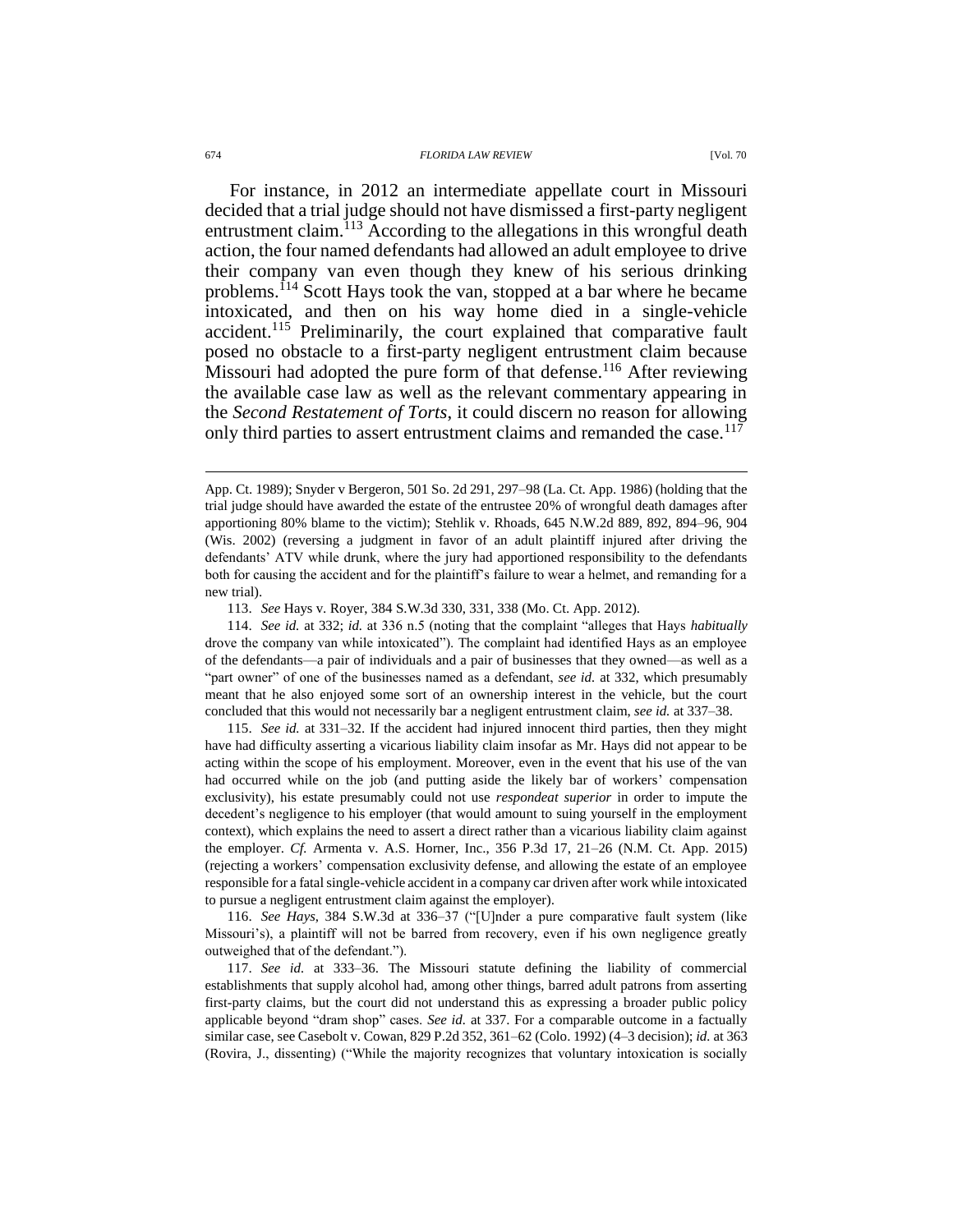One year later, in *Martell v. Driscoll*, <sup>118</sup> the Kansas Supreme Court decided to allow first-party negligent entrustment claims notwithstanding that state's modified form of the comparative fault defense. The opinion left some ambiguity about the relationship between the parties, though it appears that the defendant had lent a car to his adult son.<sup>119</sup> Leroy Driscoll allegedly knew that Travis suffered from a drinking problem, had a suspended license after multiple citations for DUI, and otherwise engaged in reckless driving.<sup>120</sup> While driving Leroy's car, Travis Driscoll failed to yield the right-of-way at an intersection and collided with another vehicle, suffering serious injuries. $121$ 

In reversing the trial court's dismissal of the first-party negligent entrustment claim, the majority in *Martell* relied even more heavily than had the Missouri court on the *Second Restatement*'s evident endorsement of this theory.<sup>122</sup> After reviewing the approaches used in other jurisdictions, the court also concluded that the comparative negligence defense in such cases would present a question of fact not amenable to resolution on a motion to dismiss.<sup>123</sup> Lastly, the court did not regard the recognition of such claims as inconsistent with public policy.<sup>124</sup>

118. 302 P.3d 375 (Kan. 2013).

119. *See id.* at 378; *id.* at 387 (Johnson, J., dissenting). Alternatively (and assuming that the shared last name was not simply coincidental), the defendant may have been the victim's son, brother, or uncle. Kim "Travis" Driscoll later died, so his estate (represented by Jerry Martell) pressed the claim against Leroy Driscoll and related defendants; somewhat confusingly, the majority opted to use the decedent's last name whenever referring to the plaintiff while referring to this defendant only by his first name. *See id.* at 378 (majority opinion).

120. *See id.*

 $\overline{a}$ 

121. *See id.* Although turning into traffic plainly represented negligence while driving, the court made no mention of any allegation that Travis had consumed alcohol before his accident. *Cf. id.* at 382 ("Though Driscoll failed to specifically identify in his petition what caused him not to yield the right-of-way, it can be reasonably inferred from the facts in the petition that his failure to yield resulted from his alleged general incompetence as a driver."); *id.* at 389 (Johnson, J., dissenting) (explaining that a commercial vendor of alcohol would escape liability in this case even if it had served Travis past the point of intoxication).

122. *See id.* at 380–82 (majority opinion).

123. *See id.* at 382–86. Indeed, notwithstanding the modified comparative fault rules used in Kansas, which would allow a partial recovery for the plaintiff only if the victim shouldered less than half of the blame, the majority suggested that a reasonable jury could find the entrustee less blameworthy than the negligent entrustor on the facts alleged in this case—namely, simply committing a traffic infraction compared with lending a car in spite of extensive knowledge of the driver's incompetence. *See id.* at 386. Perhaps the majority would have felt otherwise if Travis had failed to yield because of another instance of DUI.

124. *See id.* at 386–87.

undesirable conduct, . . . it nevertheless rewards such conduct by permitting the person who drinks to excess to recover money from another for injuries sustained while intoxicated."); *id.* at 367–68 (explaining that the legislature had limited dram shop liability).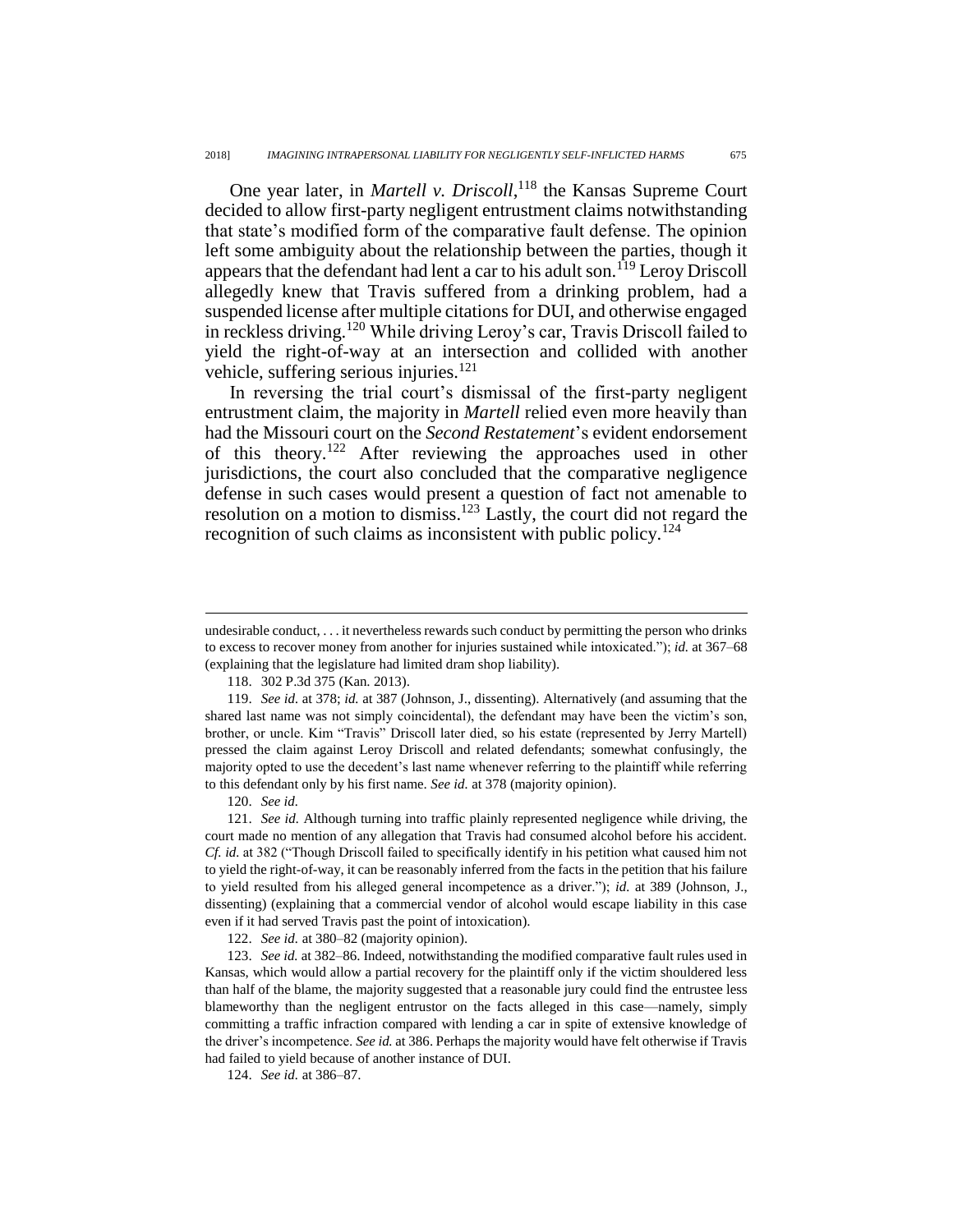Justice Lee Johnson dissented in *Martell*, accusing the majority of "being an enabler for persons who blame others for their own shortcomings."<sup>125</sup> "The fact that an adult is known to have frequently exercised bad judgment in the past should not create a duty . . . to protect that careless person from himself or herself."<sup>126</sup> The dissent also highlighted the entrustees' ingratitude:

Leroy should not be held to be [Travis] Driscoll's insurer just because Leroy tried to help Driscoll with the loan of a car. By expanding the law of negligent entrustment, the majority provides the mechanism to guarantee that no good deed shall go unpunished and that no imprudent act shall go unrewarded. $127$ 

Rhetorical flourishes aside, Justice Johnson saw profound differences between third-party and first-party negligent entrustment claims, with the former victims lacking the culpability of the latter.<sup>128</sup> Finally, he drew attention to a striking inconsistency, noting that the Kansas legislature had rejected so-called "dram shop" liability, which meant that the establishment supplying alcohol to the victim in this case owed no tort duty, while the majority would visit liability on the more remote cause.<sup>129</sup>

<sup>125.</sup> *Id.* at 387 (Johnson, J., dissenting). The dissent wondered whether a defendant in such a case would then have a right to seek indemnification from the successful plaintiff (or, worse yet, his liability insurer?) insofar as the victim's negligence triggered the judgment against the defendant. *See id.* at 388; *cf. id.* at 389 ("Driscoll was the *only* person that could have completely avoided the risk of this accident, because if Leroy had not loaned Driscoll a vehicle, Driscoll might well have obtained one from another source and caused the accident anyway."). The indemnification objection assumes incorrectly that the injury had a single tortious cause (in effect, that the defendant faces what amounts to vicarious liability); instead, negligent entrustment claims routinely involve a pair of tortious actions proximately causing a single injury (unless the incompetent entrustee gets held to a lower standard of care), which in the third-party variant should result in some apportionment between the two wrongdoers, *see* Ali v. Fisher, 145 S.W.3d 557, 561–64 (Tenn. 2004) (citing decisions from Kansas and elsewhere), and in the first-party variant should mean a substantially reduced award to reflect the plaintiff's comparative fault.

<sup>126.</sup> *Martell*, 302 P.3d at 387 (Johnson, J., dissenting) ("I believe that adults have to accept sole responsibility for their own poor choices or careless conduct.").

<sup>127.</sup> *Id.*; *see also id.* at 388 (understanding the plaintiff as arguing that the defendant "should not have been kind enough to permit Driscoll to use the vehicle").

<sup>128.</sup> *See id.* at 389 ("[A]s between the unknowing and innocent third party and the knowing entrustor of the chattel, it is acceptable to impose a duty on that entrustor to protect the public . . . . However, the superior knowledge and risk-avoidance rationales do not exist in the first-party scenario."). He also went to some lengths in distinguishing the one older precedent that the majority had viewed as endorsing a first-party entrustment theory. *See id.* at 388–89.

<sup>129.</sup> *See id.* at 389 ("[T]he person who provided the *reason* for the accident is free from liability, while the person who simply provided the instrumentality of the accident is liable all around. That simply should not be, and the majority cannot avoid that silliness by blaming the legislature."). The dissent had nonetheless defended the recognition of third-party negligent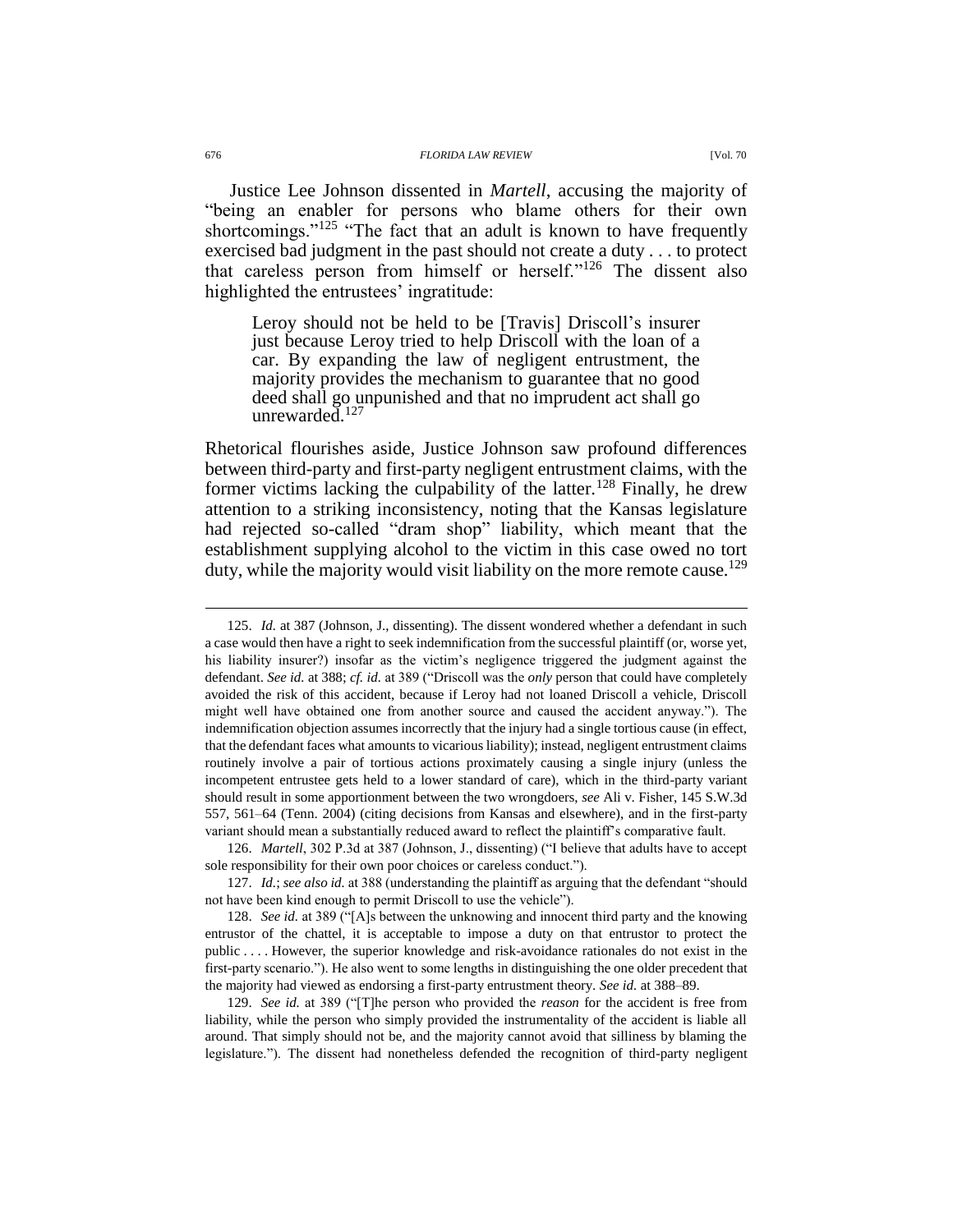<span id="page-28-0"></span>As it happens, Kansas represented something of an outlier when it comes to the liability of those serving alcohol to underage or already inebriated guests. Although often limited to commercial establishments and imposed pursuant to statutes that create a right of action, many jurisdictions allow such lawsuits,<sup>130</sup> which share certain similarities with negligent entrustment claims. Typically, innocent third parties injured by an intoxicated driver pursue dram shop liability actions, but some courts also have allowed persons who got drunk and suffered an injury while driving to bring such claims. $131$  No doubt the victims in these latter sorts of cases need protection from their own poor choices, and imposing liability on those facilitating the behavior may serve to protect irresponsible drinkers from themselves, but it offers another illustration

 $\overline{a}$ 

130. *See* El Chico Corp. v. Poole, 732 S.W.2d 306, 310 (Tex. 1987) (counting 41 states that imposed dram shop liability as a matter of common law), *superseded by statute*, TEX. ALCOHOLIC BEV. CODE ANN. § 2.03 (West 2003), *as recognized in* F.F.P. Operating Partners, L.P. v. Duenez, 237 S.W.3d 680, 684–85 (Tex. 2007); *see also* Richard Smith, Note, *A Comparative Analysis of Dramshop Liability and a Proposal for Uniform Legislation*, 25 J. CORP. L. 553, 557–74 (2000); *cf.* Graff v. Beard, 858 S.W.2d 918, 919 (Tex. 1993) (recognizing that only a couple of jurisdictions extend liability to social hosts).

131. *See, e.g.*, Farrington v. Houston's, Inc., 750 F.2d 492, 493–94 (5th Cir. 1985); Nunez v. Carrabba's Italian Grill, Inc., 859 N.E.2d 801, 805 (Mass. 2007); Smith v. Sewell, 858 S.W.2d 350, 355–56 (Tex. 1993); Estate of Kelley v. Moguls, Inc., 632 A.2d 360, 363 (Vt. 1993); Bailey v. Black, 394 S.E.2d 58, 61 (W. Va. 1990); *see also* Julia A. Harden, Comment, *Dramshop Liability: Should the Intoxicated Person Recover for His Own Injuries?*, 48 OHIO ST. L.J. 227, 242–45 (1987) (arguing in favor of allowing such claims). *But see* Bertelmann v. Taas Assocs., 735 P.2d 930, 933 (Haw. 1987) ("emphatically reject[ing] the contention that intoxicated liquor consumers can seek recovery from the bar or tavern which sold them alcohol"); Tobias v. Sports Club, Inc., 504 S.E.2d 318, 319–20 (S.C. 1998) (refusing to extend dram shop liability to intoxicated patrons of lawful age who injured only themselves); *see also* Smith, *supra* not[e 130,](#page-28-0) at 563–66 (explaining that legislative modifications have generally barred claims by or on behalf of adult patrons). Minors who injure themselves after getting drunk have a better chance of success in pursuing claims against suppliers. *See, e.g.*, Marcum v. Bowden, 643 S.E.2d 85, 88–90 (S.C. 2007) (imposing a new duty on social hosts when they intentionally serve an underage guest, noting that commercial vendors already faced liability when an underage patron injured themselves or others); Hansen v. Friend, 824 P.2d 483, 485–87 (Wash. 1992).

entrustment claims, and first-party variants do not invariably involve voluntary intoxication. Other courts have rejected such claims, at least when brought by a voluntarily intoxicated adult entrustee, as against public policy even if not barred on grounds of comparative negligence. *See* Bailey v. State Farm Mut. Auto. Ins., 881 N.E.2d 996, 1003 & n.5 (Ind. Ct. App. 2008); Anderson v. Miller, 559 N.W.2d 29, 33–34 (Iowa 1997); Lydia v. Horton, 583 S.E.2d 750, 753–54 (S.C. 2003); *see also* Kayce H. McCall, Note, Lydia v. Horton*: You No Longer Have to Protect Me from Myself*, 55 S.C. L. REV. 681, 694 (2004) (applauding the court for holding "that it is against state public policy to allow a person to sue someone because the defendant did not protect the person from himself").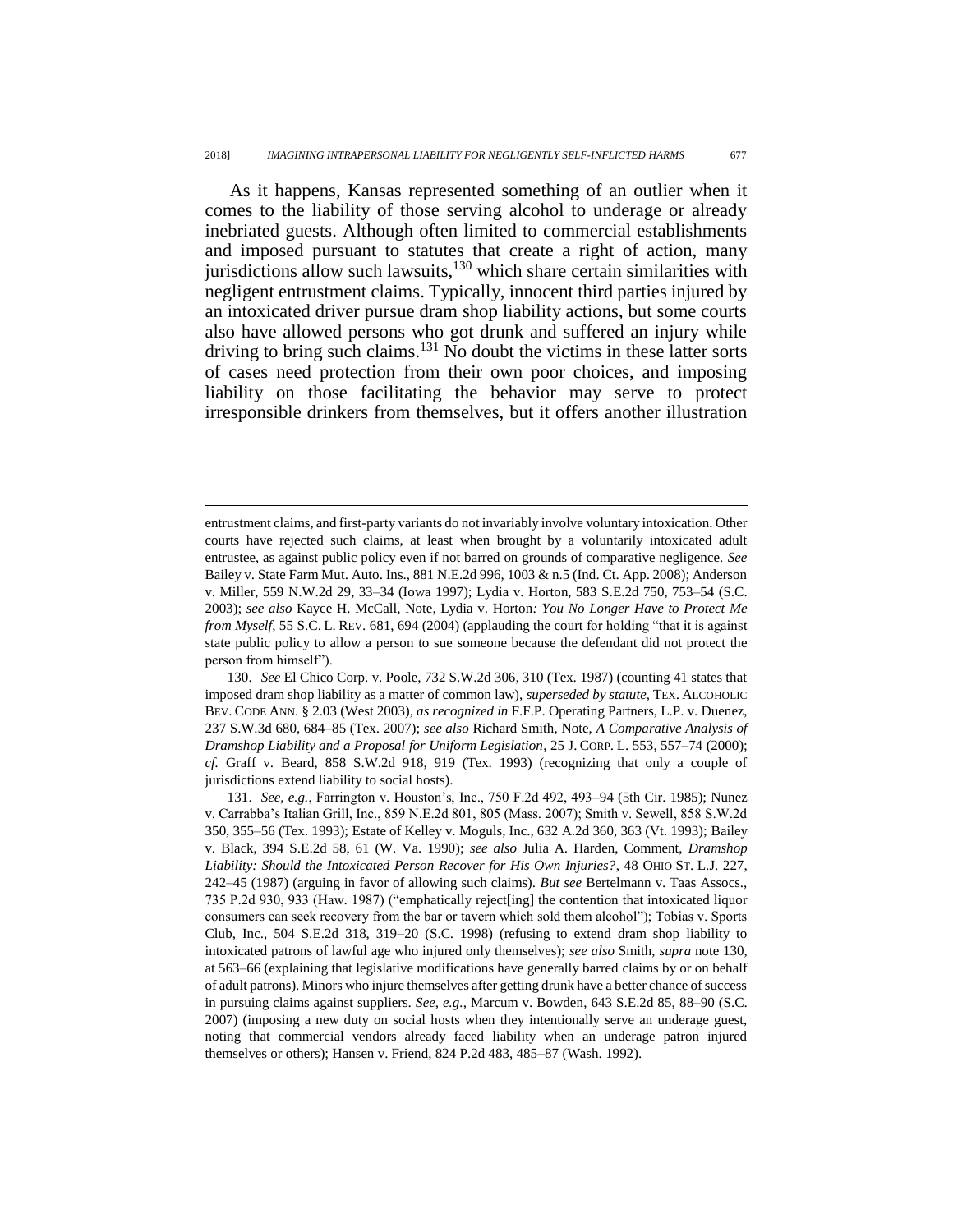of the judiciary's willingness to shunt at least partial responsibility for self-inflicted harms on to more remote parties with deeper pockets. $132$ 

## <span id="page-29-0"></span>3. Landowner Duties to Protect Even Trespassers

The duties of landowners have evolved in comparable ways.<sup>133</sup> Although many jurisdictions insist on retaining the traditional distinctions based on the status of entrants on the land,<sup>134</sup> a majority now have dropped the line separating "invitees" and "licensees,"<sup>135</sup> and a handful of those would recognize comparable duties running to trespassers as well.<sup>136</sup> Some commentators have questioned extending a duty of ordinary care to persons not lawfully on a landowner's property.<sup>137</sup> Although the traditional rules may have led to unjust results

135. *See, e.g.*, Koenig v. Koenig, 766 N.W.2d 635, 638–40, 643–46 (Iowa 2009); Demag v. Better Power Equip., Inc., 102 A.3d 1101, 1106–10 (Vt. 2014).

136. *See, e.g.*, Rowland v. Christian, 443 P.2d 561, 566–68 (Cal. 1968); Basso v. Miller, 352 N.E.2d 868, 871–72 (N.Y. 1976); *see also* Alexander v. Med. Assocs. Clinic, 646 N.W.2d 74, 78 (Iowa 2002) ("[P]resently six states use a negligence standard to govern trespasser liability; twenty-nine states have declined the opportunity to change their rule in such cases; and two state legislatures have reinstated the common law trespasser rule after it had been abolished by court decision."); *id.* at 79–80 (following the majority position that retains a lower standard of care for trespassers). The "attractive nuisance" rule has long existed to extend special protections to trespassing children under limited circumstances. *See* RESTATEMENT (SECOND) OF TORTS § 339 (AM. LAW INST. 1965); Evelyn Atkinson, *Creating the Reasonable Child: Risk, Responsibility, and the Attractive Nuisance Doctrine*, 42 L. & SOC. INQUIRY 1122 (2017); Driscoll, *supra* note [133,](#page-29-0) at 899–904; *cf*. Lohrenz v. Lane, 787 P.2d 1274, 1277–78 (Okla. 1990) (declining to extend the doctrine where a two-year-old nearly drowned in a pond while trespassing on a neighbor's farm land).

137. *See* Keith N. Hylton, *Tort Duties of Landowners: A Positive Theory*, 44 WAKE FOREST L. REV. 1049, 1066–67 (2009) (arguing that the "cheapest-cost-avoider" rationale offers one justification for this distinction); William L. Prosser, *Trespassing Children*, 47 CALIF. L. REV. 427, 427–28 (1959) ("[W]hen an adult trespasses upon land which is not his own, . . . [h]e is a

<sup>132.</sup> *See* Smith v. 10th Inning, Inc., 551 N.E.2d 1296, 1298 (Ohio 1990); *Sewell*, 858 S.W.2d at 356–59 (Gonzalez, J., dissenting); Kelly *ex rel.* Kelly v. Falin, 896 P.2d 1245, 1249–50 (Wash. 1995); *see also* Sean A. O'Connor, Comment, *Last Call: The South Carolina Supreme Court Turns Out the Lights on First-Party Plaintiffs' Causes of Action Against Tavern Owners*, 50 S.C. L. REV. 1095, 1118–20 (1999); *cf.* Madeleine E. Kelly, *Liquor Liability and Blame-Shifting Defenses: Do They Mix?*, 69 MARQ. L. REV. 217, 223–34 (1986) (arguing that contributory negligence defenses should play a reduced role in such cases).

<sup>133.</sup> *See generally* GLEN WEISSENBERGER & BARBARA B. MCFARLAND, THE LAW OF PREMISES LIABILITY (4th ed. 2017); Robert S. Driscoll, Note, *The Law of Premises Liability in America: Its Past, Present, and Some Considerations for Its Future*, 82 NOTRE DAME L. REV. 881, 883–91 (2006); Vitauts M. Gulbis, Annotation, *Modern Status of Rules Conditioning Landowner's Liability upon Status of Injured Party as Invitee, Licensee, or Trespasser*, 22 A.L.R.4th 294 (1983 & Supp. 2017).

<sup>134.</sup> *See, e.g.*, Doe v. Jameson Inn, Inc., 56 So. 3d 549, 556 (Miss. 2011); Carter v. Kinney, 896 S.W.2d 926, 929–30 (Mo. 1995); *see also* RESTATEMENT (SECOND) OF TORTS §§ 330–341 (AM. LAW INST. 1965).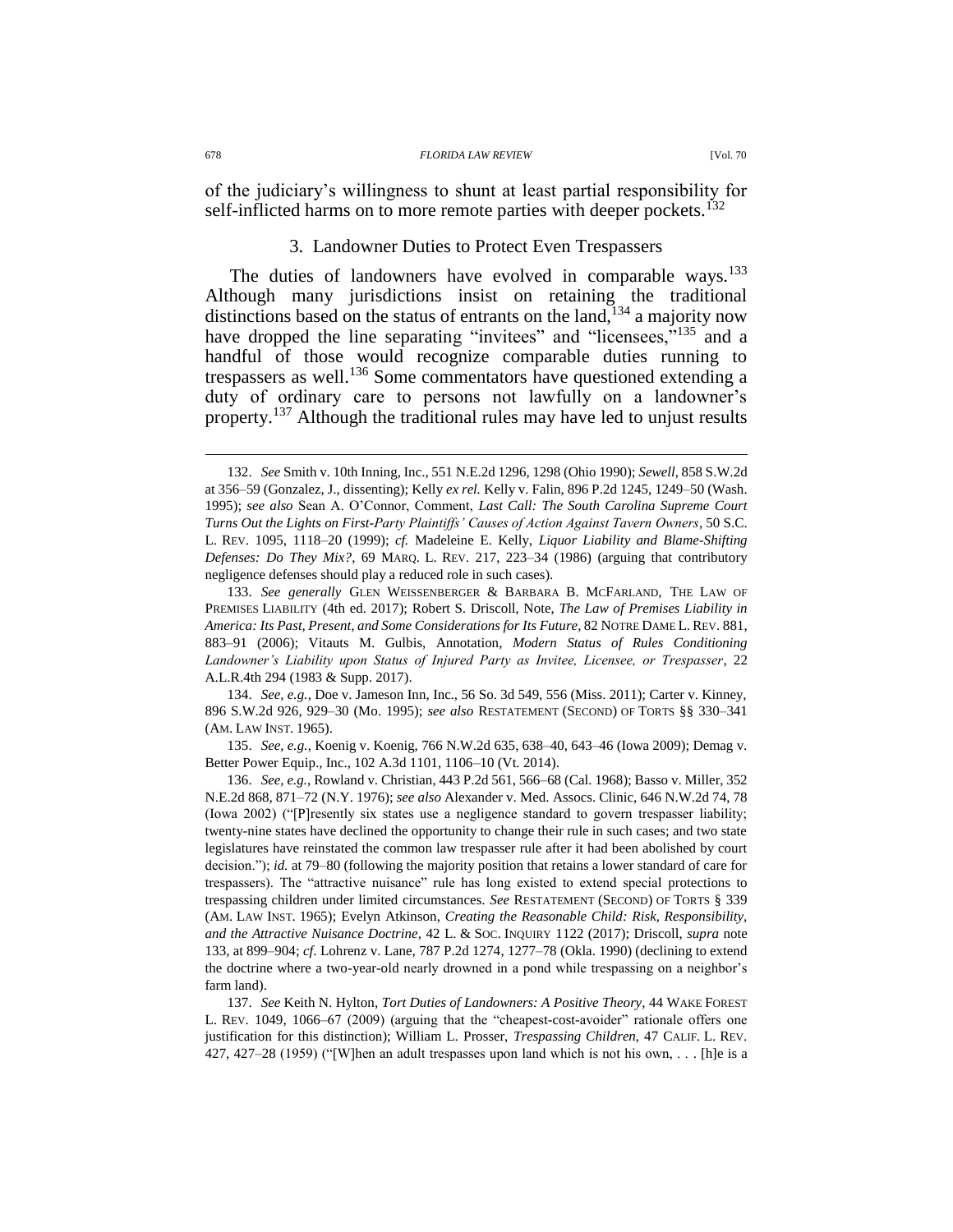in the case of victims deemed trespassers in a seemingly trivial sense,<sup>138</sup> the unitary duty imposed by more liberal jurisdictions also may result in dubious outcomes.<sup>139</sup>

For example, in *Lee v. Chicago Transit Authority*,<sup>140</sup> the Illinois Supreme Court affirmed a sizeable plaintiffs' judgment in a wrongful death case even though the decedent had trespassed on the defendant's property. Sang Yeul Lee, a 46-year-old man, had entered a right-of-way owned by the Chicago Transit Authority (CTA), evidently in order to urinate after a night of heavy drinking, and he died upon making contact with the electrified third rail.<sup>141</sup> The jury awarded his estate \$3 million in damages, which the judge cut in half under the state's pure comparative

138. *See, e.g.*, Bennett v. Napolitano, 746 A.2d 138, 141–42 (R.I. 2000) (affirming summary judgment against a plaintiff injured when a large tree branch fell while he walked his dogs in a city park long after it had closed for the night). The latest *Restatement* would constrict landowner duties only in the case of so-called "flagrant" trespassers. *See* RESTATEMENT (THIRD) OF TORTS: LIAB. FOR PHYSICAL AND EMOTIONAL HARM § 52 (AM. LAW INST. 2012); *see also* David A. Logan, *When the Restatement Is Not a Restatement: The Curious Case of the "Flagrant Trespasser*,*"* 37 WM. MITCHELL L. REV. 1448, 1468–80, 1483–84 (2011) (elaborating on this novel formulation and the criticisms leveled against it); Ann Fievet, Comment, *Breaking the Law and Getting Paid for It: How the Third Restatement of Torts Synthesizes Two Distinct Standards of Care Owed to Trespassers*, 44 WAKE FOREST L. REV. 239, 246–48, 262 (2009) (defending this blended approach for accurately capturing the typical outcomes under the seemingly varied standards applied by different jurisdictions).

139. *See* Ouellette v. Blanchard, 364 A.2d 631, 637 (N.H. 1976) (Grimes, J., dissenting) ("A burglar who is injured while scaling a fence in a high-crime area where burglars are not unexpected would be able to put the owner to the risk of a jury decision on the question if he had used reasonable care toward the burglar."); Don G. Campbell, *Property Law May Add Insult to Injury*, L.A. TIMES, May 16, 1985, § 5, at 12 (reporting, among other cases, that a burglar who fell through a skylight settled his claim for nearly \$500,000). Such concerns prompted the California legislature to exclude certain criminal trespassers from the unitary standard. *See* Calvillo-Silva v. Home Grocery, 968 P.2d 65, 71–73, 80–82 (Cal. 1998) (applying this statute to a claim asserted by someone seriously injured after trying to rob a convenience store, but concluding that the trial judge erred in granting summary judgment to the defendants), *abrogated by* Aguilar v. Atl. Richfield Co., 24 P.3d 493, 513 (Cal. 2001).

140. 605 N.E.2d 493 (Ill. 1992).

141. *See id.* at 497.

wrongdoer, who has no great standing before the law, and no right to demand that he be provided with a safe place in which to trespass."); Driscoll, *supra* not[e 133,](#page-29-0) at 898 ("A landowner cannot have a duty to someone who has no right. To say otherwise would be to give wrongdoers a veto over the use of land by the owner and thus harm his right to own, possess, and use real property."); *id.* at 905 ("The trespasser distinction was not only useful for feudal society . . . . [It] helps maintain a healthy system of private property rights."). *But see* Graham Hughes, *Duties to Trespassers: A Comparative Survey and Revaluation* [sic], 68 YALE L.J. 633, 648–49 (1959) (critiquing the endorsement of this distinction in the *First Restatement of Torts*); *id.* at 686–704 (elaborating); *id.* at 691 ("An increase in the number of verdicts favoring trespassing plaintiffs would necessitate only a very slight inflation of insurance premiums."); *id.* at 704 ("Where national insurance does not exist, private insurance must be incited to cover as wide a field as possible.").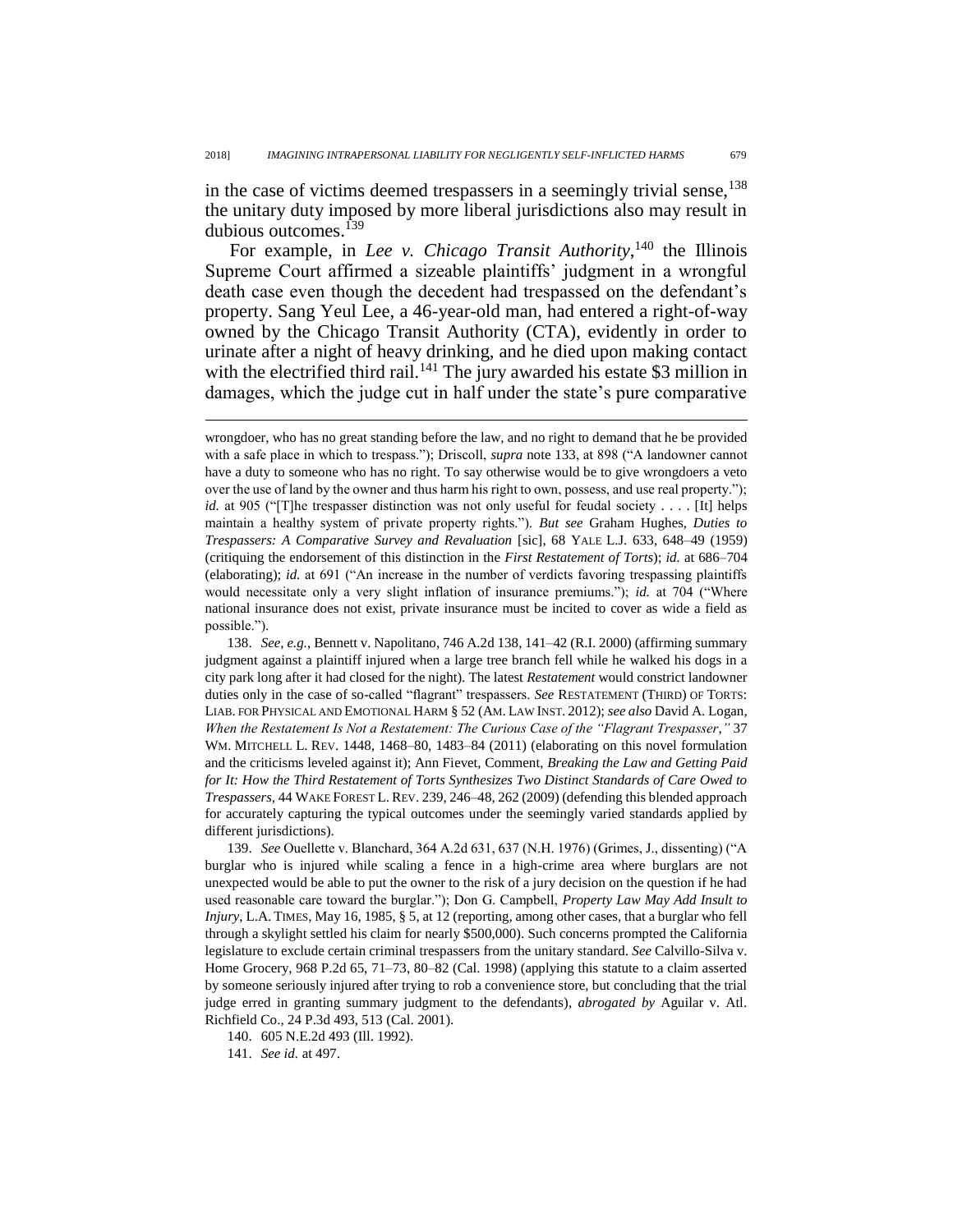fault defense—the decedent had failed to notice several warning signs that the defendant had posted, which came as no surprise in light of the fact that his blood–alcohol content registered over 0.34 (a level known as "stupor"). $^{142}$ 

Although the rules of premises liability in Illinois continued to differentiate between adult trespassers and lawful entrants on land, and the case came within none of the exceptions previously recognized in the state, the court in *Lee* crafted an exception to protect adults foreseeably trespassing in a place of great danger.<sup>143</sup> It relied heavily on section  $337$ of the *Second Restatement* ("Artificial Conditions Highly Dangerous to Known Trespassers"), which covered instances where the possessor "has reason to know of their presence in dangerous proximity to the condition."<sup>144</sup> As the first comment to this section made clear, however, the rule contemplated situations where the landowner should have realized that a particular trespasser faced imminent danger and needed to get alerted.<sup>145</sup> The court instead decided that CTA owed a duty to all trespassers because it could "reasonably anticipate" that at some point someone might make contact with the third rail—CTA actually knew of occasional trespassers and similar injuries, and it could anticipate more

143. *See Lee*, 605 N.E.2d at 498–99. The court expressed support for the plaintiff's argument that it should entirely eliminate the separate treatment of trespassers, but it deferred to the legislature's judgment to retain this distinction. *See id.* at 499. The broad new exception that it recognized may have rendered the distinction largely meaningless. Conversely, even in jurisdictions that have adopted a unitary standard of care, genuinely unforeseeable trespassers will remain largely unprotected. *See, e.g.*, Winfrey v. GGP Ala Moana LLC, 308 P.3d 891, 901–03 (Haw. 2013) (affirming summary judgment for defendants on a wrongful death claim—where a deranged young adult had accessed the rooftop of a shopping mall and crawled into an exhaust duct—except insofar as they allegedly failed to get sources of heat and smoke in the food court shut off promptly upon discovering her trapped in the ventilation system).

144. RESTATEMENT (SECOND) OF TORTS § 337(a) (AM. LAW INST. 1965).

145. *See id.* cmt. a (explaining that "a possessor of land is subject to liability to a trespasser whom he knows to be about to come in contact with a highly dangerous artificial condition"). The majority took comfort in the fact that the Arizona Supreme Court also had applied § 337 more broadly than suggested by this comment, *see Lee*, 605 N.E.2d at 500–01, but the decision in that case seemed better captured by an exception already recognized in Illinois for "frequent trespassers." *See id.* at 498–99; *see also id.* at 511–12 (Moran, J., dissenting). In *Webster v. Culbertson*, 761 P.2d 1063 (Ariz. 1988), the landowner had erected a length of nearly invisible barbed wire across a pathway regularly used by trespassers, and the court held that she could face liability for failing to post any sort of a warning. *See id.* at 1064–65, 1067.

<sup>142.</sup> *See id.* For an arguably more sympathetic wrongful death claim involving an electrocuted trespasser, see Mark v. Pac. Gas & Elec. Co., 496 P.2d 1276, 1278–81 (Cal. 1972) (reversing a directed verdict against such a claim after a college student, frustrated by the utility company's failure to repair a street lamp shining brightly just outside of his apartment bedroom window, attempted to unscrew the bulb himself as his roommates had done previously while unaware of the high voltage connection).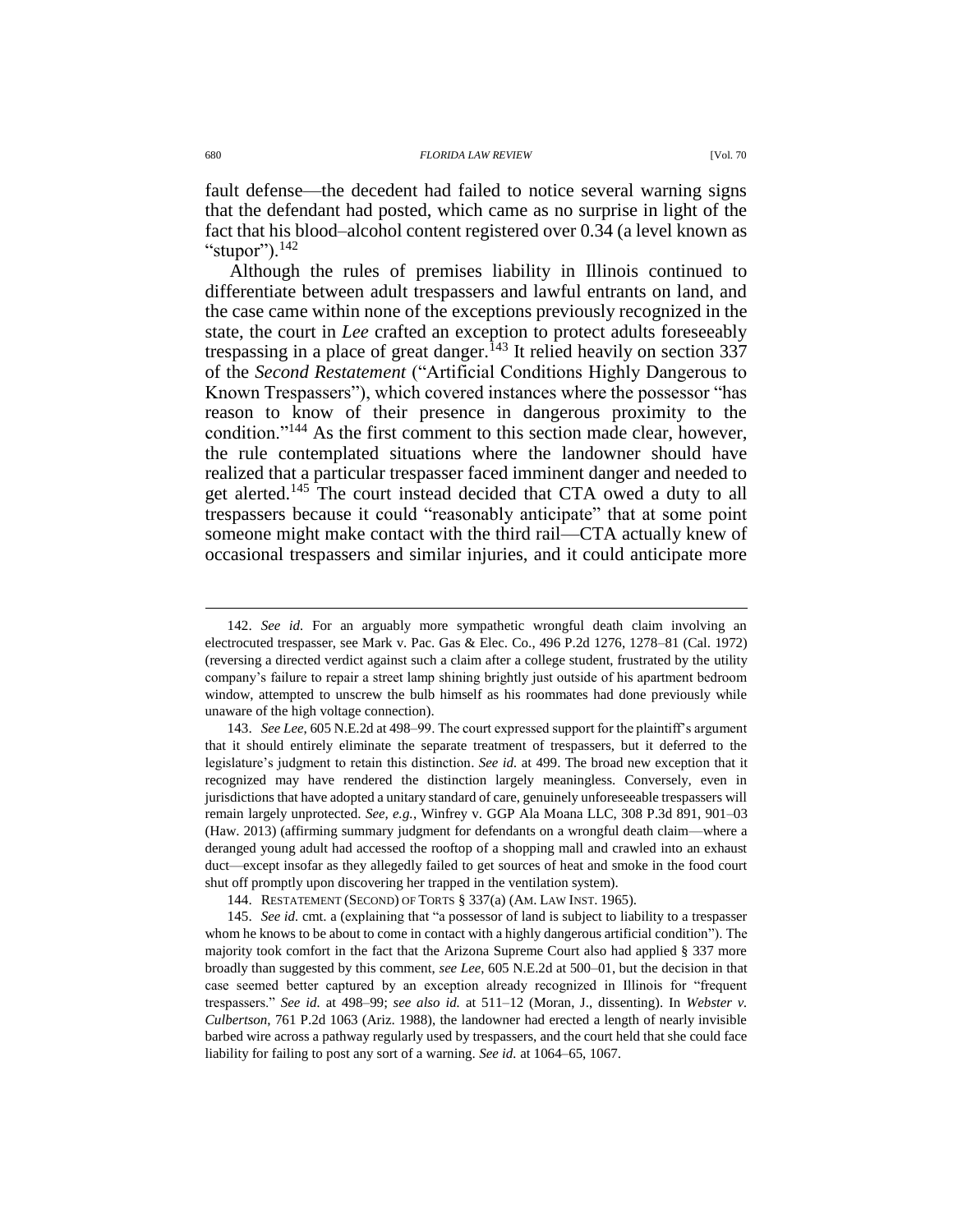given the proximity of the site to a public sidewalk.<sup>146</sup> As one of the dissenting opinions pointed out, however, the prior incidents hardly gave the defendant reason to know that trespassers might encounter the third rail at this site.<sup>147</sup>

Even if this broad exception makes some sense, its application to the record in this case hardly inspired confidence. First, the majority equivocated on the scope of this new-found duty: was it simply an obligation to warn or might it also require landowners to adopt still more cumbersome safeguards? Section 337 plainly only called for a warning, and the court framed its holding in those terms,  $148$  but in other places it suggested imposing a broader obligation to protect trespassers.<sup>149</sup> Although the majority held that a reasonable jury could find an inadequate warning on these facts,<sup>150</sup> which seems at least mildly farfetched given the several different signs posted at the site ("Danger,"

 $\overline{a}$ 

148. *See id.* at 501 (majority opinion) ("[W]e hold that the CTA owed plaintiff's decedent a duty of ordinary care to properly warn of the third rail.").

149. *See id.* at 499 (explaining that the plaintiff urged it to recognize a landowner "duty of ordinary care to protect and/or warn the trespasser"); *id.* at 502 ("[T]he risk of serious injury or death to a pedestrian as a result of contact with a third rail located at grade level, in close proximity to a sidewalk, outweighs any burdens associated with more formidable safeguards or, at the least, adequate warning."). Indeed, the majority rejected the CTA's objections to the admissibility of a plaintiff's expert whose testimony had focused on steps other than warnings. *See id.* at 504–05 (discussing the use of overhead wires, gates, or cover boards). Moreover, in response to the CTA's objection that the trial judge should not have allowed the plaintiff to amend her complaint before closing argument to allege that the defendant had failed to adopt safeguards, the majority found no prejudice because the evidence offered by both parties encompassed more than the adequacy of the warnings and included a discussion of barriers. *See id.* at 508–09.

150. *See id.* at 501 ("There was nothing which indicated either the existence or the location of the third rail, or that the electric current was carried in a rail. There were no markings on the third rail itself."); *id.* at 502 ("Of the five warning signs posted at the crossing, not one warning indicated the presence of the third rail. Additionally, as we have previously stated, the third rail was not marked, nor was there any indication that the electric current, of which the posted signs warned, was carried in any of the grade-level rails.").

<sup>146.</sup> *See Lee*, 605 N.E.2d at 500 ("[P]laintiff presented evidence at trial of 10 prior accidents which occurred between 1948 and 1975 on the 3.2-mile segment of track where the CTA's third rail ran at grade level."); *id.* at 501 ("[T]he third rail is located a mere 6½ feet from the public sidewalk, which is adjacent to a busy city street. The CTA knew that pedestrians used the sidewalk to cross the tracks, and . . . [it] was aware that such persons could possibly come into dangerous proximity with the third rail."); *see also id.* at 505–07 (rejecting objections to the admission of evidence concerning these prior incidents).

<sup>147.</sup> *See id.* at 512 (Moran, J., dissenting) ("Although a youth had fallen onto the third rail from a fence he was scaling at that location in 1974, there was no recorded incident of a pedestrian ever previously contacting the third rail after leaving the sidewalk at the Kedzie/Ravenswood crossing. I do not believe that the CTA's knowledge of accidents taking place more than 15 months earlier and at other locations along the line is enough . . . ."); *see also id.* (explaining that more than a year before this accident the CTA had "installed pointed boards on the ground to alert trespassers to the fact that they were walking where they ought not to be").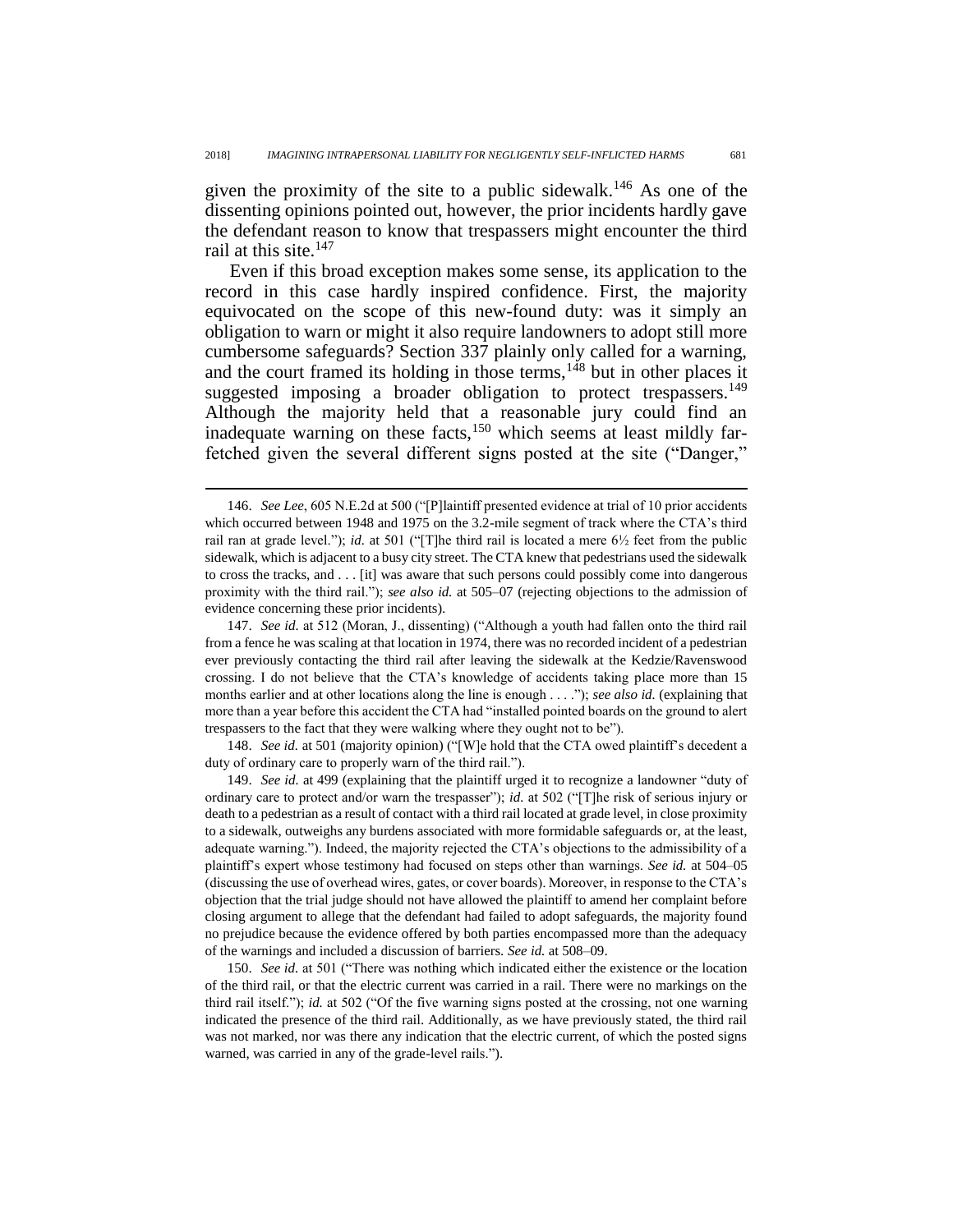"Keep Out," and "Electric Current"),  $^{151}$  its conclusion that this inadequacy represented the cause of Mr. Lee's death absolutely boggles the mind.<sup>152</sup> If, however, this newfangled duty to trespassers might require taking additional steps such as fencing or replacing the electrified rail with overhead wires, then the plaintiff would have little difficulty proving causation.<sup>153</sup> Thankfully, courts in other states that continue to impose minimal landowner duties running to adult trespassers have rejected absurd claims of this sort.<sup>154</sup>

152. Initially, the court suggested that Mr. Lee's state of inebriation would not factor into the causation inquiry. *See Lee*, 605 N.E.2d at 502 ("The decedent's intoxication was properly a consideration only with respect to his contributory negligence."). Then it concluded that his condition would not defeat causation, offering nothing more by way of analysis than the following: "we cannot conclude that plaintiff's decedent's injuries would have occurred without the CTA's failure to adequately warn of the electric current in the rail. Significantly, plaintiff's decedent apparently had the presence of mind to seek the privacy and shelter of the surrounding buildings at the crossing before relieving himself." *Id.* at 503. As one of the dissenters put it: "These signs were printed in English which the decedent could not read. With a 0.341 concentration of blood alcohol, however, it is questionable whether it would have mattered if the signs had been printed in Korean or even in pictures. The decedent was virtually blind drunk." *Id.* at 512–13 (Heiple, J., dissenting); *see also id.* at 513 ("In addition to the signing, sharp triangular shaped boards had been installed between the sidewalk and the third rail to make it extremely difficult and awkward for a person to walk [more than six feet] up the tracks."). Nonetheless, Justice Heiple seemed willing to give the plaintiff the benefit of the doubt on causation; instead, he questioned the jury's decision to apportion 50% of the responsibility to the CTA (thinking that 10% made more sense) or assess \$3 million as compensatory damages (thinking that \$750,000 made more sense). *See id.* (suggesting that he might have affirmed an award of \$75,000).

153. This assumes, of course, that the plaintiff could establish a breach given the far greater costs of undertaking such measures. *See id.* at 512 (Moran, J., dissenting) ("[T]he majority does not weigh the cost to the CTA—and the public—of putting into place and maintaining other safeguards. The CTA contends that measures such as swinging gates and catenary [i.e., overhead] wires would impose a heavy financial burden, and that such measures have not proved effective in protecting the public."); *cf.* Adams v. Bullock, 125 N.E. 93, 93–94 (N.Y. 1919) (reversing judgment for a plaintiff electrocuted by overhead trolley wires because this risk was too remote and it would have been impossible to bury the wires).

154. *See, e.g.*, Rotter v. Union Pac. R.R., 4 F. Supp. 2d 872, 874–75 (E.D. Mo. 1998) (granting summary judgment against a negligence claim asserted by an inebriated adult hit by a train in the defendant's switching yard during the middle of the night); Schofield v. Merrill, 435 N.E.2d 339, 340–45 (Mass. 1982) (holding that the owner of an abandoned quarry owed no duty to an adult trespasser who suffered serious injury after he dove into a pit filled with water and submerged rocks); Leffler v. Sharp, 891 So. 2d 152, 155, 158–60 (Miss. 2004) (affirming summary judgment for defendants where drunk patron of a bar crawled through a small open window onto an adjacent rooftop that he fell through); Tantimonico v. Allendale Mut. Ins., 637 A.2d 1056, 1061 (R.I. 1994) (affirming summary judgment against the claims of two adult motorcyclists who negligently collided while trespassing on the defendant's undeveloped land:

<sup>151.</sup> *See id.* at 512 (Heiple, J., dissenting); *see also* Lars Noah, *The Imperative to Warn: Disentangling the "Right to Know" from the "Need to Know" About Consumer Product Hazards*, 11 YALE J. ON REG. 293, 347–50, 361–74 (1994) (discussing considerations relevant to judging the adequacy of warnings in products liability litigation and elsewhere).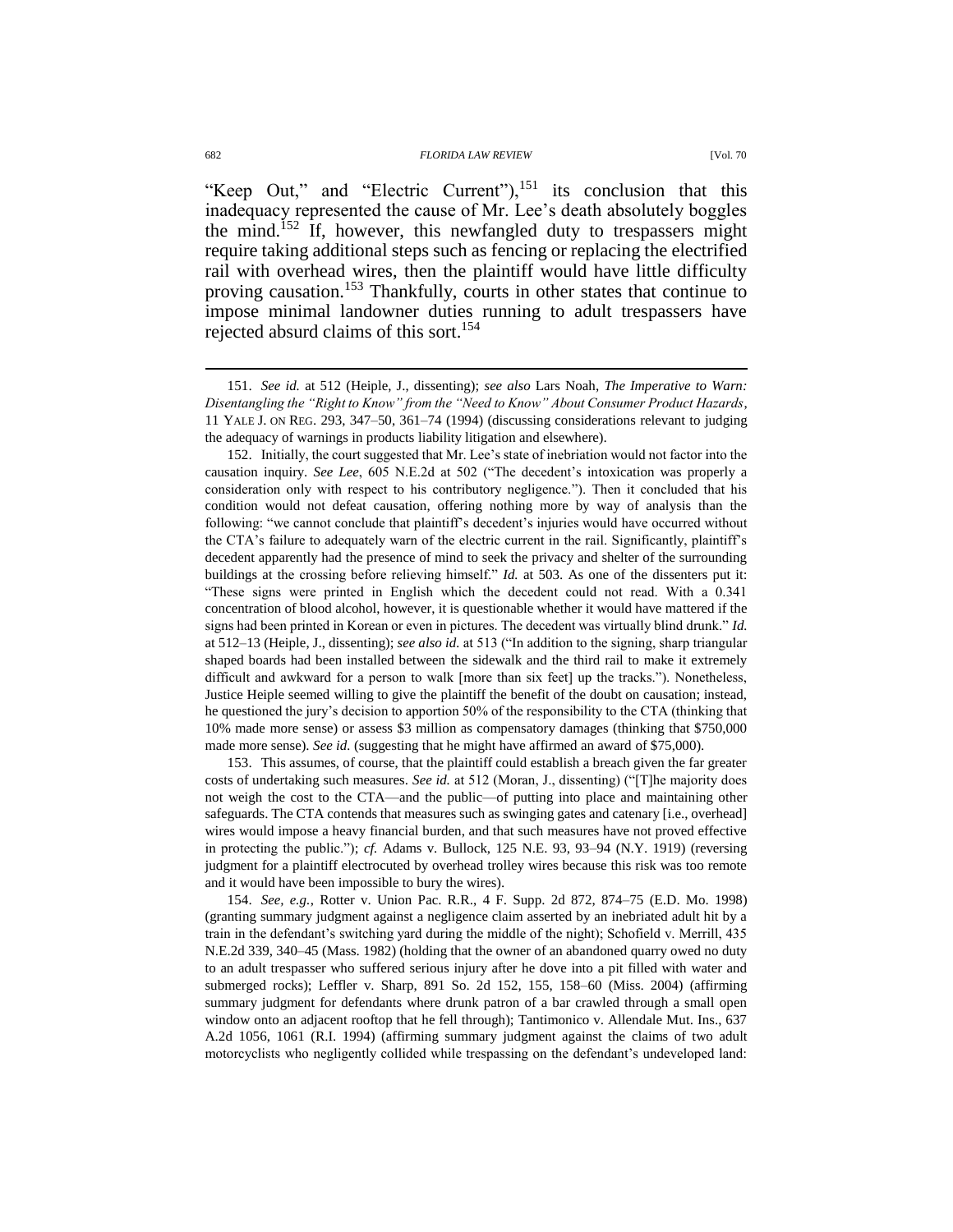## 4. Shareholder Derivative Lawsuits

One could also view shareholder derivative actions as countenancing a form of intrapersonal liability. Such litigation empowers some owners to bring a lawsuit on behalf of a company in order to challenge the wisdom of decisions made by those in control—namely, its directors and officers.<sup>155</sup> As one commentator explained: "While acknowledging a corporation was a separate legal entity that normally was the proper party to bring suit against its managers for mismanagement or fraud, courts recognized that corporate managers controlled the corporation's decision to sue and were not likely to sue themselves."<sup>156</sup> Although managers charged with misconduct would face personal liability, companies typically purchase "D&O" insurance for their directors and officers to cover most such judgments.<sup>157</sup> Any damages recovered in a derivative lawsuit would go to the corporation, which would benefit the successful plaintiff shareholders only indirectly. In effect, this mechanism allows a

 $\overline{a}$ 

155. *See* Kamen v. Kemper Fin. Servs., Inc., 500 U.S. 90, 95 (1991) (adding that shareholders also might use this mechanism to bring claims on behalf of the corporation against third parties); Barrett v. S. Conn. Gas Co., 374 A.2d 1051, 1055 (Conn. 1977) (same); *see also* FED. R. CIV. P. 23.1; John Matheson, *Restoring the Promise of the Shareholder Derivative Suit*, 50 GA. L. REV. 327, 341–87 (2016) (discussing the historical origins of this corporate accountability mechanism and the difficulties involved in asserting such claims).

156. Ann M. Scarlett, *Shareholder Derivative Litigation's Historical and Normative Foundations*, 61 BUFF. L. REV. 837, 907 (2013); *see also id.* at 841, 888–95 (elaborating). As the United States Supreme Court explained the procedure, "equity would hear and adjudge the corporation's cause through its stockholder with the corporation as a defendant, albeit a rather nominal one." Cohen v. Beneficial Indus. Loan Corp., 337 U.S. 541, 548 (1949); *see also* Nejmanowski v. Nejmanowski, 841 F. Supp. 864, 865–66 (C.D. Ill. 1994) ("In a shareholder derivative suit, the corporation is always initially named as a defendant . . . . The named plaintiff, however, is only the nominal plaintiff. The corporation is the real party in interest. . . . Thus, in most cases the corporation will be realigned as a plaintiff."); Pyott v. La. Mun. Police Emps. Ret. Sys., 74 A.3d 612, 617 (Del. 2013) (explaining that "the real plaintiff in a derivative suit is the corporation").

157. *See* Roberta Romano, *The Shareholder Suit: Litigation Without Foundation?*, 7 J.L. ECON. & ORG. 55, 57 (1991); *id.* at 84 ("[F]inancial penalties are virtually never imposed on managers who are sued (settlements are paid by D&O insurance and firms do not adjust top management's compensation in response to lawsuits)."). *See generally* TOM BAKER & SEAN J. GRIFFITH, ENSURING CORPORATE MISCONDUCT: HOW LIABILITY INSURANCE UNDERMINES SHAREHOLDER LITIGATION (2010).

<sup>&</sup>quot;Property owners have a basic right to be free from liability to those who engage in selfdestructive activity on their premises without permission."); *see also* Blakely v. Camp Ondessonk, 38 F.3d 325, 327–29 (7th Cir. 1994) (applying Illinois law, though without citing *Lee*, and affirming summary judgment for the operator of a large camping area where an intoxicated 17 year-old trespasser suffered paralysis after falling down a cliff); Kirschner v. Louisville Gas & Elec. Co., 743 S.W.2d 840, 844–45 (Ky. 1988) (affirming summary judgment for a defendant where a 15-year-old boy got electrocuted after he climbed 66 feet up one of the utility's towers that carried high voltage lines).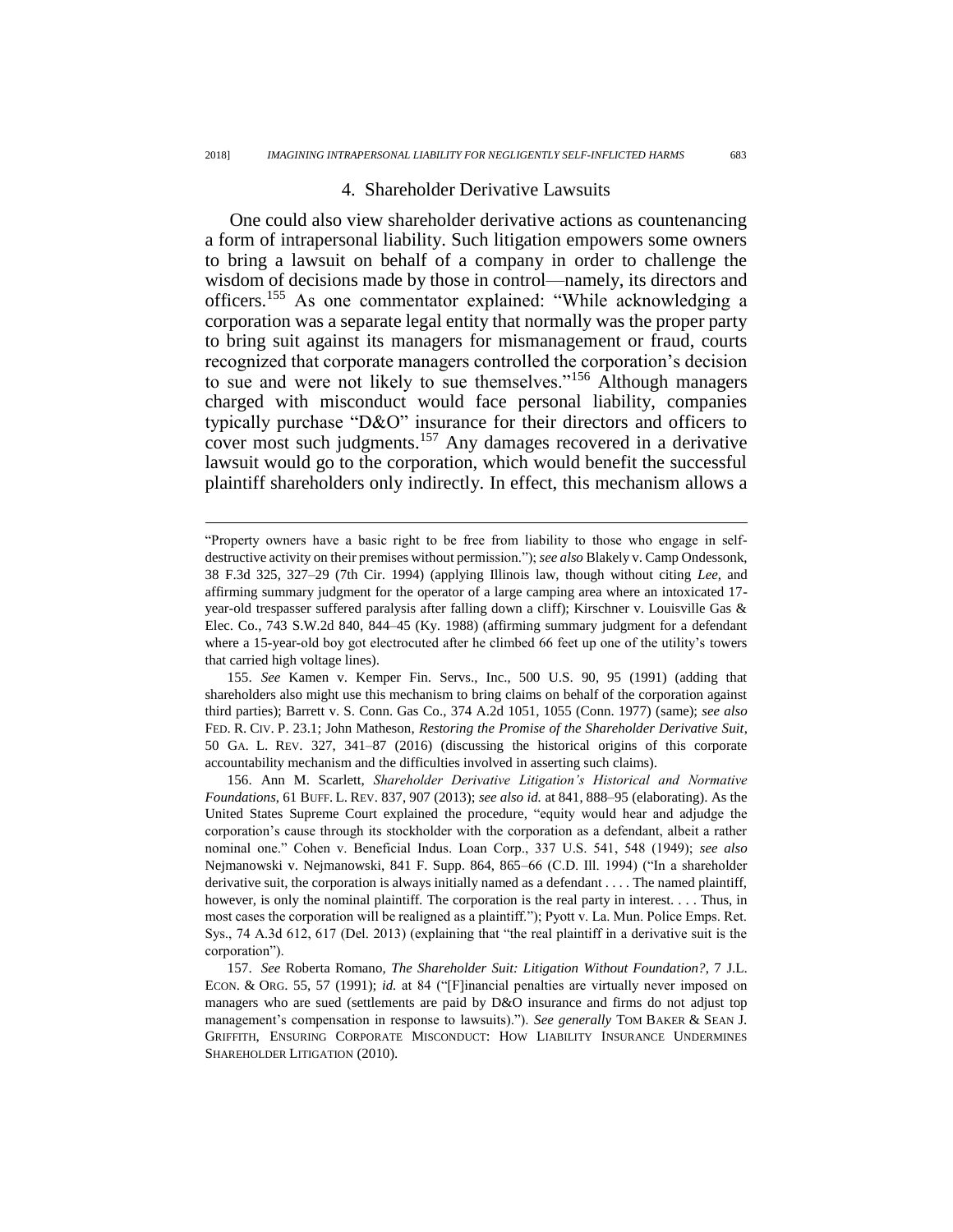corporation victimized by itself to secure a financial recovery from a liability insurance policy that it had secured.<sup>158</sup>

To the extent that shareholder derivative claims offer a meaningful parallel to intrapersonal liability, however, compensation plays a diminished role relative to deterrence in this context.<sup>159</sup> Indeed, it becomes somewhat more difficult to map the model of such litigation on to a genuinely intrapersonal injury claim: can the lungs or other organ injured by the poor choices made by that individual's brain assert a claim on behalf of the integrated body against itself?<sup>160</sup> Perhaps the analogy improves if we imagine that the current managers of a corporation whether or not prompted by a demand lodged by shareholders—decide to assert claims on behalf of the corporation against a group of former officers and directors for misconduct that occurred while the latter acted as its agents.

## II. MY BAD: TENTATIVELY MAKING THE CASE FOR INTRAPERSONAL LIABILITY

As revealed by the recurring references to principles of comparative negligence, tort law already imposes a duty of self-care, but it does not yet make breaches of that duty independently actionable. In contrast to the previously discussed parental negligence lawsuits such as Broadbent,<sup>161</sup> recognizing an intrapersonal tort claim could not possibly disrupt harmony, dissipate assets, provide the wrongdoer a windfall upon the victim's death, or interfere with a person's exercise of discretion. Although the prospect of such ("mea culpa"?) liability would hardly discourage and might even encourage self-harming behaviors, incentives for self-preservation should render the moral hazard concern presumably less worrisome than in the intrafamily liability context. Allowing individuals to sue themselves would, however, certainly magnify fears

<sup>158.</sup> *See* Dale A. Oesterle, *Limits on a Corporation's Protection of Its Directors and Officers from Personal Liability*, 1983 WIS. L. REV. 513, 571 (discussing this "farcical triangle").

<sup>159.</sup> *See Cohen*, 337 U.S. at 548 ("This remedy, born of stockholder helplessness, was long the chief regulator of corporate management and has afforded no small incentive to avoid at least grosser forms of betrayal of stockholders' interests."); Kramer v. W. Pac. Indus., 546 A.2d 348, 351 (Del. 1988); John C. Coffee, Jr. & Donald E. Schwartz, *The Survival of the Derivative Suit: An Evaluation and a Proposal for Legislative Reform*, 81 COLUM. L. REV. 261, 302–08 (1981) (explaining that deterrence has come to predominate over compensatory aims).

<sup>160.</sup> *Cf.* Hertz Corp. v. Friend, 559 U.S. 77, 89–97 (2010) (adopting a "nerve center" test to situate a corporation's principal place of business when determining diversity of citizenship for jurisdictional purposes); *id.* at 95 ("The metaphor of a corporate 'brain,' while not precise, suggests a single location."); Saru M. Matambanadzo, *The Body, Incorporated*, 87 TUL. L. REV. 457, 488–507 (2013) (elaborating on metaphorical references to the human body in the construction of corporate personhood).

<sup>161.</sup> *See supra* notes [27–](#page-7-0)[61](#page-14-0) and accompanying text.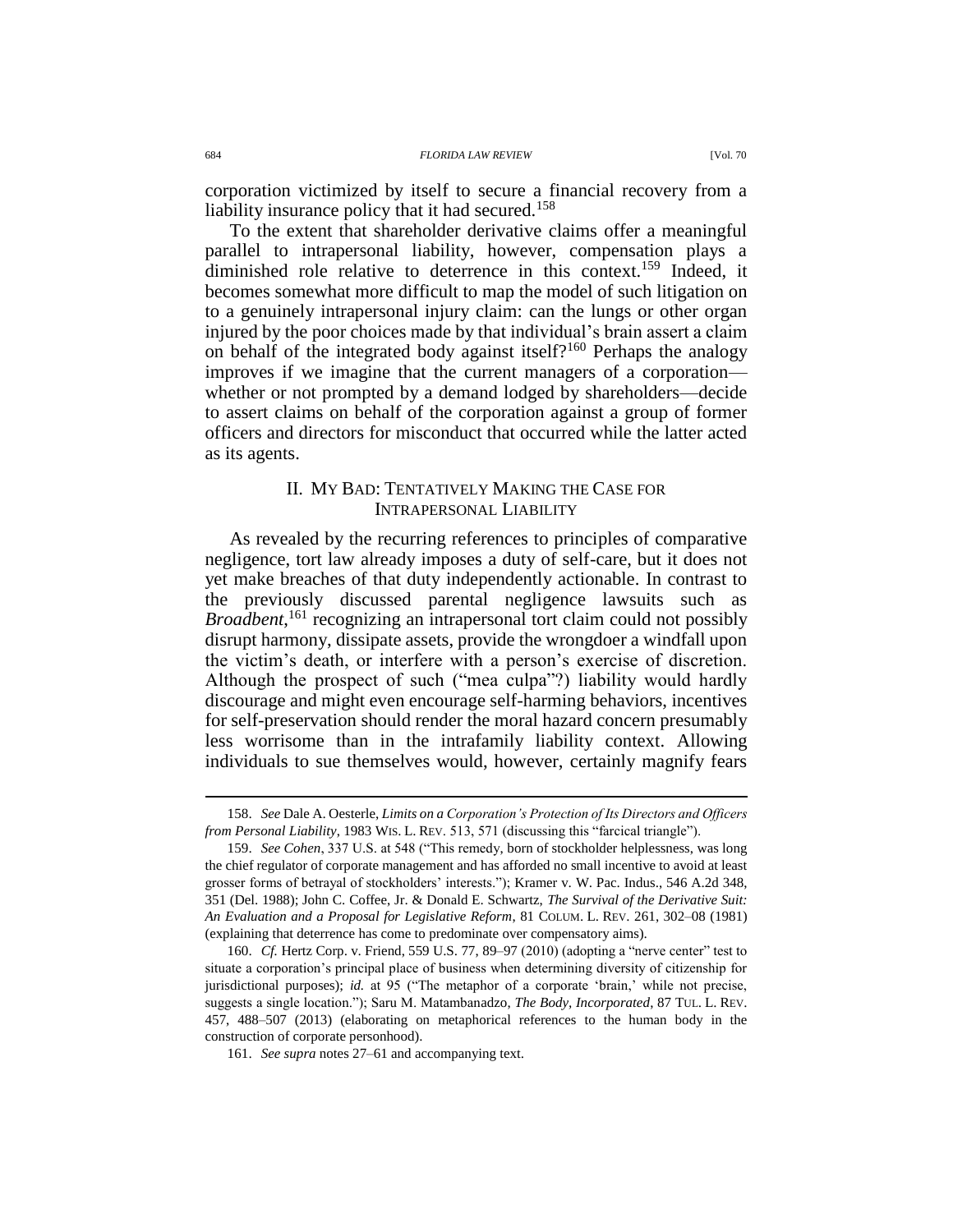about insurance fraud. Nonetheless, to the extent that compensatory goals predominate, the case for intrapersonal liability seems at least as strong as that for intrafamily liability or first-party negligent entrustment claims.

### A. *It's About Time: Intertemporal Insights from Other Disciplines*

At times, people make colloquial references to their "younger selves,"<sup>162</sup> and researchers have identified fundamental differences between the earliest period of adulthood and later stages of life.<sup>163</sup> Of particular relevance to the present discussion, young adults engage in hazardous behaviors more frequently than either adolescents or persons over the age of twenty-four,<sup>164</sup> which helps to explain the imposition of higher age restrictions for access to certain dangerous products (e.g., alcohol and tobacco).<sup>165</sup> Moreover, while we do not all necessarily reach the same profound milestones or respond to them in the same way, sooner or later most of us will encounter one or more fairly fundamental (positive

 $\overline{a}$ 

163. *See* Elizabeth S. Scott et al., *Young Adulthood as a Transitional Legal Category: Science, Social Change, and Justice Policy*, 85 FORDHAM L. REV. 641, 644 (2016) (explaining that "the research does suggest that young adults, like juveniles, are more prone to risk-taking and that they act more impulsively than older adults"); *id.* ("The research on age patterns of risktaking, combined with the neuroscientific and psychological research on young adults, suggests that the period of young adulthood can be understood as a transitional stage between adolescence and mature adulthood."); *id.* at 645–53 (elaborating).

164. *See* INST. OF MED. & NAT'L RESEARCH COUNCIL, INVESTING IN THE HEALTH AND WELL-BEING OF YOUNG ADULTS 203–13 (Richard J. Bonnie et al. eds., 2015) (explaining that a spike in morbidity and mortality occurs between the ages of eighteen and twenty-four from a variety of preventable causes, including traffic accidents, unsafe sexual behaviors, violence, and substance abuse). In some cases, however, the consequences of these risky behaviors may not become manifest until many years later.

165. During the 1980s, Congress successfully pressured every state to adopt 21-years-of-age as the minimum for consuming alcoholic beverages. *See* South Dakota v. Dole, 483 U.S. 203, 206–12 (1987) (holding that Congress enjoyed the power under the Spending Clause to impose conditions on federal highway funds in order to encourage states to raise the drinking age); Laura Hambleton, *Experts Debate Merit of Making Drinking Age 21*, WASH. POST, Dec. 7, 2010, at E5. Recently, several states and localities have imposed a similar threshold for accessing tobacco products. *See* Tripp Mickle & Alejandro Lazo, *California Lifts Age for Cigarettes*, WALL ST. J., May 5, 2016, at B2.

<sup>162.</sup> *See, e.g.*, ELLYN SPRAGINS, WHAT I KNOW NOW: LETTERS TO MY YOUNGER SELF (2006) (collecting dozens of such essays penned by leading women); *see also* Richard A. Posner, *Are We One Self or Multiple Selves? Implications for Law and Public Policy*, 3 LEGAL THEORY 23, 24 & n.5 (1997) (emphasizing "that 'self' is a different concept from 'person' and that the idea of multiple selves inhabiting the same person either simultaneously or successively (or both) is not inconsistent with the way we think and talk," citing a play by Edward Albee that featured three versions of the same adult at distinct ages). Similarly, consider the oft-heard lament that someone's spouse is not the same person whom they married. For a different cultural phenomenon that relates to this broader discussion, consider the rise of "self-gifting" in lieu of the older approach of getting a close family member something that you secretly want for yourself. *See* Michelle Boorstein, *To Thine Own Self: Gift, Too*, WASH. POST, Dec. 18, 2012, at C1.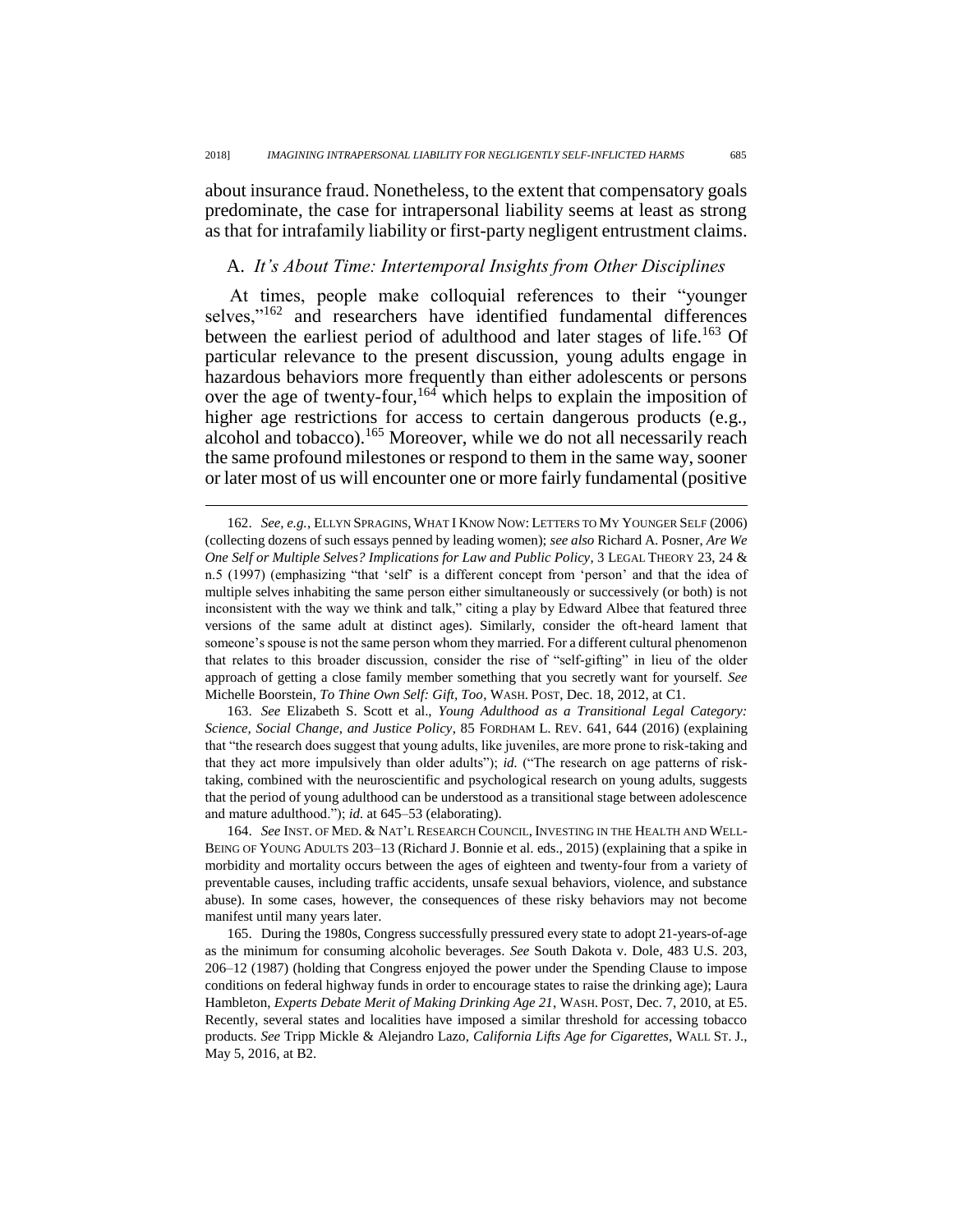or negative) emotional experiences.<sup>166</sup> According to research undertaken by psychologists, however, people routinely underestimate how much their personalities, values, and preferences will continue to change throughout their lifetimes.<sup>167</sup> Similarly, behavioral economists have documented "hyperbolic discounting," which refers to the tendency to disregard longer-term consequences.<sup>168</sup> Lastly, philosophers have struggled with questions about the fundamental nature of personal identity over time.<sup>169</sup>

<span id="page-37-0"></span>Even in a fairly mundane physiological sense, we differ from one point in time to another. For instance, regular cell and tissue replacement means that our bodies change constantly even if imperceptibly,  $170$  though

168. *See* George Ainslie & John Monterosso, *Will as Intertemporal Bargaining: Implications for Rationality*, 151 U. PA. L. REV. 825, 830–33 (2003); Richard H. McAdams, *Present Bias and Criminal Law*, 2011 U.ILL. L.REV. 1607, 1608 ("[T]ime inconsistency typically pushes one to abandon long-term preferences in favor of immediate gratification."); Daniel Shaviro, *Multiple Myopias, Multiple Selves, and the Under-Saving Problem*, 47 CONN. L. REV. 1215, 1242–43, 1251–56 (2015); Manuel A. Utset, *Hyperbolic Criminals and Repeated Time-Inconsistent Misconduct*, 44 HOUS. L. REV. 609, 612–14, 633–37 (2007); Stephanie Clifford, *Why Healthy Eaters Fall for Fries*, N.Y. TIMES, June 30, 2013, at SR5.

169. For an accessible summary, see *Identity over Time*, STAN. ENCYCLOPEDIA OF PHIL. (Oct. 6, 2016), https://plato.stanford.edu/entries/identity–time/. For an analysis of some of the legal implications of such insights, see Meir Dan-Cohen, *Responsibility and the Boundaries of the Self*, 105 HARV. L. REV. 959, 965–68, 976 (1992) (discussing "the contingent self"); *id.* at 966 ("In discussing the temporal dimension of the self, I distinguish between a *momentary* and a *total* self. This distinction designates two ways of comprehending the self: one resembling the snapshot, the other a motion picture . . . [or better yet] a single composite picture that incorporates all the momentary selves."); *id.* at 972 ("Responsibility, understood as a stance taken by the self, implicates the distinction between the momentary and the total self."); *id.* at 998–99 (using the temporal dimension to explain the defense of duress).

170. *See* Olaf Bergmann et al., *Evidence for Cardiomyocyte Renewal in Humans*, 324 SCIENCE 98, 101 (2009) (finding that approximately half of heart muscle cells get replaced over a normal life span); Nicholas Wade, *Your Body Is Younger than You Think*, N.Y. TIMES, Aug. 2, 2005, at F1 ("The entire human skeleton is thought to be replaced every 10 years or so in adults . . . .").

<sup>166.</sup> *See* Avshalom Caspi & Brent W. Roberts, *Personality Development Across the Life Course: The Argument for Change and Continuity*, 12 PSYCHOL. INQUIRY 49, 51 (2001) ("[E]vidence indicates that personality does not stop developing in childhood, adolescence, or early adulthood. Rather, personality appears to grow increasingly consistent with age and to reach a plateau later in life than originally thought (e.g., age 50)."); Norma Haan et al., *As Time Goes By: Change and Stability in Personality over Fifty Years*, 1 PSYCHOL. & AGING 220, 230 (1986) ("If personality is fluid, innovative, and adaptive, then it logically follows that changes should occur when people confront definitive experiences of clear, unalterable consequence."); *see also* Steve M.J. Janssen et al., *Why Does Life Appear to Speed up as People Get Older?*, 22 TIME & SOC'Y 274 (2013).

<sup>167.</sup> *See* Jordi Quoidbach et al., *The End of History Illusion*, 339 SCIENCE 96, 98 (2013); *see also* Mathew A. Harris et al., *Personality Stability from Age 14 to Age 77 Years*, 31 PSYCHOL. & AGING 862, 873 (2016) ("[P]ersonality changes only gradually throughout life, but by older age it may be quite different from personality in childhood.").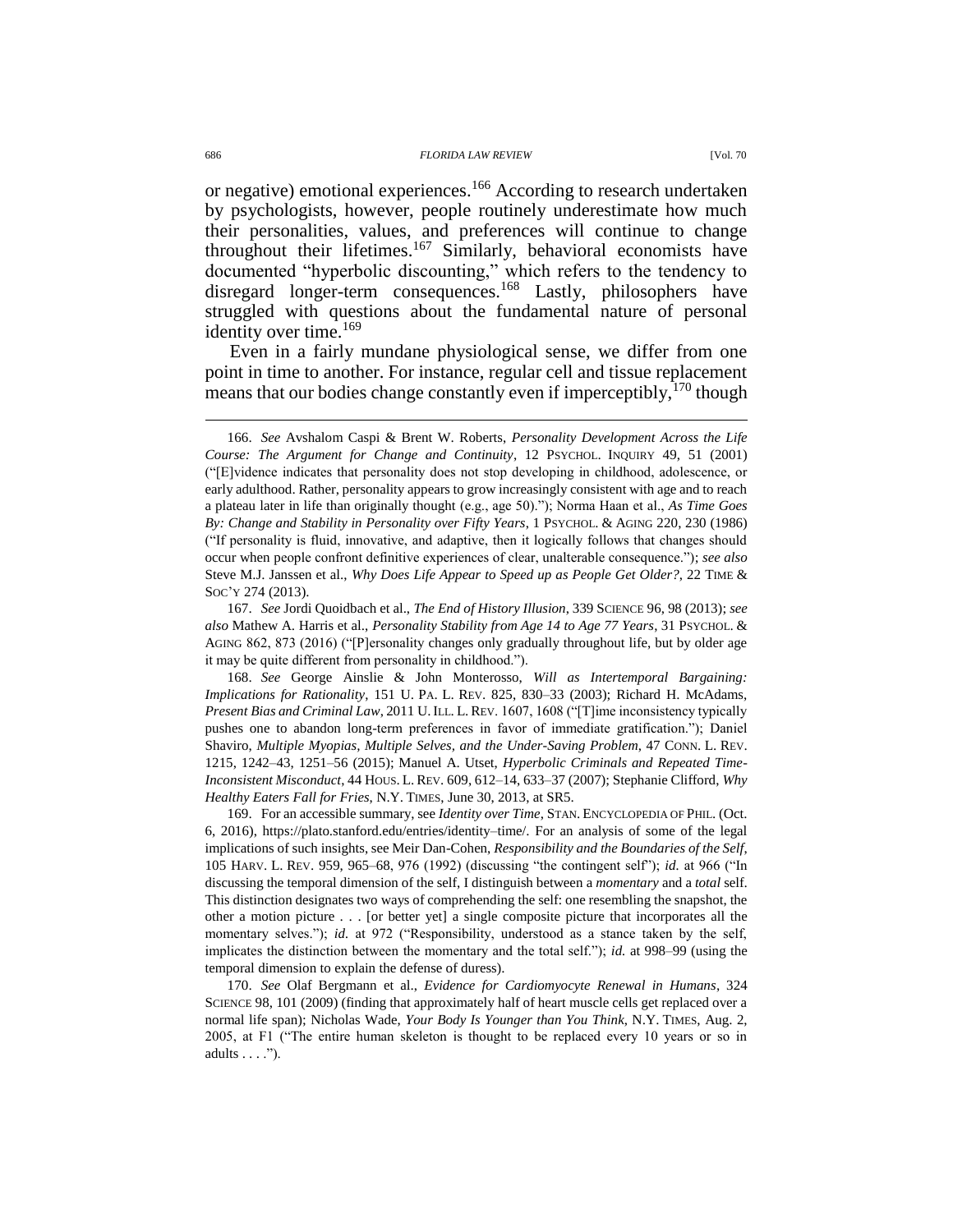you can hardly miss the accumulated effects of aging over longer stretches of time.<sup>171</sup> More dramatically, chronic disease, disability, and major mental illness may cause fairly dramatic transformations in an individual's physical and emotional constitution, whether or not these spring from a tortiously caused injury.<sup>172</sup> Conversely, whether or not prompted by efforts to mitigate such conditions, people nowadays can choose from among a range of increasingly sophisticated enhancement technologies, including prosthetic devices, biopharmaceutical agents, and surgical interventions.<sup>173</sup> In short, to a greater or lesser extent, the passage of time changes everyone.

Given the inevitably of such changes, should courts recognize that present victims stand apart (literally and figuratively) from their earlier wrongdoing selves? Criminal law occasionally confronts an extreme version of such questions when defendants claim that they should escape responsibility for the unlawful actions of their former and different selves: in rare cases, a serious condition such as a brain tumor may have affected their decision-making;<sup>174</sup> in other situations, a profound mental illness such as dissociative identity disorder means that an alternate personality displaced the host.<sup>175</sup> Insofar as these sorts of discontinuities in identity may at least partially excuse criminal misconduct, might tort

<sup>171.</sup> Moreover, an inability to detect such changes might signal an even more profound loss of identity. *See* Adam J. Kolber, *Therapeutic Forgetting: The Legal and Ethical Implications of Memory Dampening*, 59 VAND. L. REV. 1561, 1601 (2006) ("Those with extreme memory disorders, like advanced Alzheimer's disease, may lack such memories and may lose a stable sense of self. While memory is not the sole constituent of personal identity, it creates much of the psychological continuity that makes us aware of our continuing existence over time." (footnote omitted)).

<sup>172.</sup> *See* Lars Noah, *Pigeonholing Illness: Medical Diagnosis as a Legal Construct*, 50 HASTINGS L.J. 241, 242–52, 264–87 (1999). Research on "hedonic adaption" cautions, however, against overstating the consequences of physical and emotional setbacks. *See* Lars Noah, *Comfortably Numb: Medicalizing (and Mitigating) Pain-and-Suffering Damages*, 42 U. MICH. J.L. REFORM 431, 466–67 & n.149 (2009); *cf.* Sean Hannon Williams, *Self-Altering Injury: The Hidden Harms of Hedonic Adaptation*, 96 CORNELL L. REV. 535, 537 (2011) (discussing "the transformative nature of this adaptive process . . . that leads to a 'changed person'").

<sup>173.</sup> *See* LARS NOAH, LAW, MEDICINE, AND MEDICAL TECHNOLOGY 1287–89, 1315, 1318– 19 (4th ed. 2017); Lars Noah, *Growing Organs in the Lab: Tissue Engineers Confront Institutional "Immune" Responses*, 55 JURIMETRICS 297, 301–09 (2015); Lars Noah, *Turn the Beat Around?: Deactivating Implanted Cardiac-Assist Devices*, 39 WM. MITCHELL L. REV. 1229, 1273–74 n.182 (2013).

<sup>174.</sup> *See* Dan-Cohen, *supra* note [169,](#page-37-0) at 990–91 (discussing Regina v. Charlson, 1 W.L.R. 317 (1955)).

<sup>175.</sup> *See* United States v. Denny-Shaffer, 2 F.3d 999, 1016–18 (10th Cir. 1993). *See generally* Symposium, *Multiple Personality Disorder and Criminal Responsibility*, 10 S. CAL. INTERDISC. L.J. 179 (2001).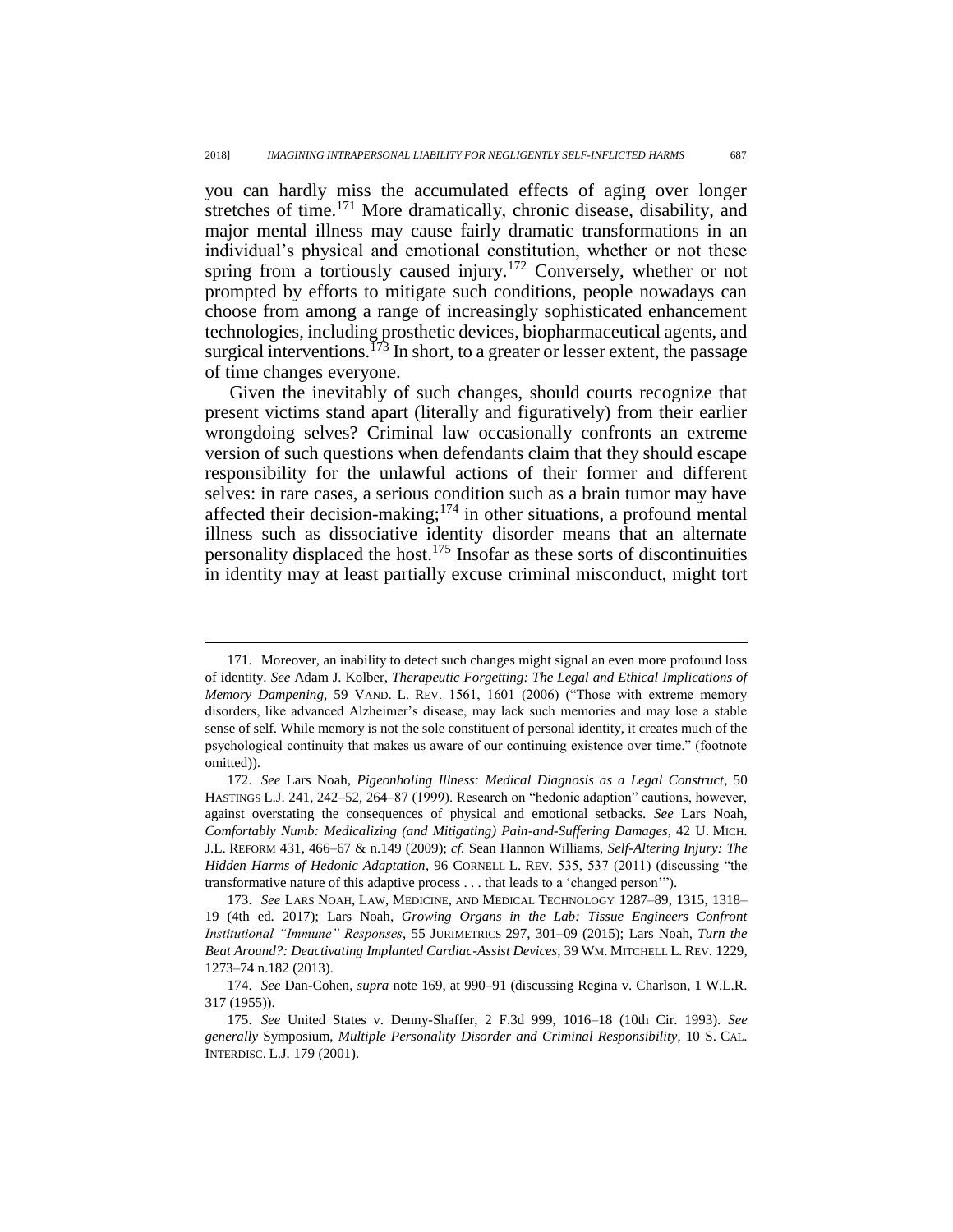law allow the present injured self to seek compensation from the wrongdoing earlier self?<sup>176</sup>

## B. *Pragmatic Considerations and Insurance Countermeasures*

To the extent that intertemporal shifts enhance the case for allowing intrapersonal tort claims, this feature might present a variety of difficulties. If the victim has become someone fundamentally different with the passage of time, then so has the wrongdoer, posing questions about the equity of penalizing the named defendant for tortious behavior that may have occurred a long time ago. At a minimum, the standard of care will have to relate back to the time of the injurious conduct, assuming that statutes of limitation do not stand in the way: for harmful exposures that occurred before adulthood, courts may apply a somewhat more forgiving age-adjusted standard of care.<sup>177</sup> In addition, as explained below, comparative fault defenses will invariably limit if not altogether bar recoveries for intrapersonal torts. More seriously, liability insurers will respond as they have to the expanding availability of intrafamily torts by attempting to exclude any such coverage.

Changes that occur over extended periods of time arguably render the nominal defendant fundamentally different from the original tortfeasor, but in other contexts that has never really served as grounds for exculpation. For instance, in awarding punitive damages against a corporation for decisions made decades earlier, courts endeavor to gauge the reprehensibility of the tortious conduct against the standards that prevailed at the time in question, but they have rejected suggestions that the present instantiation of that continuing concern has changed so fundamentally that the company should escape this form of punishment.<sup>178</sup> Similarly, courts have adopted rules of "successor" liability, making corporations that acquire the assets of tortfeasors

<sup>176.</sup> Imagine, for example, a previously inoperable (or simply undetectable) brain tumor in an adult that caused self-injurious behavior—upon successful treatment of the tumor, does the individual have any basis for recourse against their cognitively impaired former self (assuming at least that the prior impairment did not rise to such a level that even an injured third party would have no recourse)?

<sup>177.</sup> *See, e.g.*, Mastland, Inc. v. Evans Furniture, Inc., 498 N.W.2d 682, 684–85 (Iowa 1993); Goss v. Allen, 360 A.2d 388, 390–91 (N.J. 1976) (holding that an age-adjusted standard would apply to a 17-year-old who collided with the plaintiff while skiing); *see also* RESTATEMENT (THIRD) OF TORTS: LIAB. FOR PHYSICAL AND EMOTIONAL HARM § 10(a) (AM. LAW INST. 2012); Omri Ben-Shahar & Ariel Porat, *Personalizing Negligence Law*, 91 N.Y.U. L. REV. 627, 638–39 (2016).

<sup>178.</sup> *See* Fischer v. Johns-Manville Corp., 512 A.2d 466, 475–76 (N.J. 1986) (discussing these issues in an asbestos case that involved the passage of almost four decades between exposure and litigation).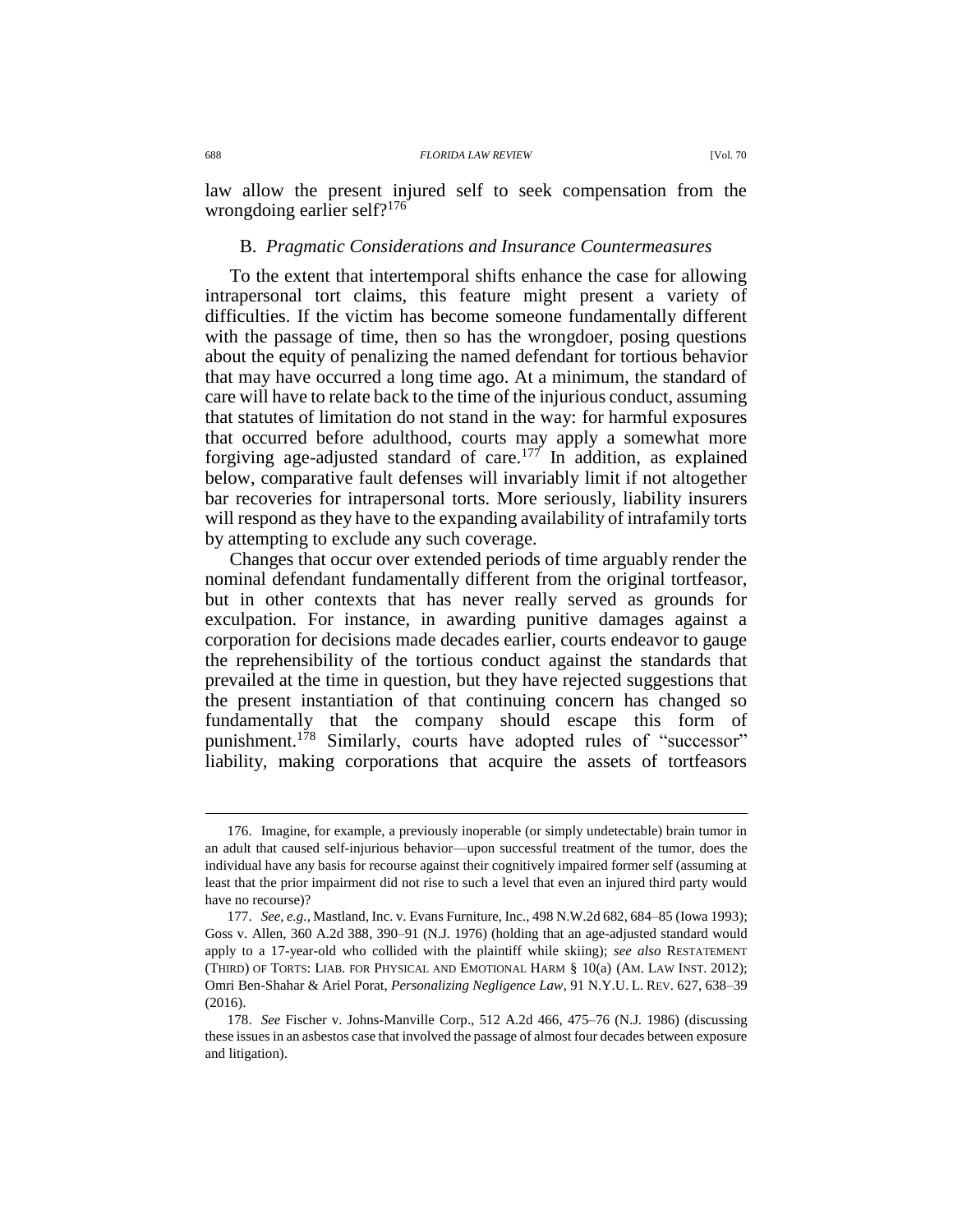financially responsible for those earlier misdeeds under an expanding set of circumstances.<sup>179</sup>

Statutes of limitation could pose something of an obstacle.<sup>180</sup> Of course, a long-ago exposure that only triggers illness much later in life would remain actionable under the discovery rule used for latent diseases.<sup>181</sup> Moreover, parties can waive this defense to the filing of tardy claims,<sup>182</sup> and the nominal defendants in intrapersonal liability cases would have every reason to do so, though their liability insurers surely would not tolerate a failure to interpose an available limitations objection.

<span id="page-40-0"></span>Another affirmative defense might pose a more serious barrier to these sorts of cases. By definition, the victim and culprit would have been equally culpable for causing the injury. Under the old contributory negligence rule or the modified versions of comparative negligence that bar recovery unless the victim shared less responsibility than the defendant(s), $183$  intrapersonal liability claims would invariably founder, putting aside the possibility of waiver in the unlikely event that counsel provided by the liability insurer neglects to raise the defense. In a clear majority of jurisdictions, however, such claims would allow plaintiffs to recoup exactly half of their damages. Even so, proximate causation principles may cabin undue consideration of intertemporal changes, disregarding factors too far removed in time or space as "remote" causes.

Insurance coverage limitations probably would pose the most significant practical obstacle to the assertion of intrapersonal liability claims. Apart from automobile policies, younger adults often do not carry

<sup>179.</sup> *See, e.g.*, Savage Arms, Inc. v. W. Auto Supply Co., 18 P.3d 49, 55–58 (Alaska 2001); Huff v. Shopsmith, Inc., 786 So. 2d 383, 388 (Miss. 2001); *see also* Richard L. Cupp, Jr. & Christopher L. Frost, *Successor Liability for Defective Products: A Redesign Ongoing*, 72 BROOK. L. REV. 1173, 1195–99, 1207–09 (2007) (summarizing and applauding this development); *cf.* Semenetz v. Sherling & Walden, Inc., 851 N.E.2d 1170, 1173–75 (N.Y. 2006) (declining to follow the more expansive case law); Tabor v. Metal Ware Corp., 168 P.3d 814, 817 (Utah 2007) (same). *See generally* John H. Matheson, *Successor Liability*, 96 MINN. L. REV. 371 (2011).

<sup>180.</sup> *See generally* RESTATEMENT (SECOND) OF TORTS § 899 (AM. LAW INST. 1979); Andrew J. Wistrich, *Procrastination, Deadlines, and Statutes of Limitation*, 50 WM. & MARY L. REV. 607, 609–18 (2008).

<sup>181.</sup> *See, e.g.*, Griffin v. Garratt-Callahan Co., 74 F.3d 36, 38–39 (2d Cir. 1996) (applying New York's statute); Griffin v. Unocal Corp., 990 So. 2d 291, 293 (Ala. 2008); Pooshs v. Philip Morris USA, Inc., 250 P.3d 181, 187 (Cal. 2011); *see also* Michael D. Green, *The Paradox of Statutes of Limitations in Toxic Substances Litigation*, 76 CALIF. L. REV. 965, 976–79 (1988) (discussing the widespread endorsement and adoption of this reform as well as some of the interpretive difficulties that it posed).

<sup>182.</sup> *See* John R. Sand & Gravel Co. v. United States, 552 U.S. 130, 133 (2008) ("[T]he law typically treats a limitations defense as an affirmative defense that the defendant must raise at the pleadings stage and that is subject to rules of forfeiture and waiver.").

<sup>183.</sup> *See supra* notes [78–](#page-19-0)[81](#page-19-1) and accompanying text.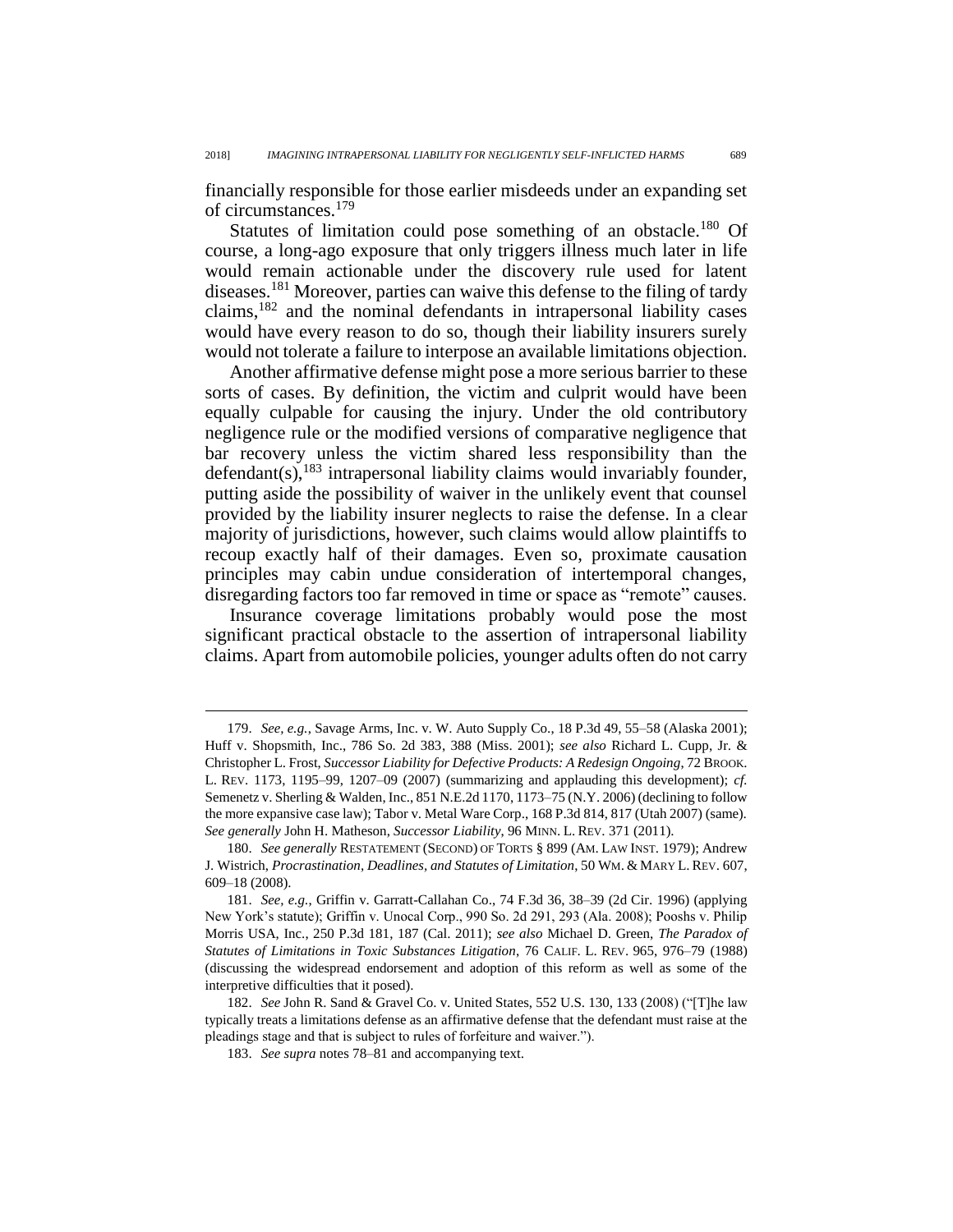#### 690 *FLORIDA LAW REVIEW* [Vol. 70

liability insurance.<sup>184</sup> If they reside at the home of their parents at the relevant time (either while still minors or as dependent adults),  $185$  then homeowner insurance policies often come into play. Insurers have, however, responded to the growing judicial recognition of intrafamily claims by including coverage exclusions.<sup>186</sup> Although occasionally struck down as offending public policy,<sup>187</sup> most courts enforce such limitations.<sup>188</sup> If drafted to exclude coverage of claims brought against an insured by anyone in the household, then existing policies apparently would not pay for intrapersonal liability claims; and, to the extent that current policy exclusions suffer from any ambiguities, insurers will quickly learn to make their unwillingness to cover such losses unmistakable in the future.<sup>189</sup>

#### C. *Does Compensation Alone Justify Expanding Tort Liability?*

Viewed in isolation, each of the doctrinal developments canvassed in Part I may seem more or less defensible. Although far from uniformly adopted or unscathed by occasional criticism, almost no one fundamentally objects to the demise of spousal and parental immunities (though prenatal injury claims against mothers may provoke greater objections), the decline of contributory negligence as a complete defense, the growing unwillingness to enforce waivers of liability, the allowance of negligent entrustment and dram shop liability (though perhaps less so with first-party versions of these claims), the decline of status-based

<sup>184.</sup> *See* Stephen G. Gilles, *The Judgment-Proof Society*, 63 WASH. & LEE L. REV. 603, 664, 670–71 (2006) (explaining why homeowners routinely carry personal liability insurance while typically younger renters do not).

<sup>185.</sup> *See* Tamar Lewin, *Millennials' No. 1 Roommates Are Their Parents*, N.Y. TIMES, May 25, 2016, at A3.

<sup>186.</sup> *See* Ashdown, *supra* note [57,](#page-13-0) at 254–55.

<sup>187.</sup> *See, e.g.*, Lewis *ex rel.* Lewis v. W. Am. Ins., 927 S.W.2d 829, 832–36 (Ky. 1996) (holding that a family member exclusion in an automobile liability policy offended public policy even though it applied only to coverage amounts that exceeded the statutory minimum); *cf.* Reserve Ins. v. Pisciotta, 640 P.2d 764, 769–70 (Cal. 1982) (narrowly construing the "family" exclusion in a policy as not encompassing a stepson).

<sup>188.</sup> *See* Principal Cas. Ins. v. Blair, 500 N.W.2d 67, 69 (Iowa 1993) (collecting cases); Vierkant *ex rel*. Johnson v. AMCO Ins., 543 N.W.2d 117, 120–21 (Minn. Ct. App. 1996); Allen v. Prudential Prop. & Cas. Ins., 839 P.2d 798, 804–07 (Utah 1992) (holding that a household exclusion in a homeowner's liability policy relieved the insurer of any obligation to cover a negligence claim brought by a 2-year-old child against his mother after she spilled boiling water on him); Rich v. Allstate Ins., 445 S.E.2d 249, 251–53 (W. Va. 1994); Shannon v. Shannon, 442 N.W.2d 25, 35 (Wis. 1989); *see also* Purkey v. Am. Home Assurance Co., 173 S.W.3d 703, 706– 09 (Tenn. 2005) (holding that a family exclusion in an automobile liability policy did not offend public policy).

<sup>189.</sup> In the absence of insurance coverage, a young adult might try this maneuver in order to get early access to a trust fund.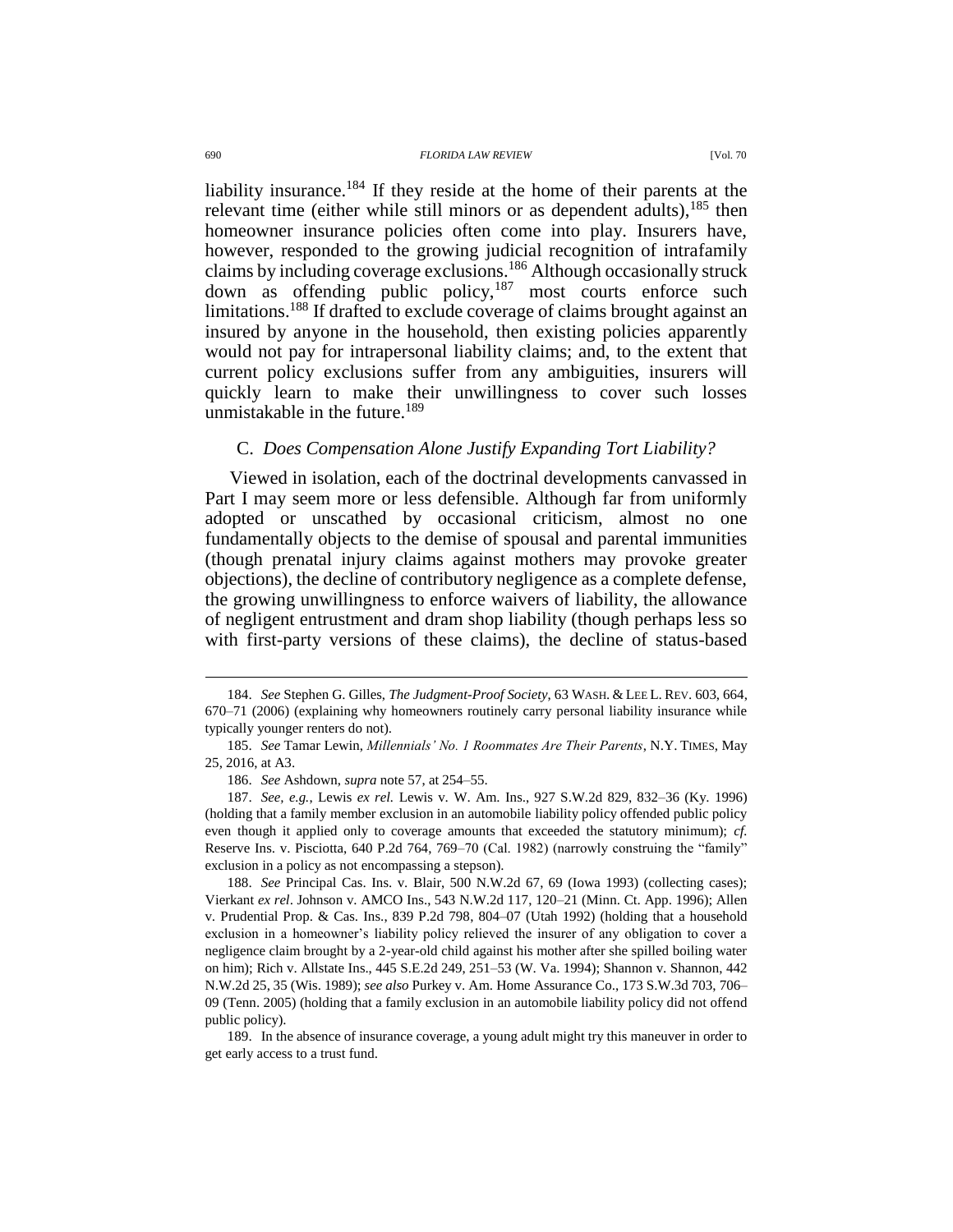distinctions in defining landowner duties to entrants (apart from arguable obligations running even to trespassers), or the use of shareholder derivative actions. Viewed in the aggregate, however, the nature of each of these seemingly justifiable doctrinal choices suggests a broader and perhaps more controversial expansionist tendency in American tort law. The prospect of intrapersonal liability, premised on plausible extensions of these various developments, serves to illustrate the nature of that phenomenon more starkly.

At first blush, intrapersonal liability sounds like a ridiculous idea. Creative personal injury lawyers have, however, regularly managed to press what seem like equally counterintuitive claims,<sup>190</sup> though some commentators discern incrementalism as opposed to genuine novelty in this field.<sup>191</sup> Civil recourse and corrective justice theorists undoubtedly would scoff at the suggestion,<sup>192</sup> even though the latter group may aspire

<sup>190.</sup> *See, e.g.*, Lars Noah, *Adding Insult to Injury: Paying for Harms Caused by a Competitor's Copycat Product*, 45 TORT TRIAL & INS. PRAC. L.J. 673, 684–95 (2010) (criticizing the use of negligent misrepresentation claims against brand-name product manufacturers when consumers suffer injuries from generic versions sold by companies that do not offer as desirable a litigation target, and contrasting it with the slightly less radical market-share liability theory); Noah, *supra* note [82,](#page-20-0) at 370–78, 403–04 (discussing loss-of-a-chance recoveries in medical malpractice cases); Lars Noah, *Informed Consent and the Elusive Dichotomy Between Standard and Experimental Therapy*, 28 AM.J.L. & MED. 361, 364–79 (2002) (tracing expansions in duties of disclosure owed by physicians to their patients); Lars Noah, *Platitudes About "Product Stewardship" in Torts: Continuing Drug Research and Education*, 15 MICH. TELECOMM. & TECH. L. REV. 359, 365–66 & n.28 (2009) (noting the advent of recoveries for "medical monitoring" expenses); *see also id.* at 366–80 (questioning "product stewardship" and "informed choice" proposals for pharmaceutical cases); *cf. id.* at 385–91 (advocating instead an extension of negligent marketing claims).

<sup>191.</sup> *See* Anita Bernstein, *How to Make a New Tort: Three Paradoxes*, 75 TEX. L.REV. 1539, 1540–41, 1544 (1997) (counting only four brand-new torts that succeeded in the 20th century); *see also* Anita Bernstein, *The New-Tort Centrifuge*, 49 DEPAUL L. REV. 413, 414–15 (1999) (recognizing some objections to the excessively narrow focus of her earlier essay); Robert F. Blomquist, *"New Torts": A Critical History, Taxonomy, and Appraisal*, 95 DICK. L. REV. 23, 82 & n.434, 128–29 (1990) (offering a broader list, and commenting on the different meanings of this concept); Kyle Graham, *The Diffusion of Doctrinal Innovations in Tort Law*, 99 MARQ. L. REV. 75, 93–98 (2015) (same); *id.* at 97 ("In all, this analysis considers the diffusion of more than thirty innovations in tort law—far from a complete recitation of the broad changes that have occurred in this field, but a respectable sample nevertheless.").

<sup>192.</sup> *See* John C.P. Goldberg & Benjamin C. Zipursky, *Torts as Wrongs*, 88 TEX. L. REV. 917, 918 & n.7, 945–46, 972–73 (2010) (emphasizing the relational aspects of tort law, and drawing contrasts with the loss-allocational theories that have come to predominate); *id.* at 929 ("[A]n obsession with accidents prompted mid-twentieth-century jurists to emphasize tort law's potential as a source of compensation while deemphasizing its foundation in a notion of wrongs."); Ernest J. Weinrib, *Corrective Justice in a Nutshell*, 52 U. TORONTO L.J. 349, 351 (2002) ("Corrective justice links two parties and no more because a relationship of correlativity is necessarily bipolar."); *see also* Robert M. Ackerman, *Tort Law and Communitarianism: Where*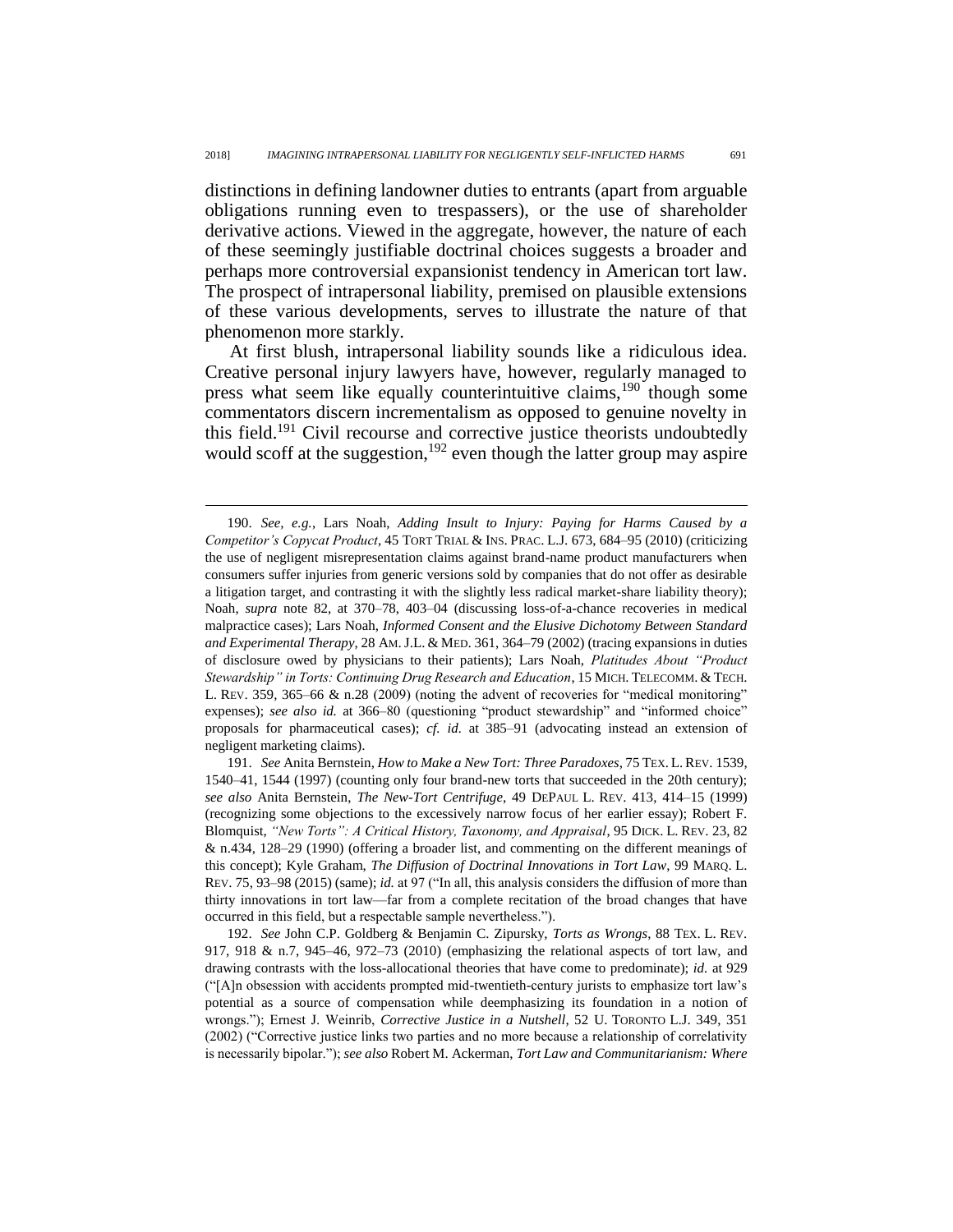692 *FLORIDA LAW REVIEW* [Vol. 70

to figuratively go back in time in order to undo a harm.<sup>193</sup> and those scholars preoccupied with deterrence goals would see absolutely no value in recognizing intrapersonal liability.<sup> $194$ </sup> In contrast, the more numerous courts and commentators who rush to applaud the predominantly compensatory function of tort law<sup>195</sup> presumably would at least grudgingly—if not wholeheartedly—endorse the idea. Perhaps this exercise will throw some much needed cold water on enthusiastic members of that latter camp.

### **CONCLUSION**

More than two decades of regularly teaching *Torts* has left me profoundly cynical about the entire enterprise. Consider this long-ago lament from one prominent scholar: "When I was in law school twenty years ago, we used to joke that the purpose of the first year torts class was to teach us why the widows and orphans could not always win. That lesson may be less frequent today."<sup>196</sup> To my mind, things have only gotten worse in the intervening quarter of a century. The drive to find a handy pot of money for victims has marginalized the need to identify

194. *See generally* Andrew F. Popper, *In Defense of Deterrence*, 75 ALB. L.REV. 181 (2012).

195. *See* Jeffrey O'Connell & Christopher J. Robinette, *The Role of Compensation in Personal Injury Tort Law: A Response to the Opposite Concerns of Gary Schwartz and Patrick Atiyah*, 32 CONN. L. REV. 137, 139 (1999) ("We argue compensation is not only a plausible goal of the tort system, it is a desirable—and indeed an essential—goal."); *id.* at 145 ("To the extent scholars attempt to create mixed theories of tort law, they should focus not only on deterrence and corrective justice but on compensation in more than just its instrumental role in helping to implement the other two."); *id.* at 152–54 (elaborating); *cf.* Lars Noah, *Rewarding Regulatory Compliance: The Pursuit of Symmetry in Products Liability*, 88 GEO. L.J. 2147, 2162 (2000) (explaining that, under "a form of strict products liability that takes questions about defectiveness out of the equation . . . , enterprises would know that they must pay for any product-related injuries to consumers, no matter . . . the social disutilities of the price increases that would have to accompany such a regime of compulsory insurance"); Lars Noah, *This Is Your Products Liability Restatement on Drugs*, 74 BROOK. L. REV. 839, 851–52 & n.47, 907–09 & n.302 (2009) (criticizing commentators who advocate on purely compensatory grounds a duty to warn about or design against even "unknowable" risks). The case law highlighted in Part I of this Article invariably emphasized the compensatory purposes of tort law.

196. E. Donald Elliott, *Re-Inventing Defenses/Enforcing Standards: The Next Stage of the Tort Revolution?*, 43 RUTGERS L. REV. 1069, 1075 n.19 (1991); *see also* Noah, *supra* note [79,](#page-19-2) at 1656 n.210 ("I have never fully understood this apparently widespread assumption that outcomes favoring defendants are somehow inherently more suspect."). *See generally* Victor E. Schwartz et al., *Deep Pocket Jurisprudence: Where Tort Law Should Draw the Line*, 70 OKLA. L. REV. 359 (2018).

*Rights Meet Responsibilities*, 30 WAKE FOREST L. REV. 649, 673–74 (1995) (objecting to the "protect me from myself" cases).

<sup>193.</sup> *See* Scott Hershovitz, *Corrective Justice for Civil Recourse Theorists*, 39 FLA. ST. U. L. REV. 107, 117 (2011) (part of a symposium on this broader subject); *see also id.* at 118–28 (arguing that, properly understood, corrective justice aims to allow adversaries to "get even" rather than to undo the damage that one has done to another).